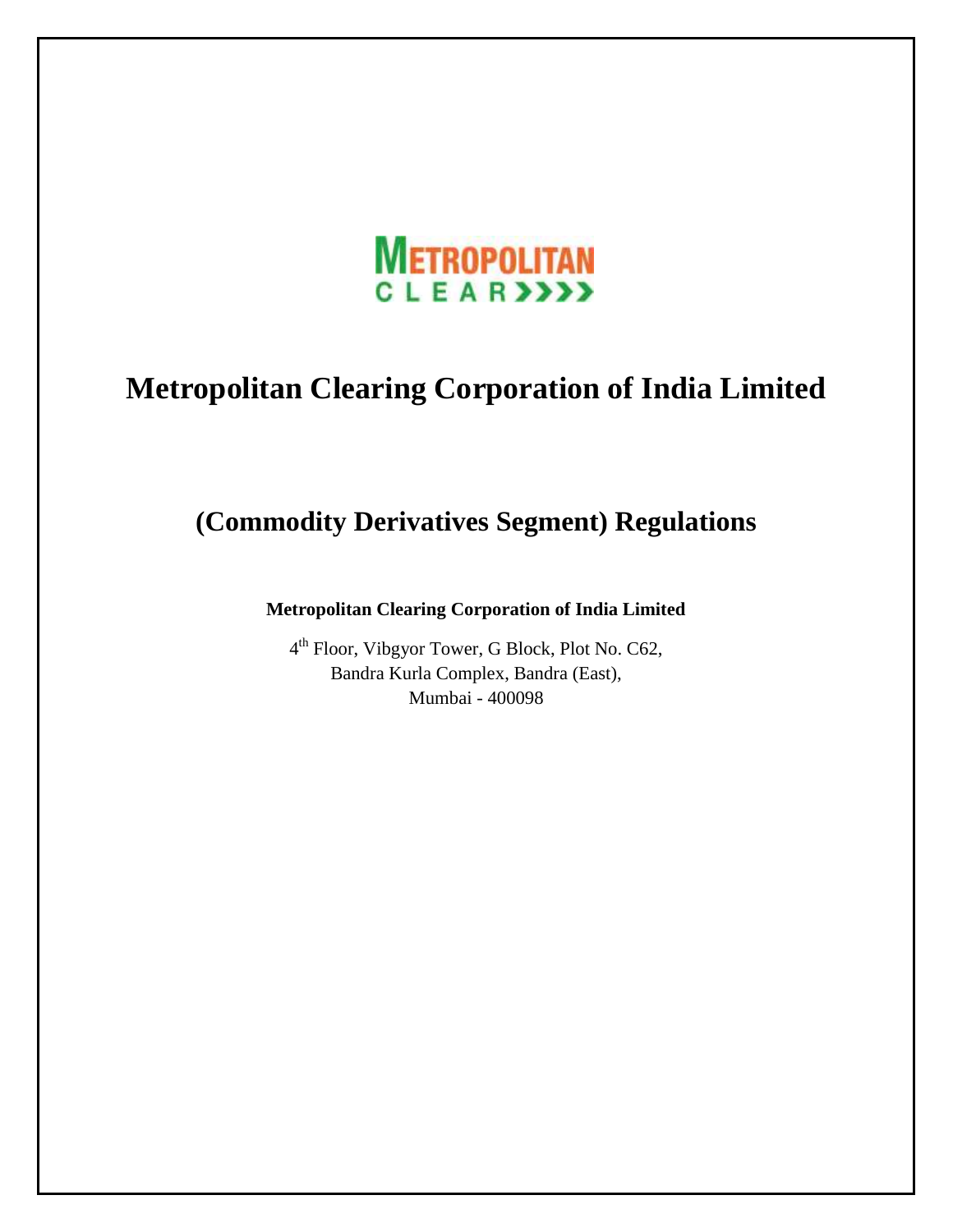# **CHAPTER -I INTRODUCTION AND APPLICABLITY**

### 1.1 **Introduction**

In terms of the Bye-laws and Rules of Metropolitan Clearing Corporation of India Ltd. (MCCIL) (hereinafter referred to as "MCCIL" or the "Clearing Corporation"), the following Regulations are issued which shall be known as 'Regulations of Metropolitan Clearing Corporation of India Ltd' or 'MCCIL Regulations'. These Regulations shall be subject to the provisions of the Securities Contracts (Regulation) Act, 1956 (SCRA) and the Rules and Regulations made thereunder, the Securities and Exchange Board of India Act, 1992 (SEBI Act) and the Rules and Regulations made thereunder, and the Bye-Laws and Rules of MCCIL. In order to ensure equal, fair and transparent access, these Regulations shall uniformly apply to Concerned Exchange (s) and participants while rendering clearing and settlement services in settlement of trades.

### 1.2 **Applicability**

These Regulations shall be applicable to and binding on the Clearing Members of Clearing Corporation and their Constituents/ Clients, Clearing Banks, Repository, Repository Participants, Warehouse Service Providers (WSP) and all other Participants rendering services or operating on or through the Clearing Corporation in respect of their rights and obligations relating to Clearing and Settlement of deals/ trades on the trading platforms of the Concerned Exchange (s) through the Clearing and Settlement mechanisms and systems of Clearing Corporation. All the aforesaid entities shall be subject to jurisdiction of the Courts of Mumbai irrespective of their place of business in India or elsewhere.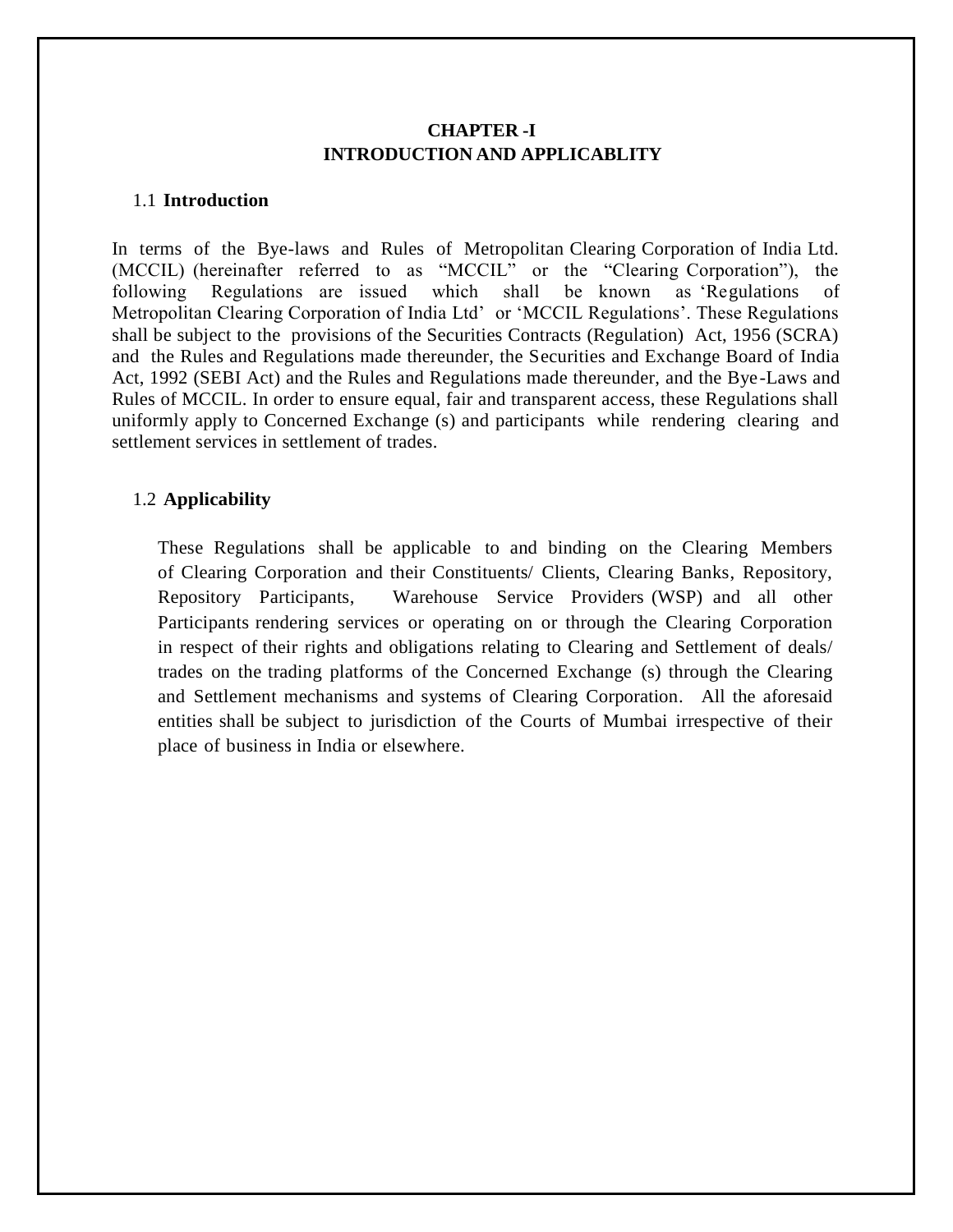# **CHAPTER -II**

### **DEFINITIONS**

Unless in the context it is explicitly stated otherwise, all words and expressions used herein but not defined, and defined in the following, shall have the meanings respectively assigned to them therein:

- Securities Contracts (Regulation) Act, 1956, Rules and Regulations thereunder
- Securities and Exchange Board of India Act, 1992, Rules and Regulations thereunder
- The Companies Act, 1956 or the Companies Act, 2013
- Rules and Bye Laws of the MCCIL
- Rules, Bye Laws and Regulations of the Concerned Exchange

In case a term is defined in more than one Act, then its meaning as defined in that Act or statute which precedes in the above order shall prevail, unless in the context it is explicitly stated otherwise.

- **2.1 "Accredited Warehouse"** means MCCIL Approved/ accredited / designated Warehouse and which includes any place of storage, go-down, warehouse, tank, cold storage, silo, store house, vault or any type of storage facility whether temporary or permanent approved by the Clearing Corporation or any agency authorized by it and designated as such for storage or for making deliveries to and taking delivery of commodities for fulfilling contractual obligations resulting from transactions in commodity contracts.
- **2.2 "Approved/empaneled/ accredited / designated/ appointed assayer" means** agency approved as such by the Clearing Corporation or the Relevant Authority for quality testing and certification of the commodities as per relevant contract specification and circulars issued from time to time.
- **2.3** "**Books of Accounts, Records and Documents**" include books of accounts, records and documents which are required to be maintained under these Regulation and includes records maintained in a computer or in any magnetic form.

Relevant Authority shall, from time to time, issue Regulations or directives, orders, frame appropriate Code of Conduct and procedures for the smooth and effective conduct of the Clearing and Settlement of Deals/Trades that are required to be Settled by the Clearing Corporation so as to maintain the integrity of the Markets.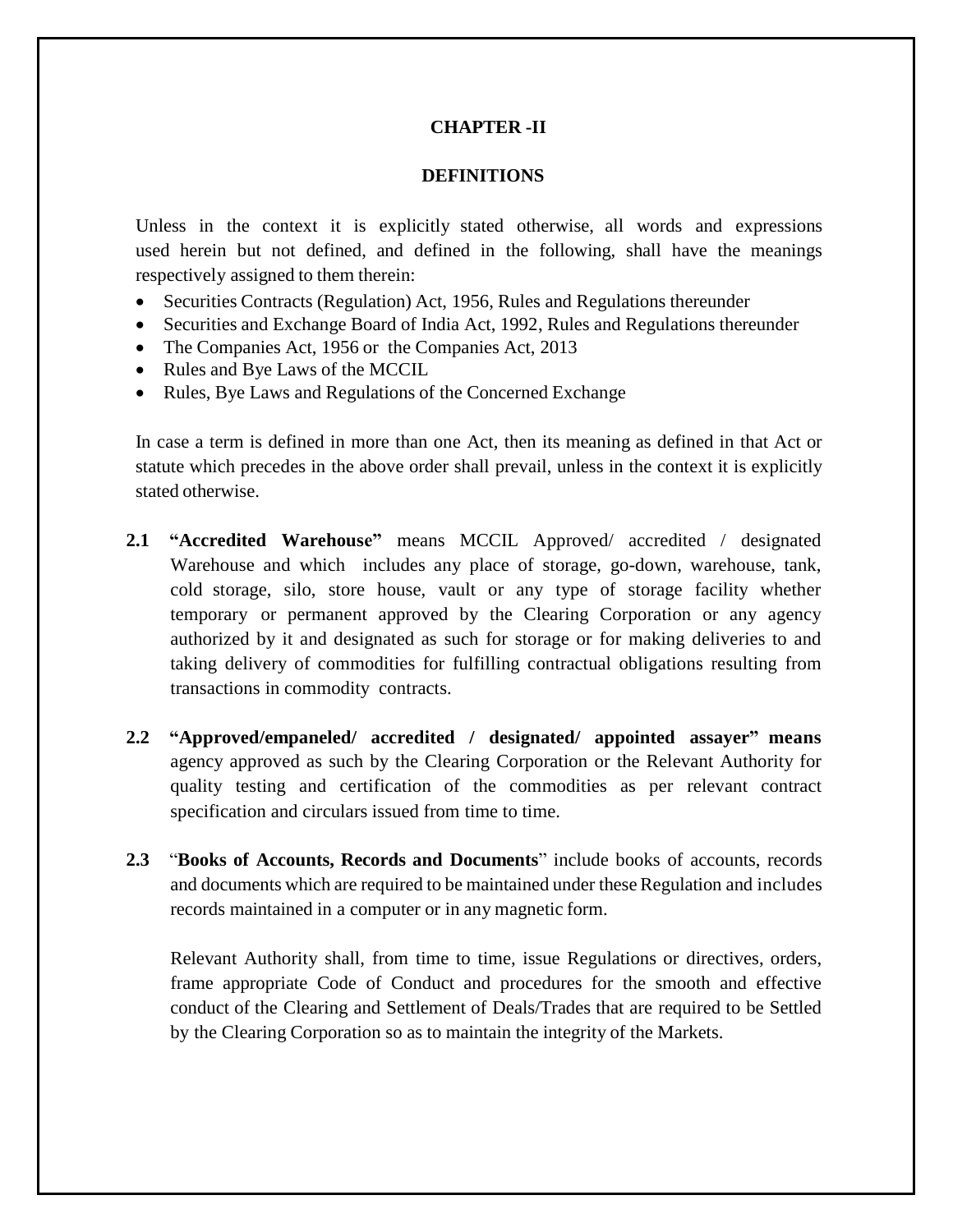- **2.4 "Buying Clearing Member"** means a Clearing Member handling the Clearing and Settlement functions of a Client or a Constituent who or whose client has purchased commodities/securities on the Concerned Exchange pursuant to which it is obligated to honour the purchase obligation by following all the prescribed procedures.
- **2.5 "Certified Warehouse Receipts" or "Warehouse receipts or storage receipts or "vault receipts "** means a document issued by an accredited warehouse/vault in the manner and form stipulated by the Clearing Corporation or relevant authority from time to time and shall be deemed to be a proof as to the availability of the deliverable commodities/securities for apportionment as per the delivery orders released by the Clearing Corporation and shall include warehouse receipts in electronic form as may be prescribed by Relevant Authority.
- **2.6 "Client" or "Constituent"** means a person, on whose instructions and on whose account the Clearing Member clears and settles deals. For this purpose, the term client shall include all registered constituents of Trading Members of Concerned Exchange also.

**Explanation 1:** The terms 'Constituent' and 'Client' are interchangeably used in the Bye- Laws, Rules & Regulations and shall have the same meaning as assigned herein.

**Explanation 2:** Where the context requires, the term 'Constituent' in relation to trades shall also include a Trading Member where such trades including proprietary trades, done on the Concerned Exchange, are cleared and settled on his behalf by the Clearing Member.

- **2.7 "Electronic Delivery Clearing System"** shall mean an electronic system which provides facilities for record keeping of holding of Securities/underlying, deposited at/stored in/delivered at the Accredited Warehouses/Vault and records of transfers and such transactions and related details thereof.
- **2.8 "Electronic Negotiable Warehouse Receipts (eNWR)"** shall mean an electronic warehouse receipt issued to the Client in the Repository Account under which the goods represented therein are deliverable to the depositor or order, the endorsement of which has the effect of transfer of goods represented thereby and the endorsee for which takes a good title.
	- **2.9 "Depositor"** shall mean any person/entity who deposits Commodities into the Accredited Warehouse/Vault for the purpose of delivery on the Clearing Corporation.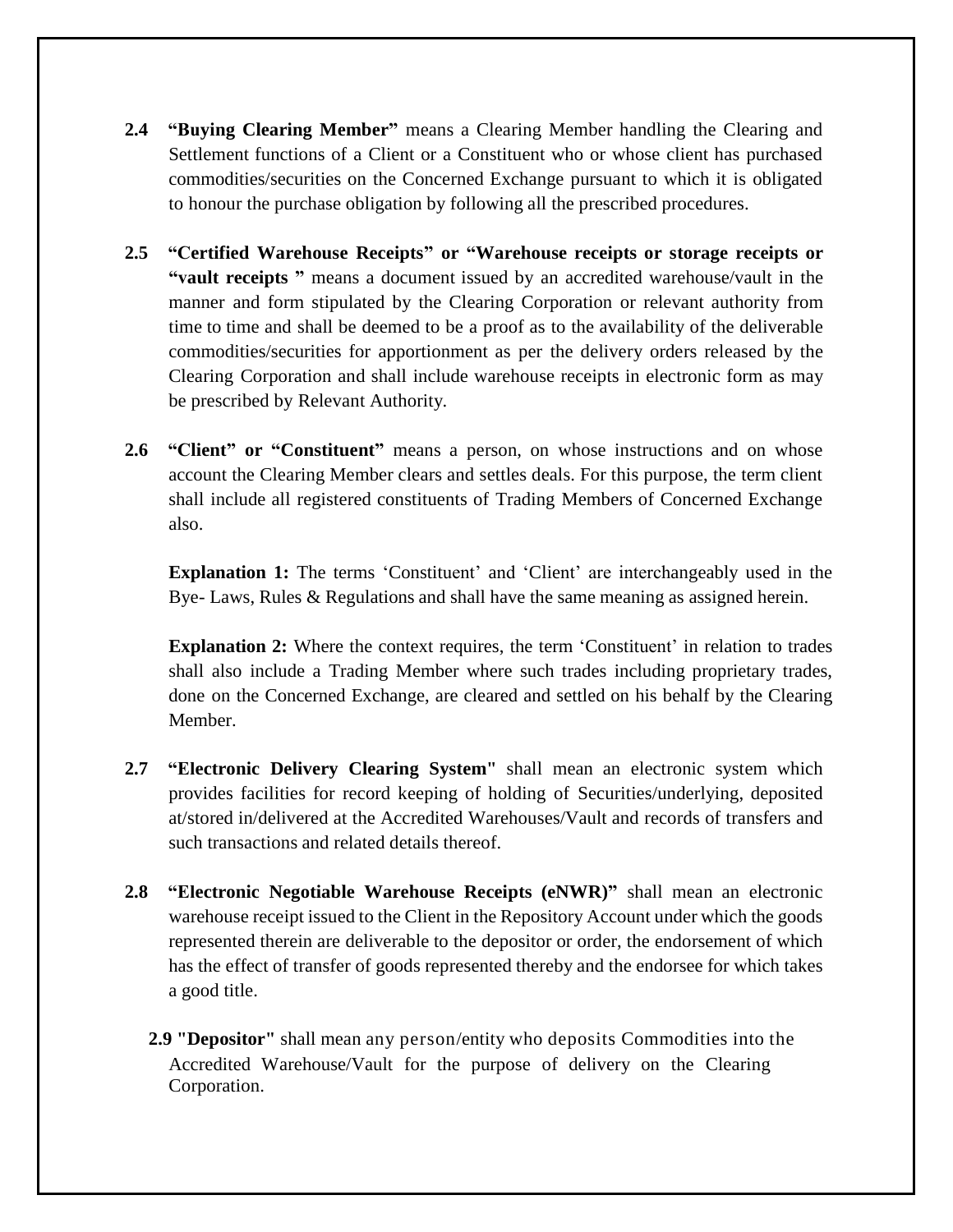# **2.10 "Notification", "Notice" or "Instructions"**

These terms refer to any communication or intimation issued by the Clearing Corporation to the Clearing Members in general or to any other entity to whom these Regulations apply or those communications or instructions that are/can be served on any of the Clearing Members or such entities to whom these Regulations apply at/to their last known ordinary business address and/or ordinary place of residence in any one or more or all of the following ways:

- a) Delivering it by post
- b) Sending it by registered post
- c) Sending it under certificate of posting
- d) Sending it by express delivery post / courier services
- e) Affixing it on the door at the last known business or residential address
- f) Oral communication to the party in the presence of a third person
- g) Advertising it at least once in any prominent daily newspaper
- h) Sending a message through the Trading System of the Concerned Exchange
- i) Sending a message through the Clearing System
- j) An electronic mail or fax or any other electronic network
- **2.11 "Participant"** means and refers to an entity accredited or permitted by the Clearing Corporation through an arrangement or agreement to participate in one or more of the processes of the Clearing and Settlement mechanism towards facilitating the completing of the said processes in accordance with these Regulations, Bye-Laws and the Rules framed from time to time for such purpose and subject to such terms and conditions, as may be prescribed by the Relevant Authority.
- **2.12 "Repository"** shall mean an entity that has received a certificate of registration from the Warehousing Development and Regulatory Authority (WDRA) for creation and management of Electronic Negotiable Warehouse Receipts (eNWR).
- **2.13 "Repository Participant"** shall mean an entity appointed as such by the Repository for performing services as may be required by the Repository on such terms and conditions as may be deemed fit by the Repository.
- **2.14 "Repository Account"** shall mean the account of the Client opened with the Repository directly or through a Repository Participant, for the purposes of holding and dealing with the eNWR issued against the commodities deposited in the accredited warehouses.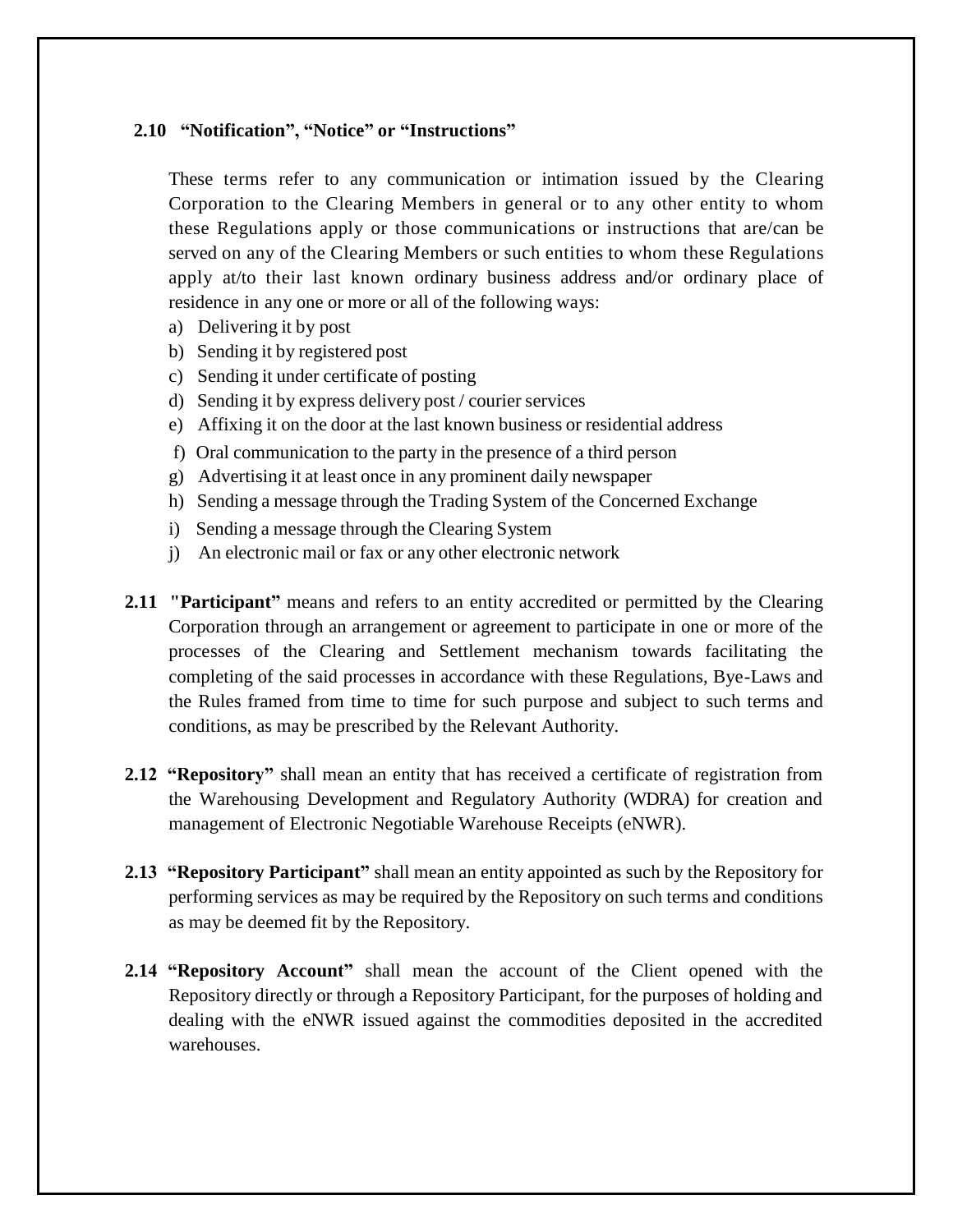- **2.15 "Services"** shall mean the services provided by all such service providers appointed by the Clearing Corporation and include warehousing/Vaulting storage facilities, assaying services and other incidental services as may be rendered by Warehouse Service Provider (WSP) to the Depositors of Commodities/Participants/Beneficiary holders etc.
- **2.16 "Selling Clearing Member"** means a Clearing Member handling the Clearing and Settlement functions of a Client or a Constituent who or whose client has sold a Securities on the Concerned Exchange pursuant to which it is obligated to honor the sale obligation by following all the prescribed procedures.
- **2.17 "Warehouse Service Provider (WSP)"** means an agency empanelled and accredited by the Clearing Corporation for storage and preservation of any Underlying.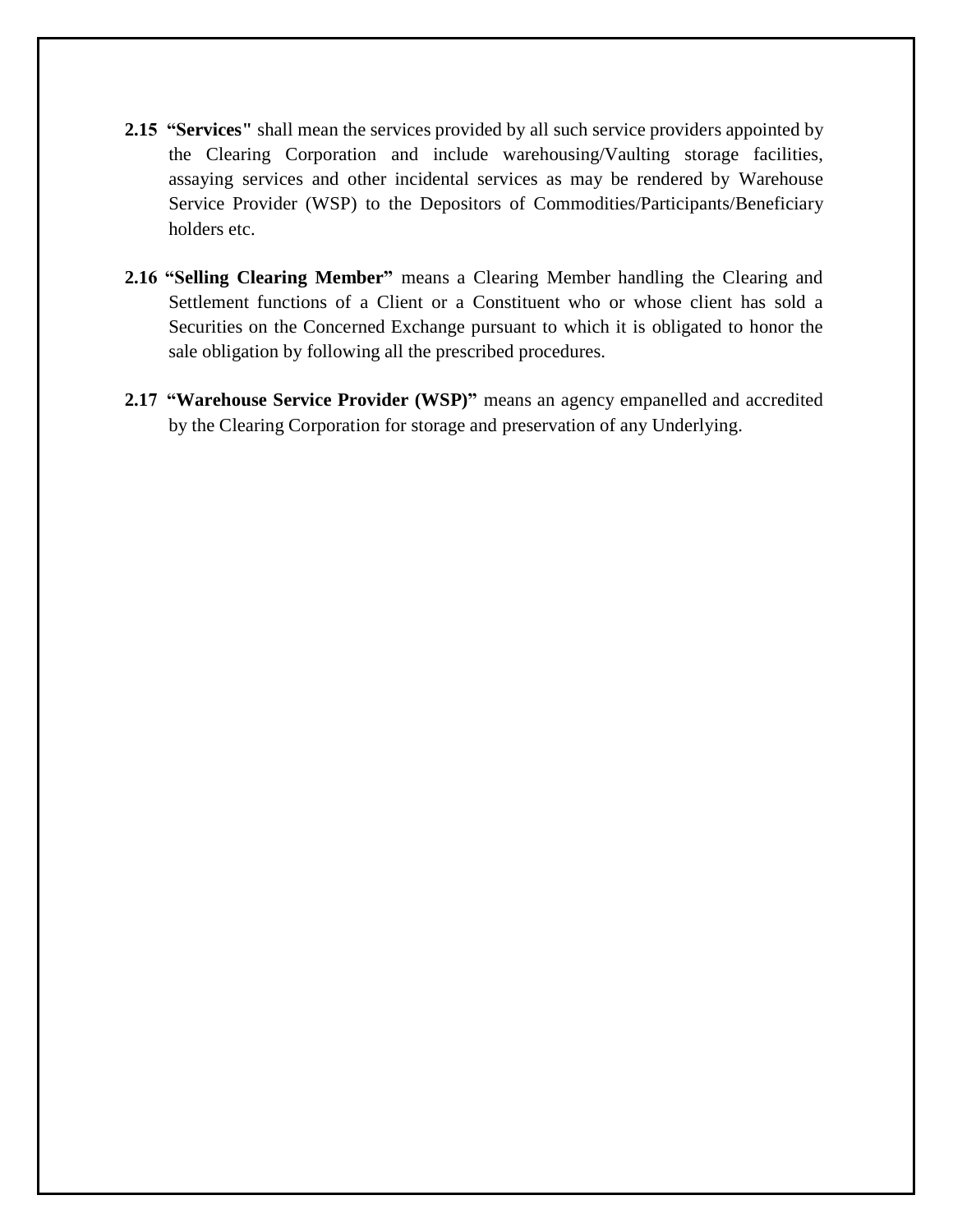# **CHAPTER -III**

# **CLEARING AND SETTLEMENT FACILITATION AND CLEARING SEGMENTS**

### 3.1 **Regulations covering Clearing and Settlement functions**

The Relevant Authority shall, from time to time, prescribe the process for the functioning and operations of the Clearing Corporation and to regulate the functioning and operations of the Clearing Corporation for the settlement of Deals/Trades including cash settled or delivery based derivative Deals/ Trades. These prescriptions shall also cover the matters relating to the Clearing Segments that the Clearing Corporation shall facilitate in respect of each of the Concerned Exchanges.

### 3.2 **Functions of Clearing Corporation**

The Clearing Corporation shall be responsible for clearing and settlement of all trades executed on the Concerned Exchanges and submitted to the Clearing Corporation for Clearing settlement, Delivery management, Spot departmental functions, margin deposits, and collateral and risk management functions.

#### 3.3 **Concerned Exchange**

The Clearing Corporation may from time to time enter into arrangements or agreements with one or more Stock Exchanges (referred as Concerned Exchanges) to Clear and Settle Deals/ Trades in Securities/Underlying entered into by and between their respective Trading Members on their trading systems, such Deals/ Trades in Securities/Underlying then being duly admitted to the Clearing Segment of the Clearing Corporation, subject to such terms and conditions as may be prescribed by the Relevant Authority from time to time.

### 3.4 **Clearing Segments and Clearing Sub-Segments**

The Relevant Authority shall:

- (a) admit to the Clearing Corporation, on the basis of a representation or request made by any of the Concerned Exchanges, Securities/Underlying or products that are traded on the trading systems of such Concerned Exchanges, to the Clearing Segment of the Clearing Corporation, on such terms and conditions that the Relevant Authority may specify in respect of each Clearing Segment/ Sub-Segment;
- (b) Decide Concerned Exchange wise, on the Segment/ Sub-Segment or product Categorization for different types of Securities/Underlying.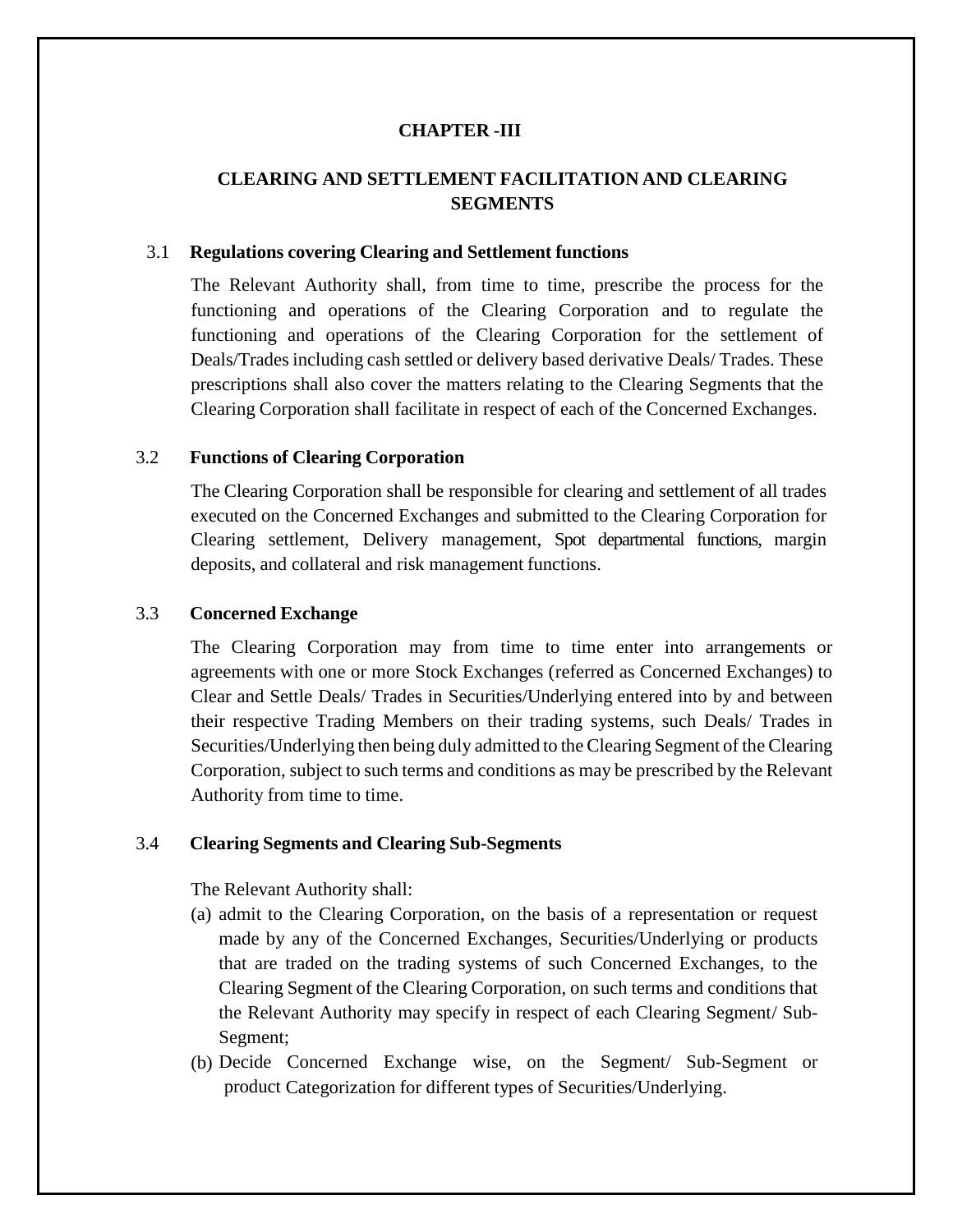### 3.5 **Categories of Clearing Members**

The categories of membership of the Clearing Corporation, based on the functional aspects of a particular type of Member, are:

### i. **Self Clearing Member (SCM)**

This type of Membership class relates to a Member of the Clearing Corporation which is also a Trading Member of the Concerned Exchange for a particular Market Segment or all the segments for which trading activity is provided by the concerned Exchange, correlating to the corresponding Clearing Segment/ Sub-Segment of the Clearing Corporation where the said Clearing Member can deal/trade on the Concerned Exchange for itself and/or on behalf of its Clients. This category of Member shall not be allowed to Clear and Settle the Deals/ Trades of any other Trading Member of the Concerned Exchange. This category of Member may however, decide to affiliate itself with either an Trading Cum Clearing Member (TCM, which is also known as ITCM) or a Professional Clearing Member (PCM) or such other category of Member of the Clearing Corporation as defined from time to time for Clearing and Settling its trades on the Concerned Exchange.

# ii. **Trading Member & Clearing Member (Also known as Institutional Trading Cum Clearing Member (ITCM))**

This type of Membership class is allowed to Corporates, Limited Liability Partnership (LLP) and Institutions. This type of Membership class relates to a Member of the Clearing Corporation who is also a Trading Member of the Concerned Exchange and can Deal/Trade on the Concerned Exchange and clear & settle such trades transacted for itself and/or for its Clients/ Custodial Participants and shall also be entitled to clear & settle Deals/Trades for other Trading Members/ Trading-cum-Clearing Member of the Concerned Exchange/ Clearing Corporation respectively. Such Members may also choose to affiliate themselves with other Institutional Trading Cum Clearing Members/ Professional Clearing Members for clearing and settling their trades, if they so desire, provided that such Clearing Member has not accepted the mandate to act as an Institutional Trading Cum Clearing Member to any other Trading member of the Concerned Exchange.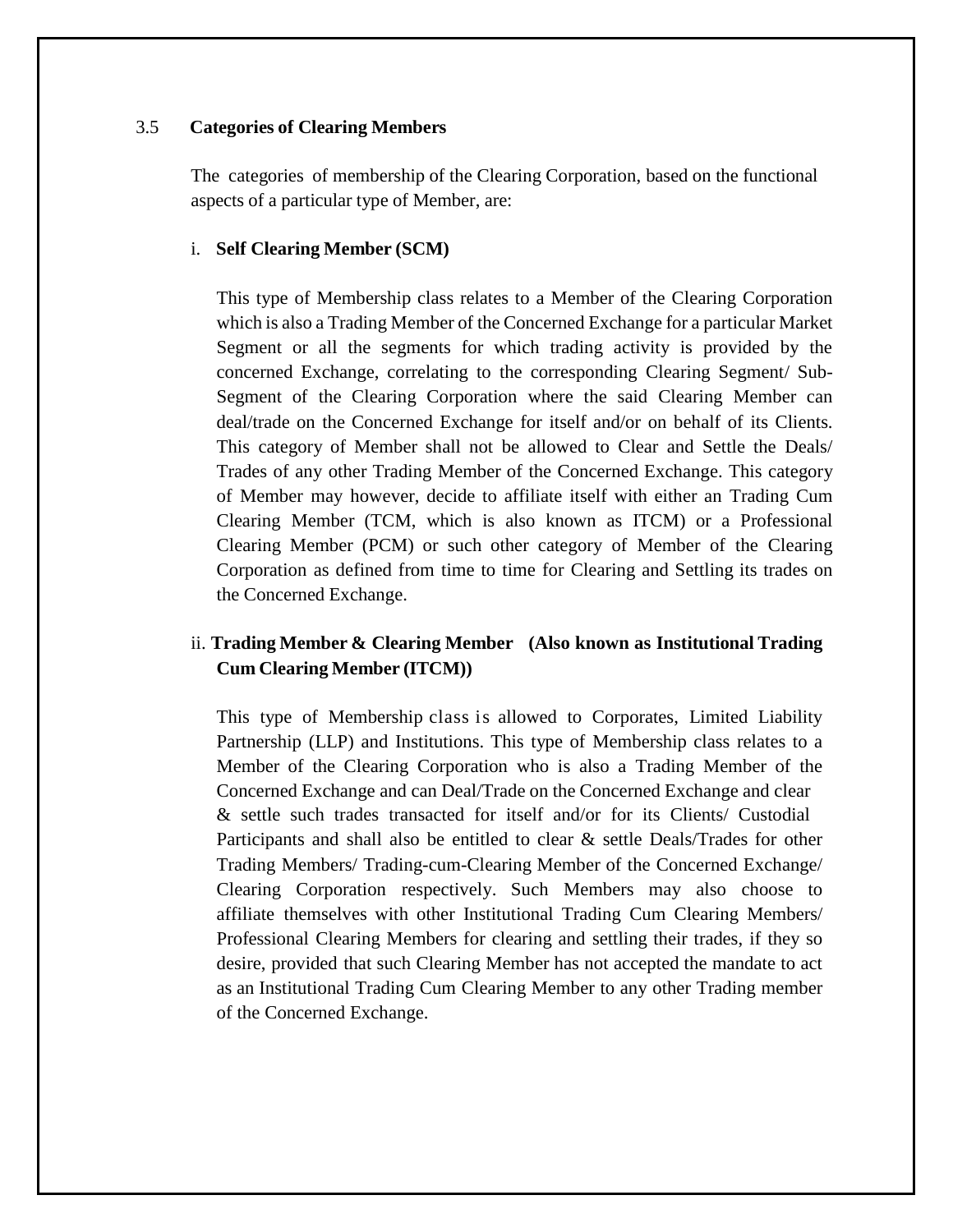#### iii. **Professional Clearing Member (PCM) / Clearing Member**

This type of Membership class is allowed to Corporates, Banks, LLP and Institutions who shall not be a Trading Member of the Concerned Exchange and who shall only undertake to clear & settle Deals/Trades transacted by one or more Trading Members of the Concerned Exchange, Custodial Participants, Self-Clearing Member, Trading-cum-Clearing Members/ Institutional Trading Cum Clearing Members of the Clearing Corporation, in respect of Securities/Underlying that are admitted to the Clearing Segment.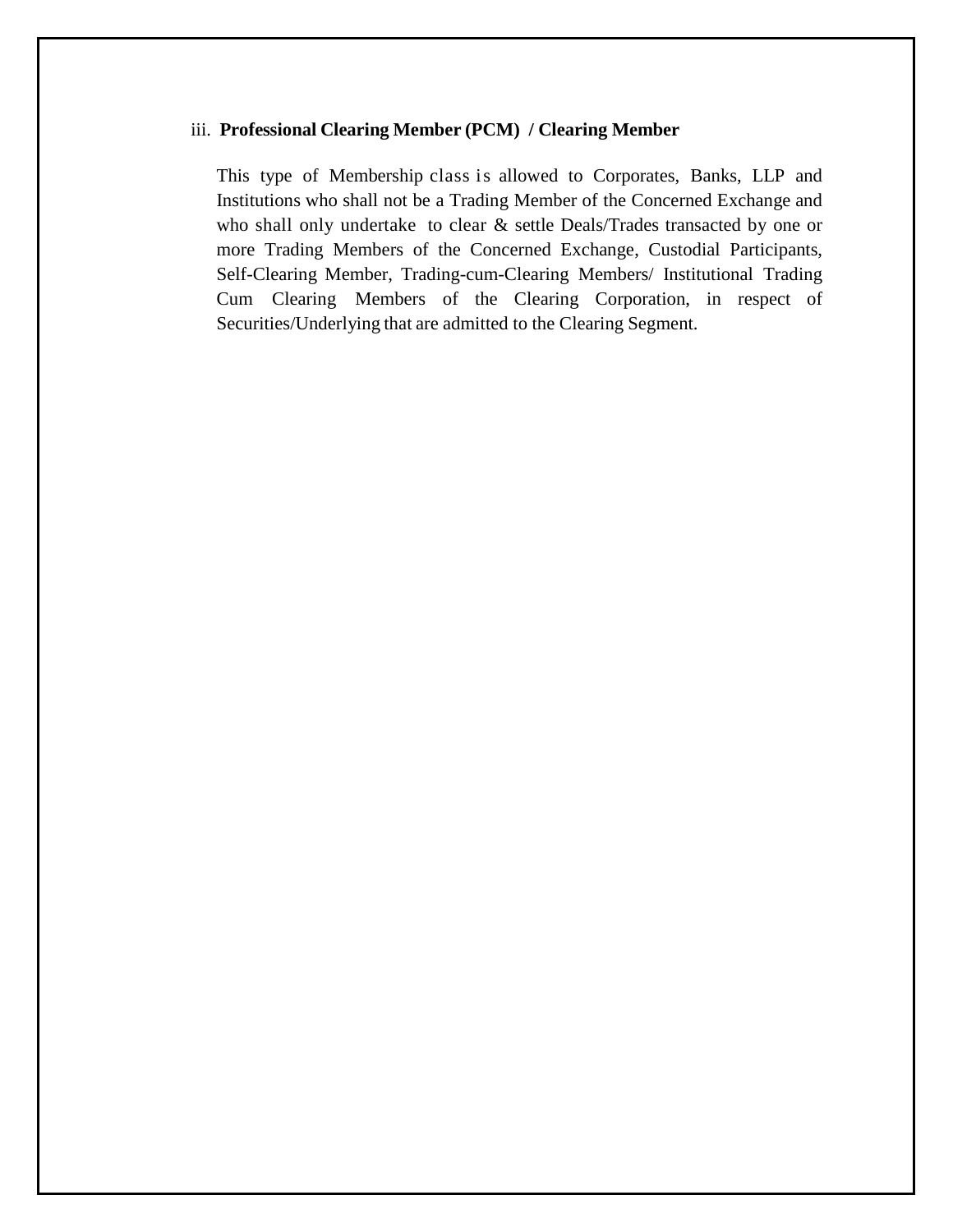# **CHAPTER -IV**

### **MEMBERSHIP OF THE CLEARING CORPORATION**

Admission to the membership of the Clearing Corporation shall be in accordance with Rule Chapter -IV of Clearing Corporation and such other conditions as may be specified by the Clearing Corporation from time to time.

# 4.1.**Application Procedure for seeking a new Membership**

- 4.1.1 An Applicant seeking Membership of the Clearing Corporation shall submit an application to the Clearing Corporation in the specified format. The Applicant is also required to furnish documents and all relevant information as may be specified by the Clearing Corporation/ SEBI from time to time.
- 4.1.2 For conditions precedent for eligibility, the Applicant is required to comply with the requirements stipulated in Rules of the Clearing Corporation, Securities Contracts (Regulation) Rules, 1957 (SCRR) and SEBI (Stock Brokers and Sub-Brokers) Regulations, 1992.
- 4.1.3 Individual / sole proprietor / managing partner /designated partner / designated director of the applicant entity is required to pass 12th standard or equivalent examination from an institution recognized by the Government.
- 4.1.4 The Applicant shall be subject to an interview before the Membership Selection Committee or such other Authority, if so desired, as may be delegated by Membership Selection Committee of the Clearing Corporation on a date that may be determined by the Relevant Authority. The said Committee has a right to accept or reject the application after recorded reasons thereof.
- 4.1.5 In case the application is rejected for any reason whatsoever, the fee(s) paid, if any, shall be refunded by the Clearing Corporation (without any interest) to the Applicant except the processing fee, if applicable.
- 4.1.6 Every Member of the Clearing Corporation is required to be continuously registered with SEBI as an intermediary and shall comply with the terms, conditions, Rules, Bye-Laws and the Regulations of the Clearing Corporation and the circulars/notifications issued thereunder.
- 4.1.7 The Clearing Corporation shall have absolute discretion to modify and /or cancel any of the terms and conditions related to membership specified by it at the time of granting the Membership.
- 4.1.8 Every Clearing Member shall make payment of fees/ charges as may be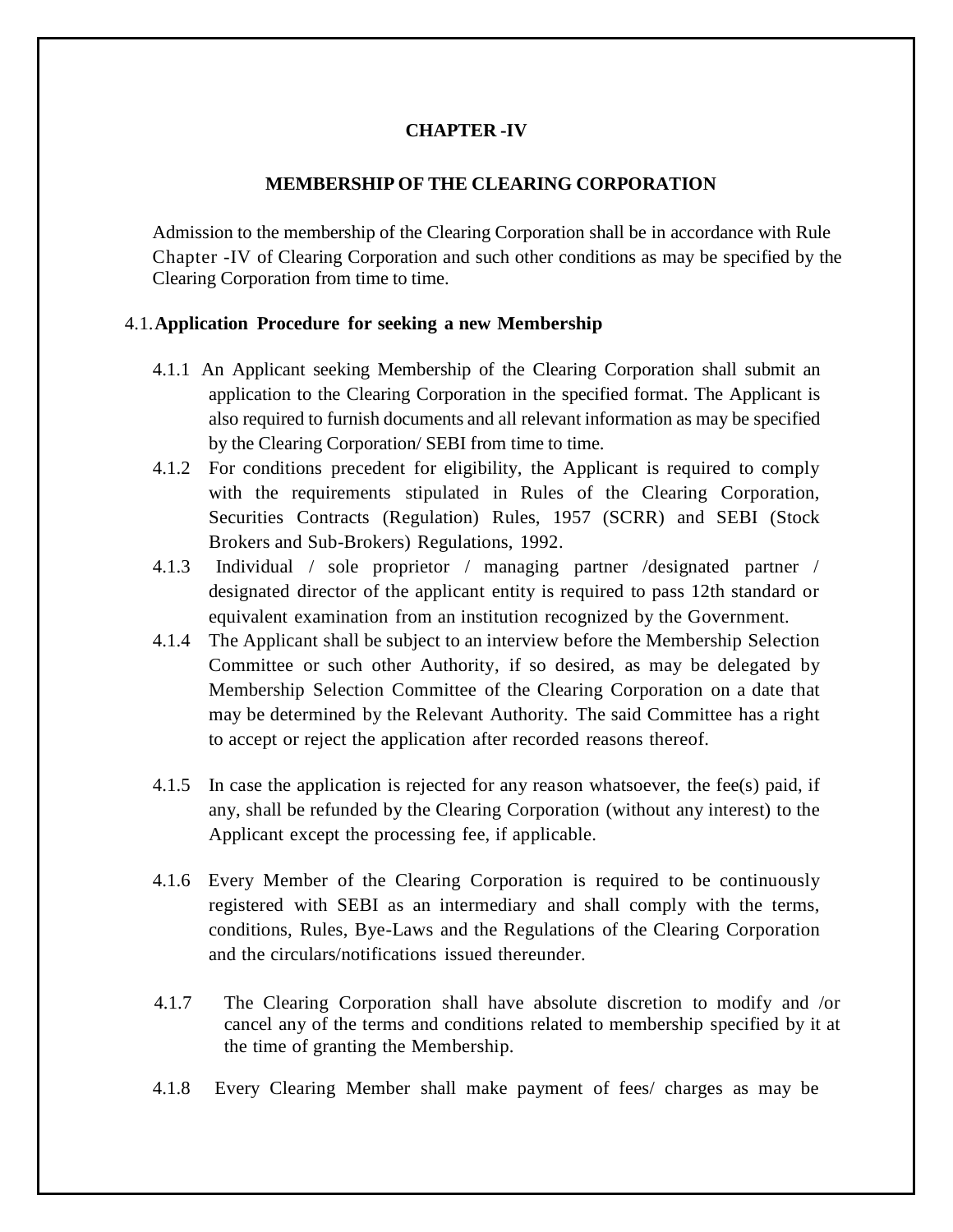specified by the Relevant Authority and /or SEBI from time to time.

- 4.1.9 The Clearing Corporation shall also be entitled to collect, on behalf of the Concerned Exchange or SEBI or other entities participating along with it in the process of effecting the Clearing and Settlement functions, the following contributions / charges from its Members in respect of the obligations of each of the Constituents or Affiliated Trading Members relating to their respective Membership on the Concerned Exchange and/ or towards Trades/ Deals carried out on the trading platform of the Concerned Exchange:
	- (a) Contribution to the relevant Market Segments' Investor Protection Fund established and maintained by the Concerned Exchange;
	- (b) transaction charges in respect of the Trades/Deals made on the trading platform of Concerned Exchange by its Trading Members;
	- (c) Fines and penalties, levied by Concerned Exchange wherever applicable;
	- (d) Connectivity charges as levied by Concerned Exchange wherever applicable;
	- (e) Dues under an arbitration award delivered under the arbitration mechanism of Concerned Exchange;
	- (f) Fees payable to SEBI by Trading Members of Concerned Exchange;
	- (g) Taxes and statutory levies including Commodities Transaction Taxes or as may be applicable;
	- (h) State/ Central Government levies, if any;
	- (i) Any other sums, apart from the above, as may be payable under the Byelaws, Rules and Regulations of Concerned Exchange;
	- (j) Any other amounts as may be mutually agreed between the Concerned Exchange and the Clearing Corporation from time to time.
- 4.1.10 All such collections shall be effected together with the settlement obligations of a Clearing Member or otherwise and all such collections shall be transmitted by Clearing Corporation to Concerned Exchanges to the extent collected from its Members.
- 4.1.11 Every Clearing Member should ensure that it shall:
- (a) Obtain appropriate insurance cover/ policy every year as may be specified by the Clearing Corporation;
- (b) appoint a Compliance Officer, a Principal Officer with FIU-IND and a Designated Director with FIU-IND. Any change has to be intimated to the Clearing Corporation;
- (c) abide by the circulars and notifications issued by SEBI and the Clearing Corporation from time to time;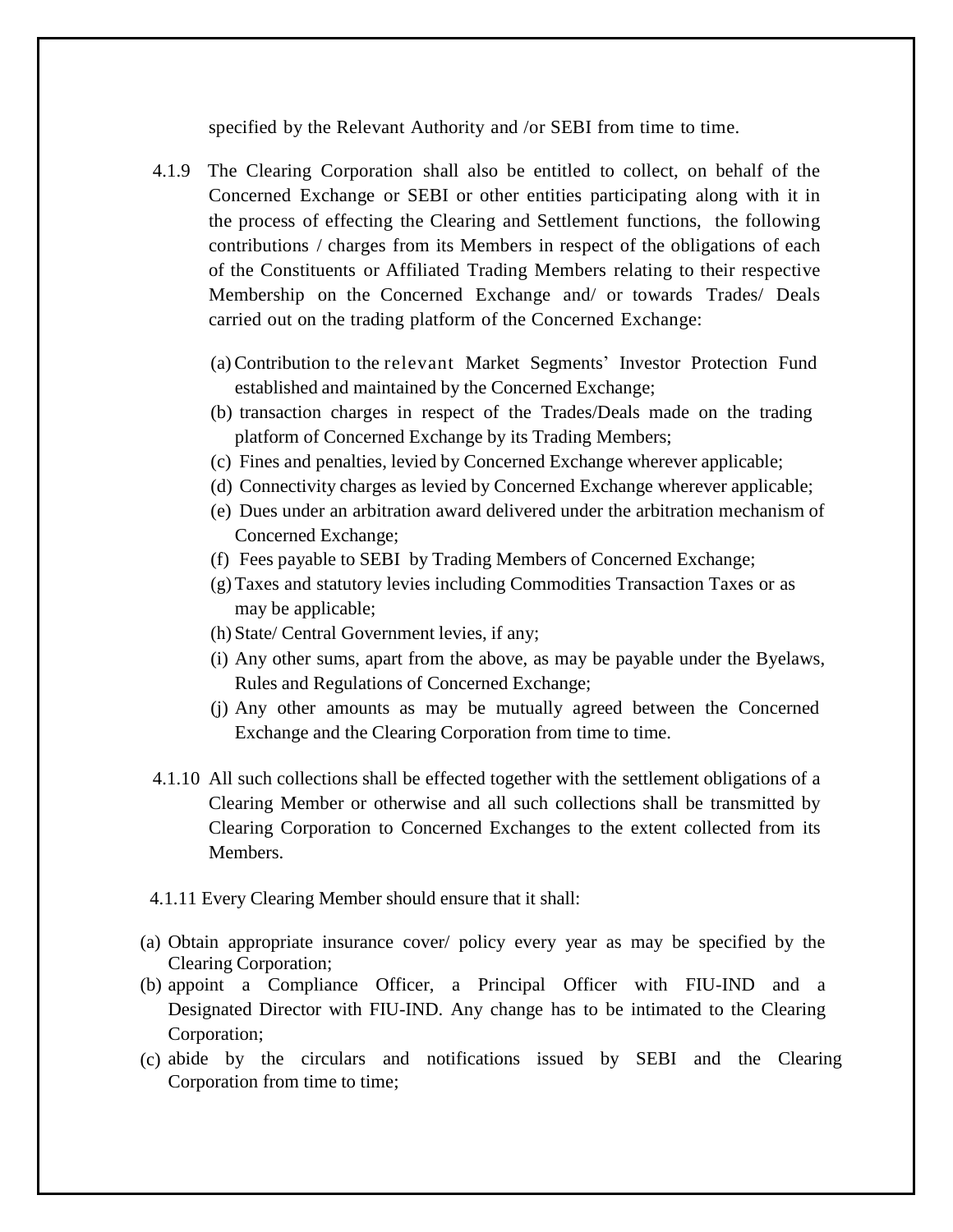- (d) Have necessary infrastructure, viz., adequate office space, equipment, manpower and such other infrastructural facilities, which the Clearing Corporation may have specified from time to time, to effectively discharge the activities.
- 4.1.12 A Clearing Member shall be entitled to undertake Clearing and Settlement functions /business, Concerned Exchange-wise, in terms of the provisions of the Bye-Laws, Rules and these Regulations and as the Relevant Authority permits him to be involved in.
- 4.1.13 A member will undertake business as mentioned in Rules, Bye-Laws and Regulations of Clearing Corporation and/ or in Securities Contracts (Regulation) Rules, 1957, SEBI (Stock Brokers and Sub-Brokers) Regulations, 1992 or Circulars issued/ amended by Concerned Exchange / SEBI from time to time**.**
- 4.1.14 A Member on admission shall not be entitled to exercise any of the rights or privileges of membership until he shall have paid in full the non-refundable admission fee and any other fee or deposit as may be decided by the R e l e v a n t Authority for the specific category of membership to which he has sought the admission. Where such member fails to make such payment within such number of days of receipt of the intimation of his admission, as may be decided by the Clearing Corporation from time to time, his admission shall be deemed to have been cancelled and the amount remitted, if any, to the Clearing Corporation shall be forfeited unless approved by the relevant authority.

### 4.2. **Fee and Deposit Structure:**

4.2.1 The Fees and Deposits (as applicable) and other fees / charges, applicable to the applicant / members shall be as specified by the Clearing Corporation / SEBI from time to time.

# 4.2.2 **Admission fee**

The admission fee paid by an Applicant Clearing Member is non-refundable.

### 4.2.3 **Initial Margin / Initial Security Deposit**

A Clearing Member is required to remit a minimum of 50% (as may be prescribed time to time) of the Initial Margin in the form of Demand Draft / Cheque/ NEFT / RTGS or any other mode as may be specified by the Relevant Authority from time to time and the balance 50% (as may be prescribed time to time) can be in the form of bank guarantee or fixed deposit or both, obtained from or deposited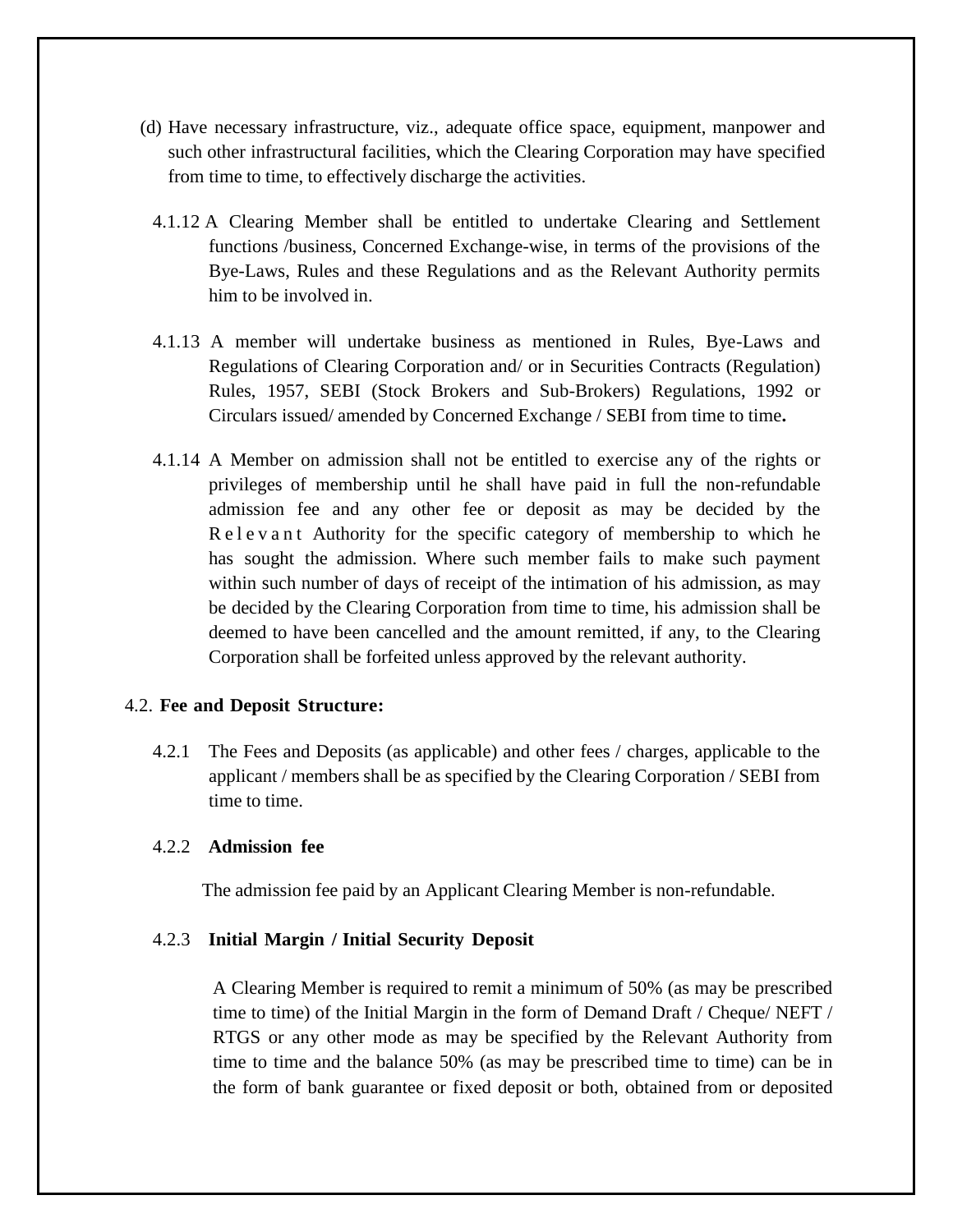with any of the approved banks.

### 4.2.4 **Minimum Liquid Net-worth (LNW)**

A Clearing Member is required to comply with the requirement of Minimum Liquid Net worth as may be specified from time to time by the Clearing Corporation/SEBI. This liquid net worth will be blocked from the margin deposits of the Members.

### 4.2.5 **Cash Deposits from certain categories of Clearing Members**

All TCM/SCM and PCM are required to provide prescribed levels of cash deposits to the Clearing Corporation (by way of Demand draft, cheque, NEFT, debit instruction or any other mode as may be specified from time to time) in respect of each Trading Member of the Concerned Exchange who are affiliated to the Clearing Member concerned for clearing their Deals/ Trade.

### 4.2.6 **Annual subscription**

The Clearing Corporation shall specify the amount to be paid by the Clearing Members towards Annual Subscription. A Clearing Member is required to pay annual subscription in advance or latest by April 30 of every financial year.

Where a member fails to pay the Annual Subscription on or before due dates specified, the Clearing Corporation may at its discretion debit the settlement account of the respective Clearing Members after the close of business hours of the respective due dates. In case of inadequacy/insufficiency of funds in the settlement accounts, the balance amount may be recovered from the member deposits failing which interest @18% per annum on the balance payable till the time such default continues shall be charged.

### 4.3. **Change in Member Profile/ Record:**

The Clearing Corporation shall issue criteria and guidelines for the following changes in Member profile/record and Members will be required to obtain prior approval, wherever applicable, from Clearing Corporation / SEBI before effecting such changes:

- (a) Dominant Shareholders
- (b) Designated Director /Designated Partner / Managing Partner/ Partner / Director
- (c) Designated Email ID
- (d) Conversion of Membership/ in Status / Constitution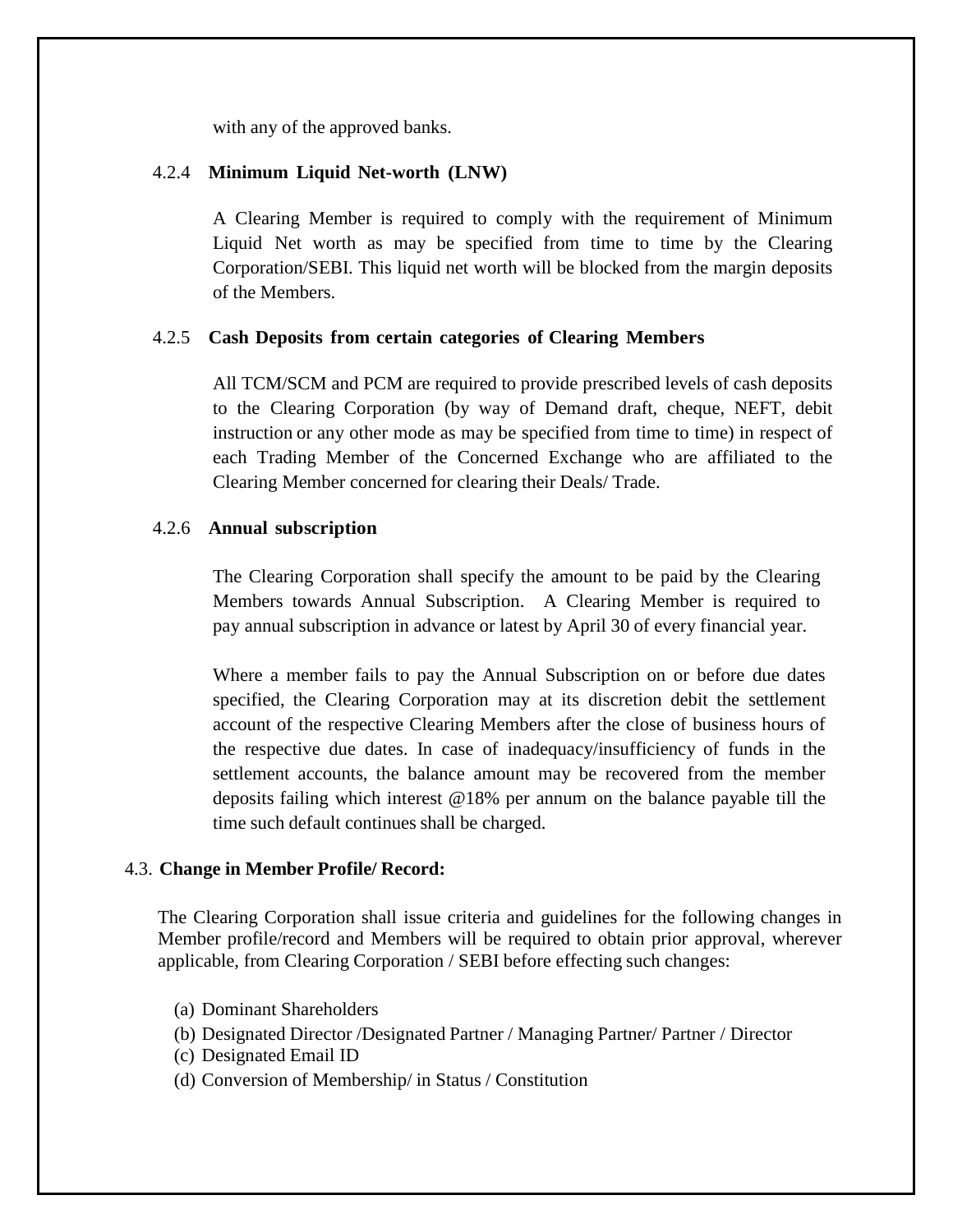- (e) Name
- (f) Category or Type of Membership, etc.

The guidelines issued by the Concerned Exchange / Clearing Corporation / SEBI from time to time shall be applicable.

# 4.4 **Submission of Annual Returns/Audited Accounts/Financial Strength details/Half Yearly Net worth Certificate and Computation of Net worth**

The Members are required to submit Annual Returns/Audited Accounts/ Financial Strength details/ Half Yearly Net worth Certificate and Computation of Net worth to the Concerned Exchange/Clearing Corporation within the timelines specified by the Concerned Exchange/Clearing Corporation strictly in the format specified from time to time.

Actions for Non-compliance shall be as specified by the Concerned Exchange / Clearing Corporation/SEBI from time to time.

# 4.5 **Code of Advertisement and Schemes/Leagues/Competitions launched by registered Members**

A Member desirous of issuing an advertisement shall adhere to the Advertisement Code specified by the Concerned Exchange / Clearing Corporation / SEBI from time to time. Further, with respect to Schemes/Leagues/Competitions launched by registered Members, Members shall ensure strict compliance with the requirements/ guideline specified by Concerned Exchange / Clearing Corporation / SEBI from time to time.

# 4.6 **Transfer of Membership**

All types of memberships, once granted by the Clearing Corporation, are transferable inter class subject to compliance of prescribed procedure and payment of fees / deposits as specified from time to time.

The guidelines issued by the Concerned Exchange / Clearing Corporation / SEBI from time to time shall be applicable.

# 4.7 **Transmission / Nomination of Membership**

4.7.1 Transmission of Membership relates to the change in the Membership of the Clearing Corporation, as may be approved by Clearing Corporation, owing to the death or a decision of a Clearing Member whose status is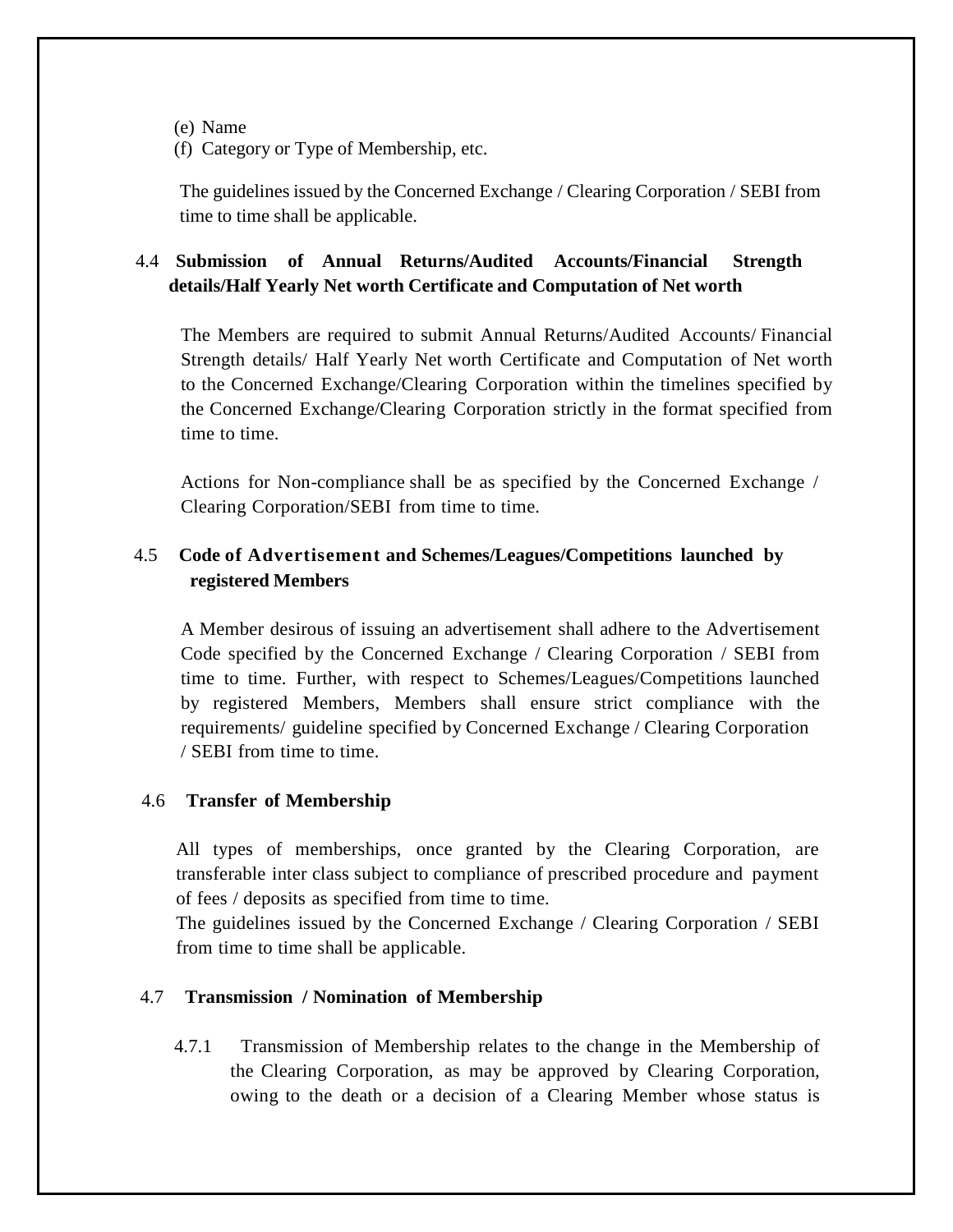that of an individual or a Proprietorship concern and the Membership is sought to be transmitted to the legal heirs or successors or linear descendants of such individual/ proprietor.

- 4.7.2 An individual having membership with his own name / with trade name (as a proprietary concern) may make a nomination of its Clearing Membership rights of Clearing Corporation in terms of these Regulations.
- 4.7.3 The guidelines issued by the Concerned Exchange / Clearing Corporation / SEBI from time to time shall be applicable.

# 4.8 **Surrender of Membership**

- 4.8.1 A Member desirous of surrendering its Membership shall comply with relevant requirements, make an application for surrender of membership to the Clearing Corporation along with necessary documents, the description and format as may be specified by Clearing Corporation from time to time. The application for surrender of membership, once filed, is irrevocable and irreversible unless allowed by the Relevant Authority authorized upon being satisfied with the reasons for such revocation.
- 4.8.2 Upon receipt of unequivocal request for surrender, the Clearing Corporation would not levy any charge such as annual fees, etc. to the Member from such date of receipt of surrender. However, Members would be required to settle any outstanding bills raised by the Clearing Corporation and / or any service provider for the services rendered during their Membership with the Clearing Corporation. Any other dues, penalties, fines, etc. which may arise after receipt of surrender request and which has not been crystallized would be applicable and payable by the Member.
- 4.8.3 Upon receipt of the application, the membership will get deactivated.
- 4.8.4 Clearing Corporation may prescribe any additional conditions for surrender of membership.
- 4.8.5 Refund of Deposits is as follows:
	- (a) after satisfactory redressal of all Complaints / Arbitration (if any) against the Member and after completion of all formalities and when the application is considered as eligible for surrender by the Clearing Corporation, the application will be forwarded to SEBI for its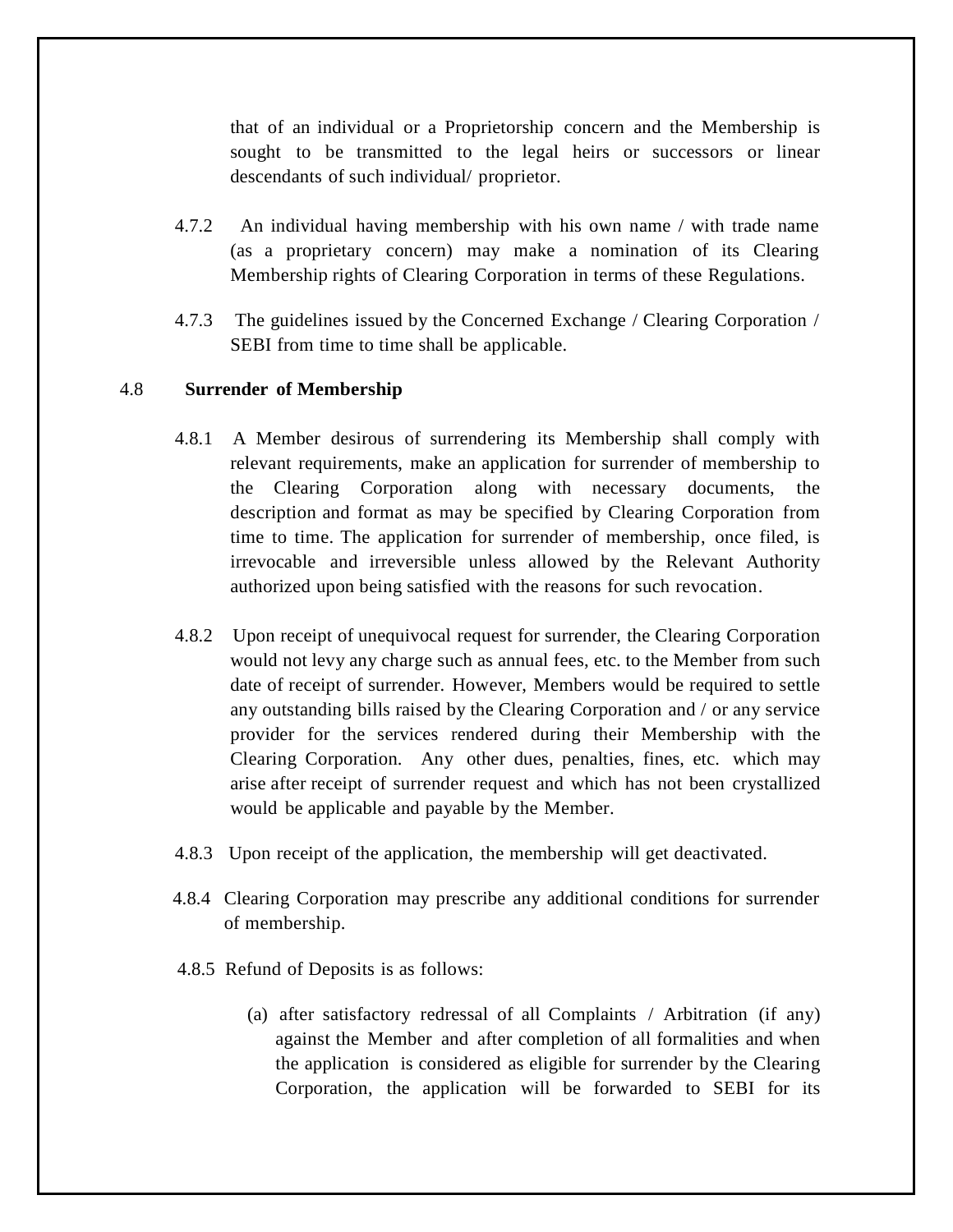approval.

- (b) Upon receipt of approval from SEBI and / or Concerned Exchange (s), the Clearing Corporation may refund the excess deposit(s) of the Member and other monies lying with the Clearing Corporation subject to fulfillment of all dues/compliances under Bye-Laws, Rules and Regulation of the Clearing Corporation, Concerned Exchange, SEBI and circulars issued thereunder. However, the said deposit(s) may be retained, if there are any unfulfilled obligations including arbitration claims, complaints, other grievances/claims, disciplinary action, etc., against the Member which comes to notice of the Clearing Corporation / Concerned Exchange, before the date of release of deposit(s).
- (c) The guidelines issued by Clearing Corporation/ SEBI from time to time shall be applicable.
- 4.8.6 The Member however shall be required to replace/renew the maturing non- cash component of the deposit suitably till the release of the same by the Clearing Corporation.

# 4.12. **Loss of membership**

Any Member of the Clearing Corporation shall cease to be a Member of the Clearing Corporation on the happening of any one or more of the following instances:

- a) By death
- b) By Dissolution in case of partnership firm or LLP
- c) By expulsion in accordance with the Bye laws, Rules and Regulations and also the provisions herein contained;
- d) By being declared as a defaulter in accordance with these presents, the Bye Laws, Rules and Regulations or any other Stock/Commodity Exchanges/ Clearing Corporation;
- e) He is adjudged bankrupt or a receiving order in bankruptcy is made against him or he is proved to be insolvent;
- f) He is convicted of an act involving moral turpitude;
- g) By resignation/surrender of membership;
- h) He is declared as lunatic;
- i) Being a company/body corporate, it ceases to maintain or have the characteristics of eligibility under the provisions of the Rules and Articles of the Clearing Corporation or is wound up;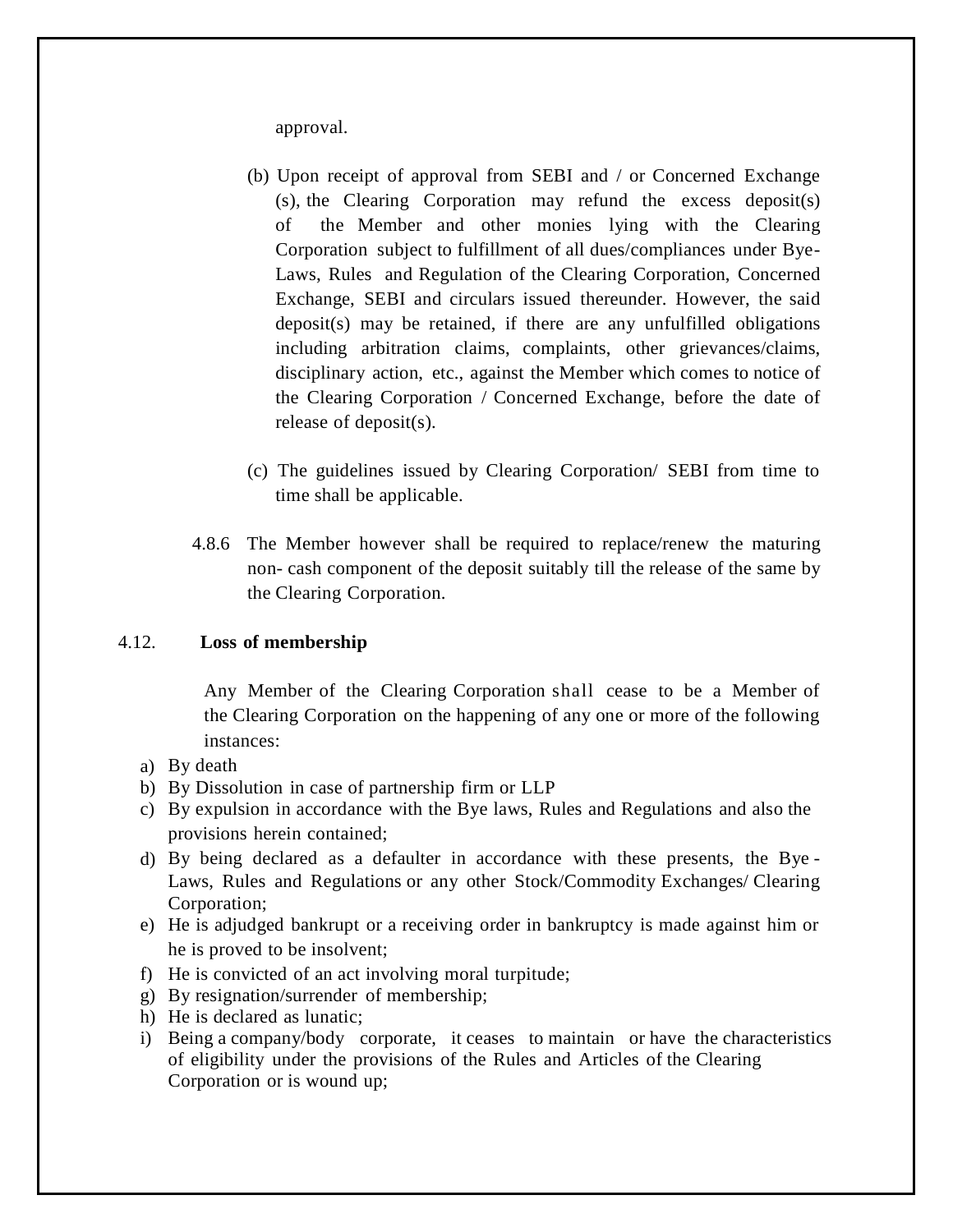- j) Failure to submit any document(s) for SEBI registration or application submitted to SEBI for registration is withdrawn by the Exchange or rejection of application for registration by the SEBI
- k) Certificate of registration with SEBI is cancelled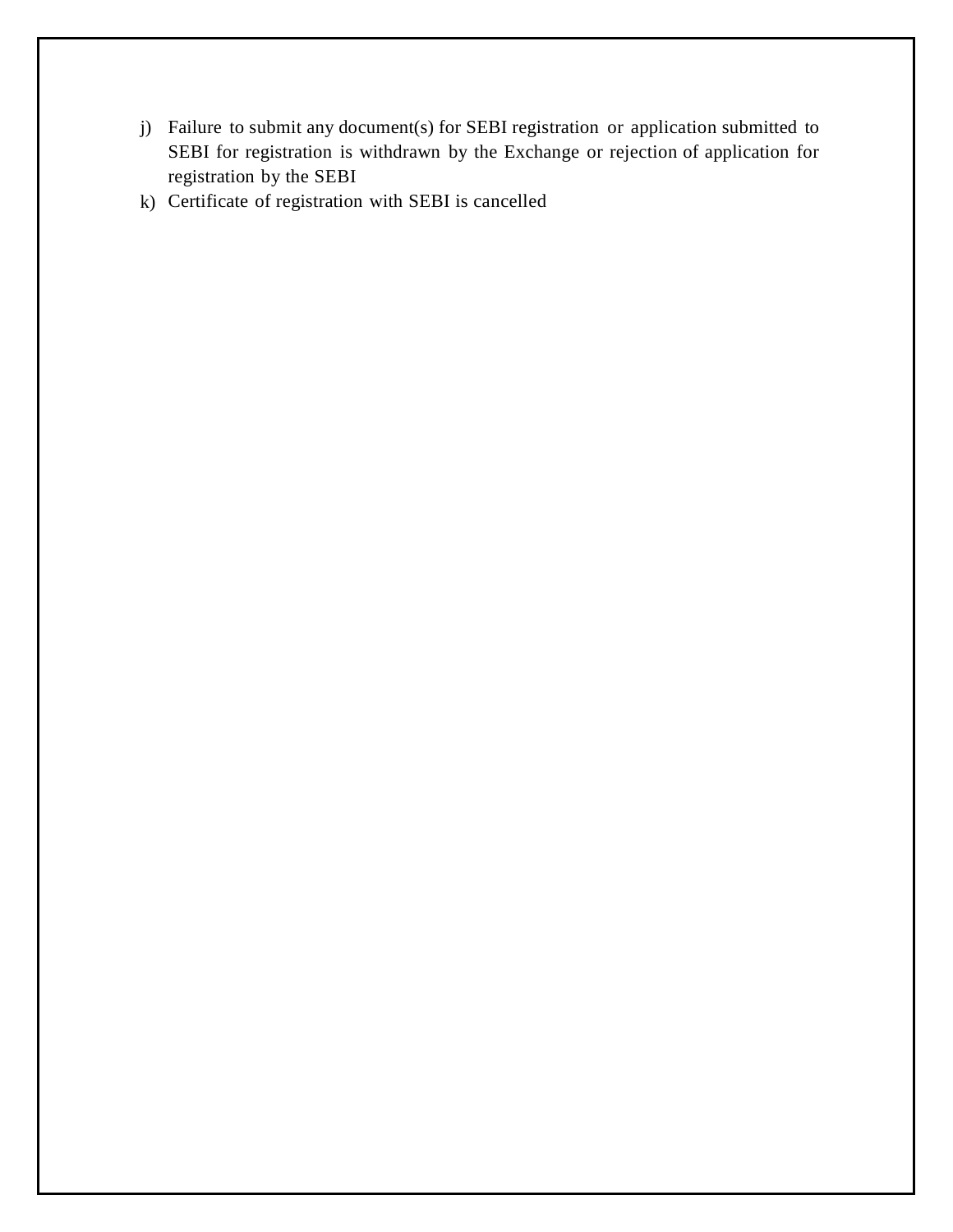# **CHAPTER - V**

### **MARGINS AND CLEARING/ EXPOSURE LIMITS**

### 5.1. **Margin**

The Clearing Corporation shall from time to time specify margin requirements for the Clearing Members including initial margin on open positions through risk based algorithms. The Clearing Members shall furnish and maintain such margins in such form and within such time as specified by the Clearing Corporation. Every Clearing Member has a continuing obligation to maintain margins at the level and for the period stipulated by the Clearing Corporation from time to time.

### 5.2. **Mode of payment of Margin**

The Clearing Member shall be required to furnish margins either in the form of cash, deposit receipts, guarantee of a bank(s) and Securities/Underlying/ commodities approved by the Relevant Authority or such other mode and subject to such terms and conditions as the Clearing Corporation may specify from time to time.

# 5.3. **Withholding Margin**

The Clearing Corporation shall at its discretion or on the instructions of the Concerned Exchange withhold/release any margin furnished by the Clearing Member to the Clearing Corporation for any period required by the Concerned Exchange / Clearing Corporation; If such a Clearing Member has open positions, he must continue to pay any further margin or other obligations without taking into account any margin so withheld by the Clearing Corporation.

### 5.4. **Additional Margin(s)**

If in the opinion of the Clearing Corporation sudden fluctuations are apparent on the Concerned Exchange, the Clearing Corporation may call for additional margin. Additional margin shall be payable in the manner and within such time as may be specified from time to time.

# 5.5. **Margin from the Clients and Affiliated Trading Members of the Concerned Exchange**

5.5.1. The Clearing Members shall demand from its Clients and Affiliated Trading Members of the Concerned Exchange the margin monies which the Clearing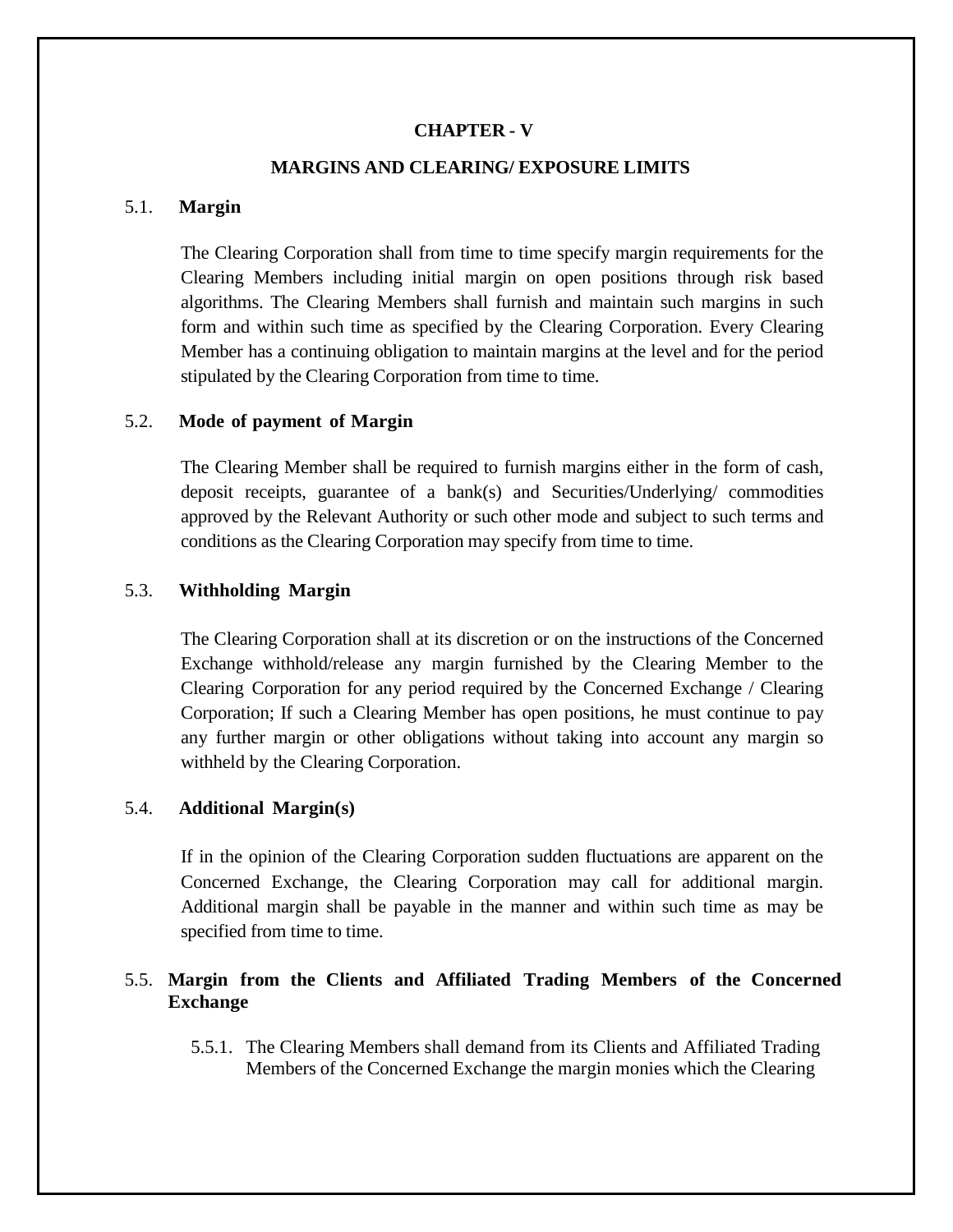Member has to provide under these Regulations in respect of Trade/ Deal undertaken to be settled by the Clearing Members for such Clients the Trade/ Deals done by Affiliated Trading Members of the Concerned Exchange for their Clients.

- 5.5.2. The Clearing Members shall clear and settle Trade/ Deal on behalf of the Clients and Affiliated Trading Members of the Concerned Exchange only on the receipt of such minimum margin as the Clearing Corporation may decide from time to time, unless the Clients already has an equivalent credit with the Clearing Member. The Clearing Member may collect higher margins from Clients, as deemed fit.
- 5.5.3. The Clearing Member as and when required by the Clearing Corporation shall inform the Clearing Corporation, specifically the amount deposited as margin on behalf of his Clients.
- 5.5.4. The Clearing Member shall not allow the utilization of margin monies paid by one client to the margin money dues of his own account or of other clients.

### 5.6. **Payment of Margins**

The Clearing Corporation shall treat all the margin and other monies paid by the Clearing Member as having been paid by and on his own behalf and appropriate the same accordingly for such purposes as it may deem fit under the Byelaws and Regulations;

Provided that, the Clearing Member may identify and segregate margin payments made by him to Clearing Corporation as to whether it is on his own account or on account of his Clients.

# 5.7. **Clearing/Exposure Limit**

5.7.1. The Clearing Corporation may at any time in its absolute discretion prescribe clearing/exposure limit either in quantity or value or as a percentage of the margin deposits of the Clearing Member or a combination of any of the above or such other method as may be decided from time to time for all or any of the Clearing Members;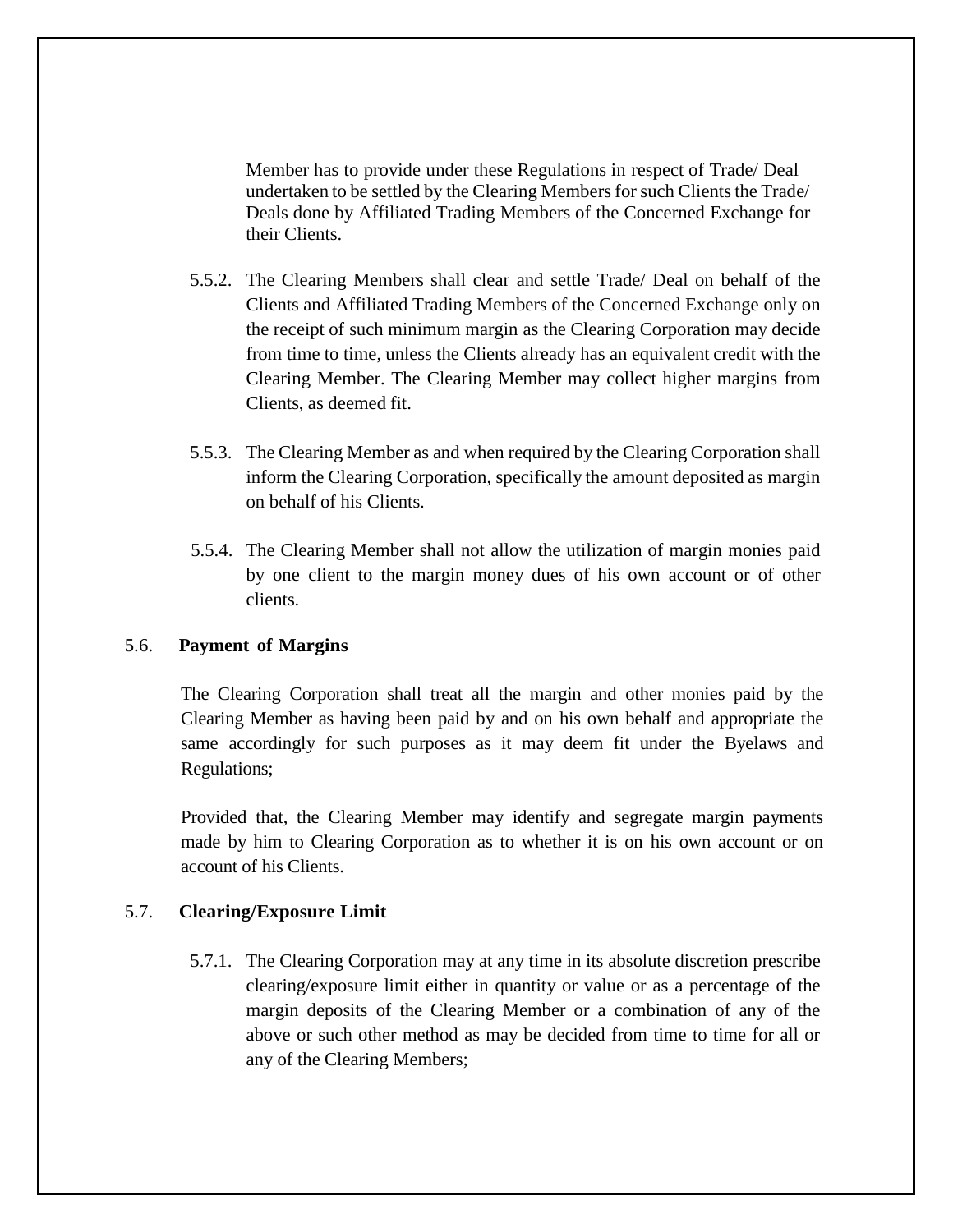5.7.2. The Clearing Corporation may at any time impose, increase, reduce or remove any clearing/exposure limits pursuant to the above Regulations by notifying the Concerned Exchange and the relevant Clearing Member(s). Any imposition, removal or change in clearing/exposure limits so notified

shall take effect as stipulated in such notification.

5.7.3. The Clearing Corporation may at its discretion allow Clearing Members to increase their clearing/exposure limit on deposit of additional margin deposits with the Clearing Corporation. The Clearing Corporation shall specify from time to time the method of calculation of additional margin deposits and mode of deposit of additional margin deposits.

# 5.8. **Exceeding clearing/exposure limits**

- 5.8.1. If the Clearing Member exceeds any clearing/exposure limit imposed, the Clearing Corporation shall be entitled to require the Clearing Member to close out open positions or take such other measures as may be specified from time to time, which may in the opinion of the Clearing Corporation result in the Clearing Member complying with the clearing/exposure limits;
- 5.8.2. If the Clearing Member fails to comply with any requirement of the Clearing Corporation, the Clearing Corporation may close out such open positions on the Clearing Member's behalf or take such other measures required to comply with the clearing/exposure limits including initiating withdrawal of trading and/or clearing facility.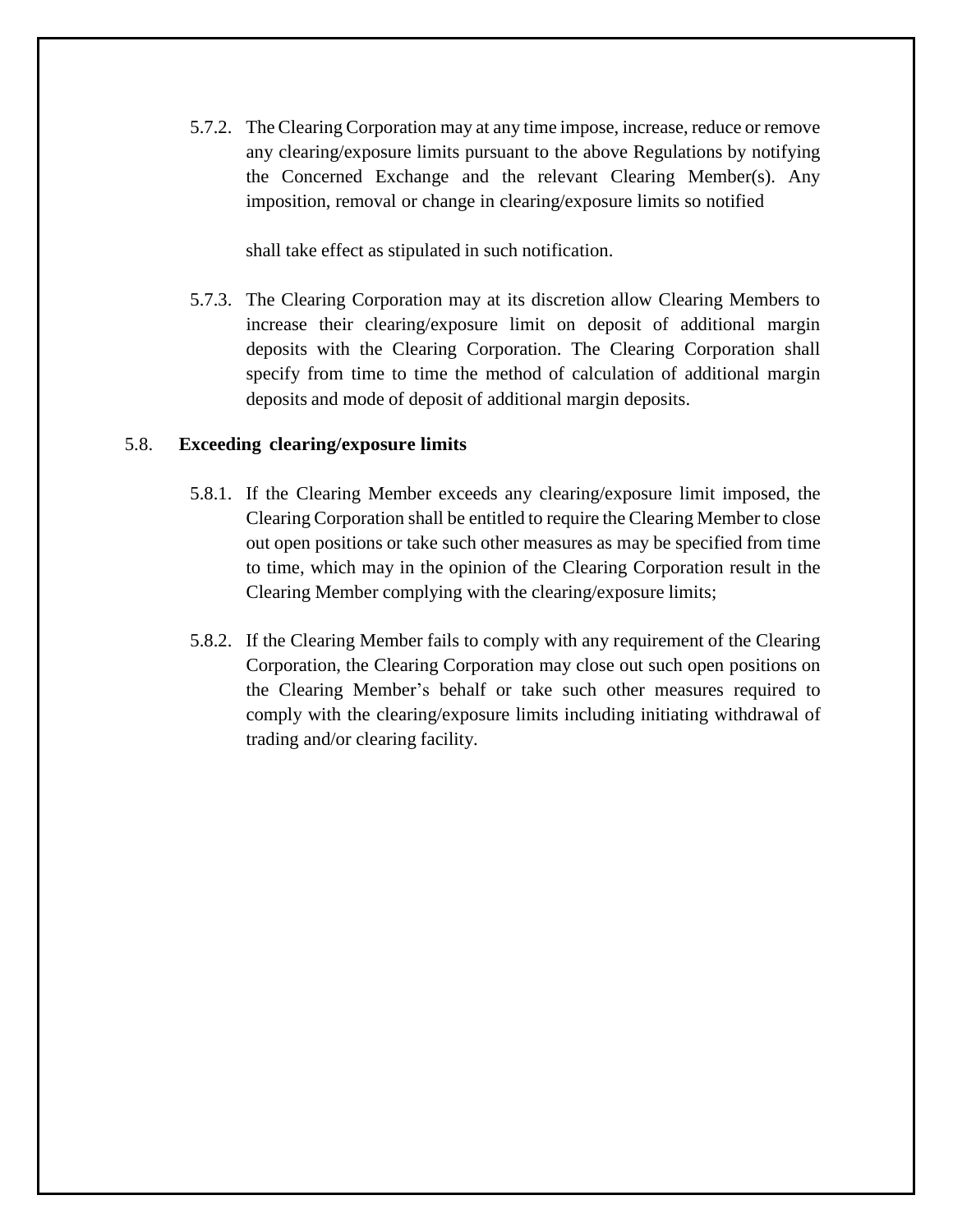# **CHAPTER -VI**

### **DEALS**

### 6.1. **"Deals", "Trades", "Transactions", Dealings and Contracts**

For the purpose of these Regulations, the terms "Deals", "Trades", Transactions', 'Dealings' and 'Contracts' shall have one and the same meaning unless the context indicates otherwise.

# 6.2. **Cleared and Non-Cleared Deals**

Deals admitted on the clearing segment shall be distinguished as under:

- (a) Cleared Deals shall relate to Deals executed on the Concerned Exchanges and admitted for clearing and settlement by the Clearing Corporation or as m a y be specified for the Clearing by the Relevant Authority and subject to such conditions as may be specified from time to time.
- (b) Non-Cleared Deals shall relate to Deals other than Cleared Deals as may be specified by the Relevant Authority and such other Deals as may be specified to be Non- Cleared Deals by the Relevant Authority from time to time.

#### 6.3. **Deals in Provisional Documents and Provisional Securities**

Deals in Provisional Documents and Provisional Securities shall be made and settled as specified and determined in each case by the Relevant Authority from time to time.

# 6.4. **Extension or Postponement or Preponement of Contracts by the Relevant Authority**

Notwithstanding anything to the contrary contained in these Regulations, the Relevant Authority may for reasons to be recorded from time to time extend or postpone the time for settlement of a Deal or Deals that are effected on a Concerned Exchange whenever in its opinion such action is called for in public interest or by and under just and equitable principles of trade or when there arises circumstances beyond the control of either or both of the parties to a Deal.

Notwithstanding anything to the contrary contained in these Regulations, the Relevant Authority may in his discretion extend or postpone or prepone in any particular case the time for the clearing and settlement of a Deal from any one clearing session to the ensuing clearing session or to an earlier clearing session.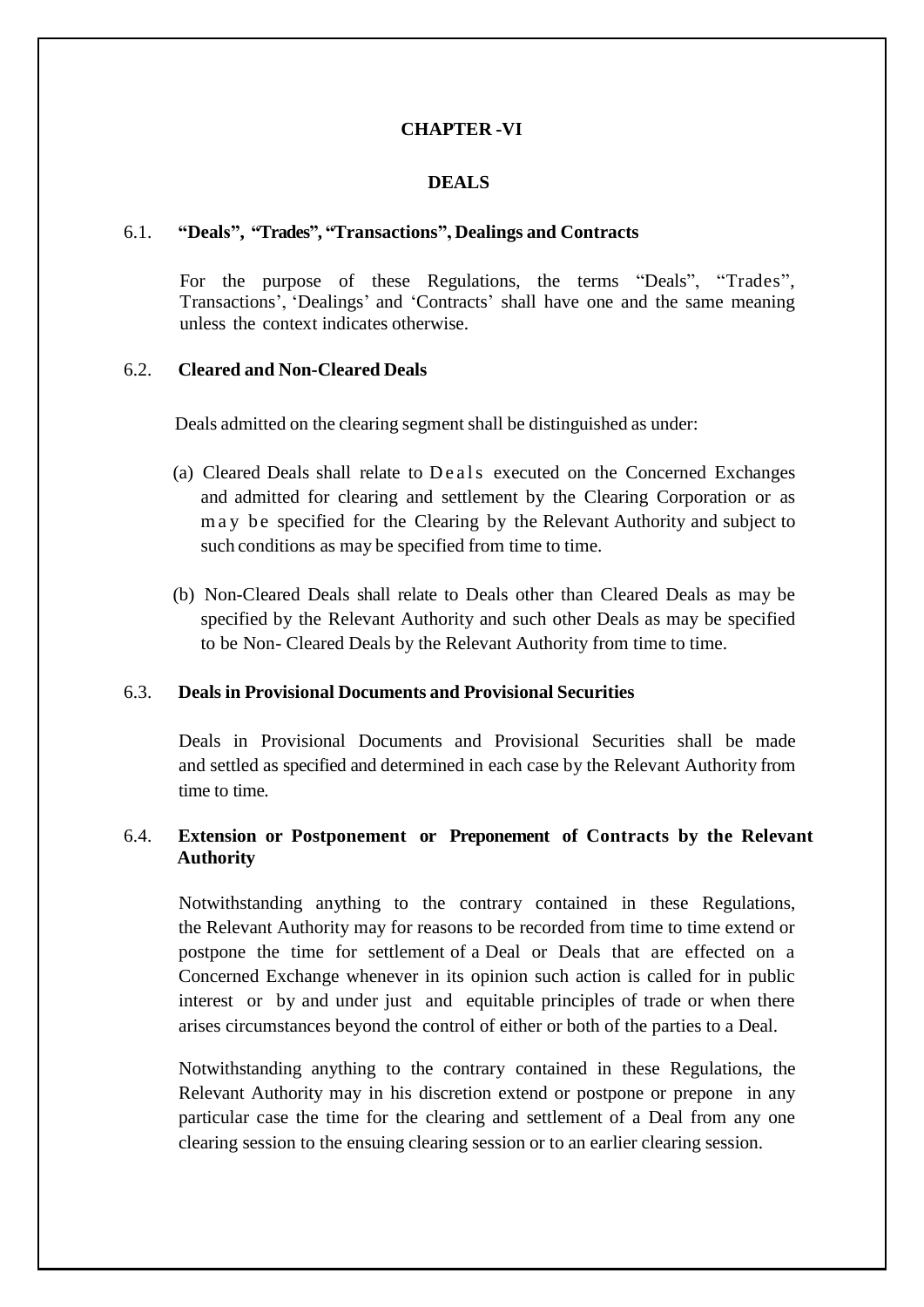# **CHAPTER -VII SETTLEMENT OF DEALS**

### 7.1. **Settlement Regulations Form Part of Contracts**

The Regulations issued or as modified or as amended from time to time and the circulars, notices, etc. issued thereunder and the directions and decisions of the Relevant Authority issued from time to time and in force at any given time and relating to, among others, the procedure for clearing and settlement of Deals/ Trades on the trading platforms of the Concerned Exchanges shall deem to be a part of the terms and conditions of settlement of the contract for all such Deals/ Trades including Cleared and Non-Cleared Deals/ Trades.

### 7.2. **Contracts Subject To Change in Settlement Procedures**

The Relevant Authority may at any time through a notice or direction bring into effect, in respect of any Cleared/ Non Cleared Deals, any substitution of or any additions to, deletions from or variations, alterations or amendments in any settlement procedure or in any clearing process or in the timelines or the forms prescribed therefor.

### 7.3. **Reporting of Deals**

All deals executed on the Concerned Exchange shall be reported to the Clearing Corporation in such manner and form and within such time as may be prescribed from time to time by the Relevant Authority.

### 7.4. **Settlement Obligations of Clearing Members**

- 7.4.1. Clearing and settlement of any or all deals may be on a netted basis or gross basis or trade for trade basis or any other basis as may be specified by the Relevant Authority from time to time.
- 7.4.2. Obligations of Clearing Members arising therefrom for effecting delivery and paying and receiving funds shall also constitute the Settlement Obligations of the clearing member.
- 7.4.3. The Clearing Members giving and receiving delivery and paying and receiving funds as provided in the Bye-Laws and Regulations shall be deemed, notwithstanding that no direct contract exists between them, to have made a contract with the Clearing Corporation through full novation as sellers and buyers and between themselves as delivering and receiving Clearing Members.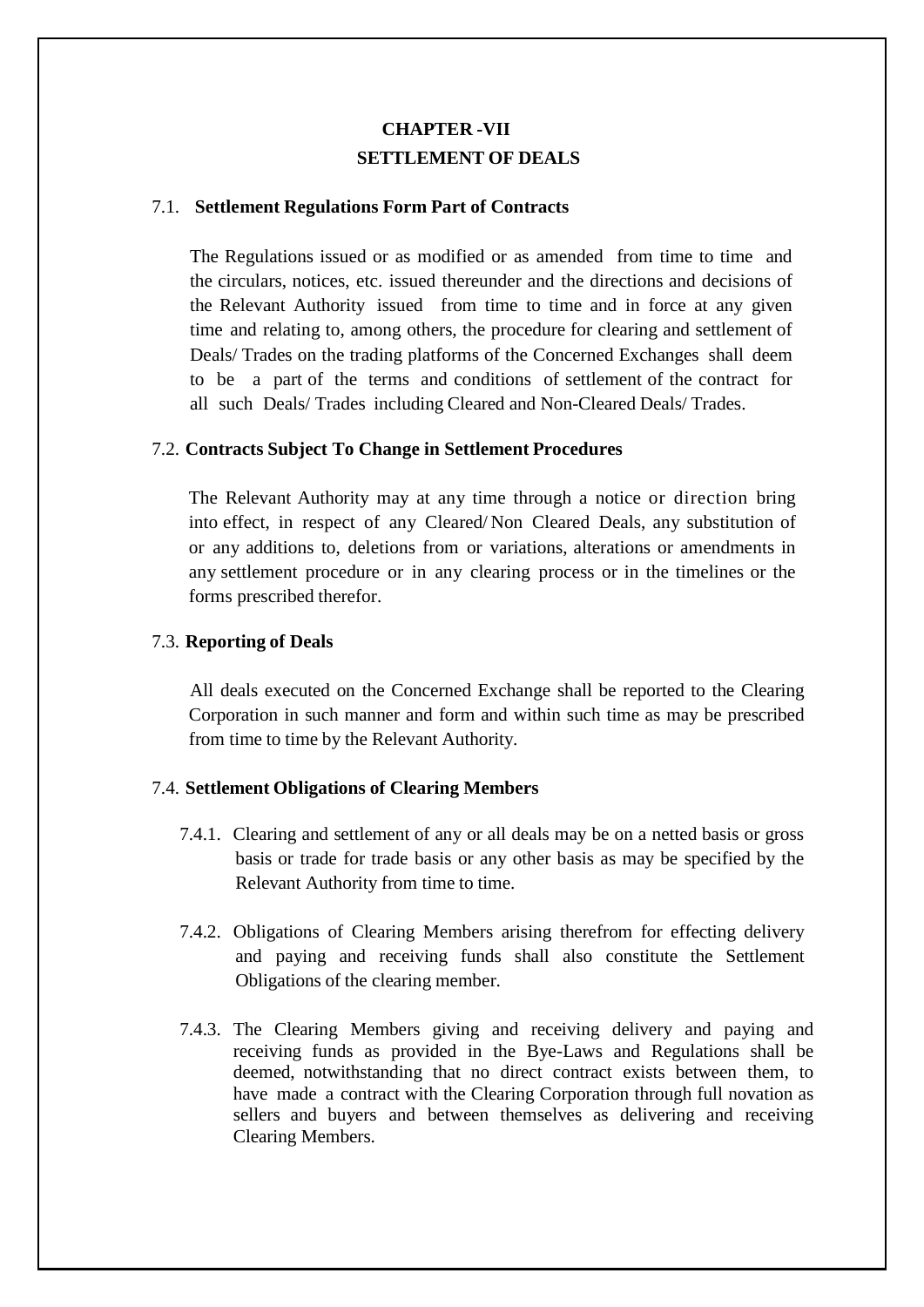# 7.5. **Settlement Types**

Deals may be categorized by contract specifications of the Concerned Exchanges, its kind, basis, mode and manner of settlement into different settlement types by the Relevant Authority from time to time.

# 7.6. **Modes of delivery**

The Relevant Authority may from time to time prescribe different modes of deliveries and the conditions such deliveries may be subject to. Clearing Corporation will allocate deliveries which it has received from the selling member to the buyer member and the same shall be binding on the buyer member.

Without prejudice to the generality of the above, the following modes of deliveries are specified as under:

# 7.6.1 **Warehouse/Vault Delivery**

Delivery in physical mode whereby the selling member submits valid vault receipts/ warehouse/ storage receipts (duly endorsed and signed by the depositor & the member/ client) or the documents with the same repute along with quality certificate issued by designated quality certifying agency and such other applicable documents and subject to such conditions as may be specified from time to time by the Relevant Authority.

# 7.6.2 **Delivery through Repository Account of the approved Repository**

Delivery Pay-in through Repository Account of the approved Repository, as may be prescribed from time to time, whereby the account holder can earmark existing eNWR commodity balance in the Repository Account towards the pay-in obligation and subject to such conditions as may be specified from time to time by the Relevant Authority.

# 7.6.3 **Delivery through Electronic Debit & Credit Module (EDCM) or any other electronic mode as specified from time to time**

Delivery Pay-in through EDCM Account or any other electronic mode, as may be prescribed from time to time, whereby the account holder can earmark existing commodity balance in the EDCM Account towards the pay-in obligation and subject to such conditions as may be specified from time to time by the Relevant Authority.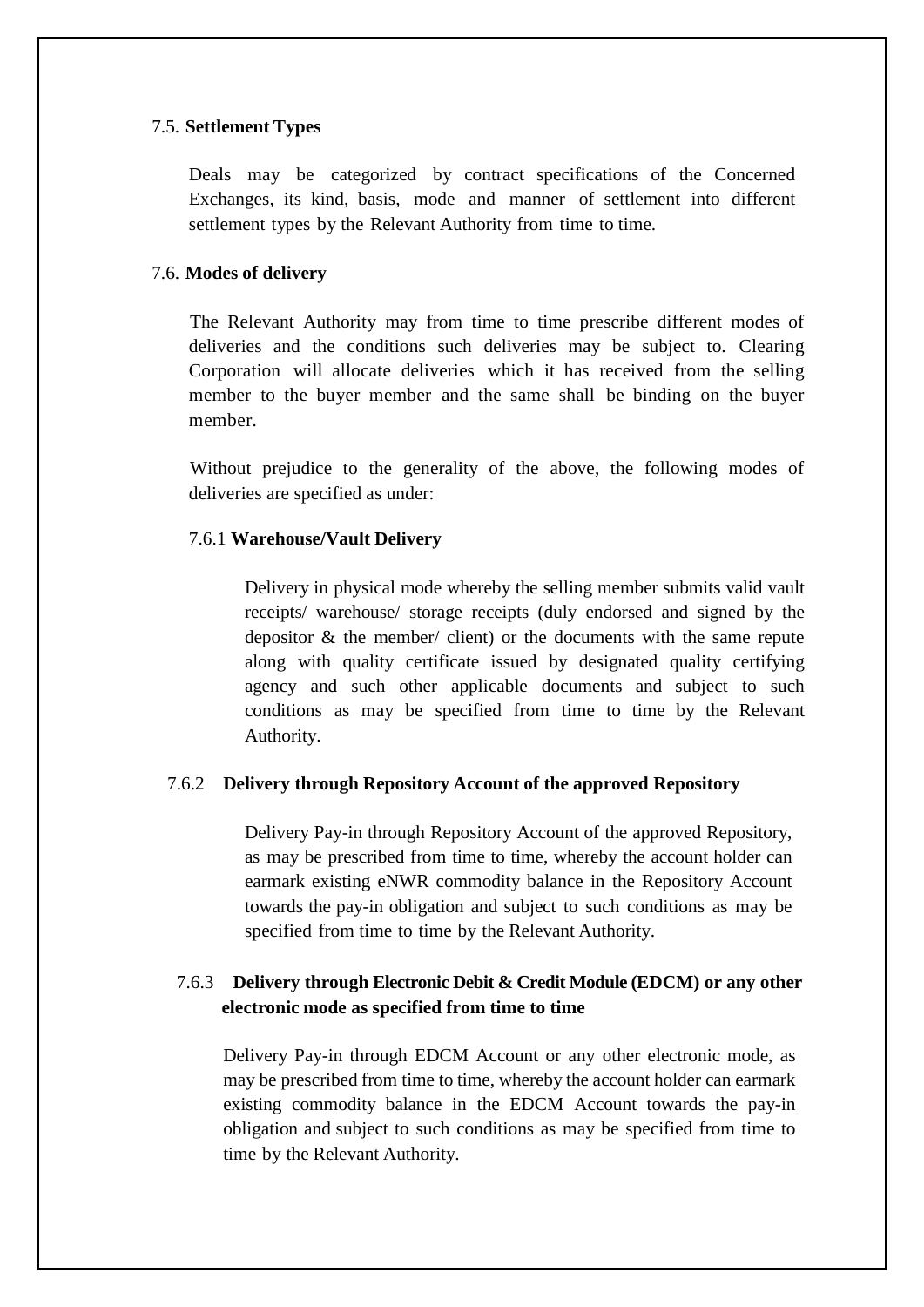# 7.7. **Settlement of Non-Cleared Deals**

Settlement Obligations of all non- cleared deals shall be settled by delivery and payment between the contracting parties, in accordance with the provisions in that behalf contained in the respective Regulation or such other provisions as the Relevant Authority may from time to time prescribe in addition thereto or in modification or substitution thereof.

# 7.8. **Settlement of Deals**

Clearing Corporation shall generate and provide to each Clearing Member obligations statements pertaining to deals admitted for clearing and settlement. The Clearing Corporation shall undertake to guarantee the financial settlement of all admitted deals irrespective of default, insolvency or failure of any Clearing Member. The Clearing Corporation shall guarantee funds pay out till marking of delivery and shall guarantee financial compensation (to make good losses of non-defaulting party) in case of default (in delivery of the underlying or funds pay-in) after marking of delivery. The settlement of admitted deals shall be done by the Clearing Corporation as under:

- (a) Fund Settlement: Fund settlement shall be done by effecting debit/ credit transactions in the designated accounts of the Clearing Members through the Clearing Banks; provided however that the Relevant Authority may specify different mode of payment of funds for all or any of the Clearing Members.
- (b) Delivery Settlement: Delivery Settlement shall be done by allocating deliveries received from the selling member, in the delivery modes as defined under 7.6 above, to the buyer member in such manner as may be prescribed from time to time; provided however that the Relevant Authority may further specify different mode of delivery for all or any of the Clearing Members.

# 7.9. **Change in Settlement Procedure**

It shall be competent of the Relevant Authority to order any changes in settlement procedure at any time that any/all deals entered into or to be entered into shall be settled by any suitable process as deemed fit.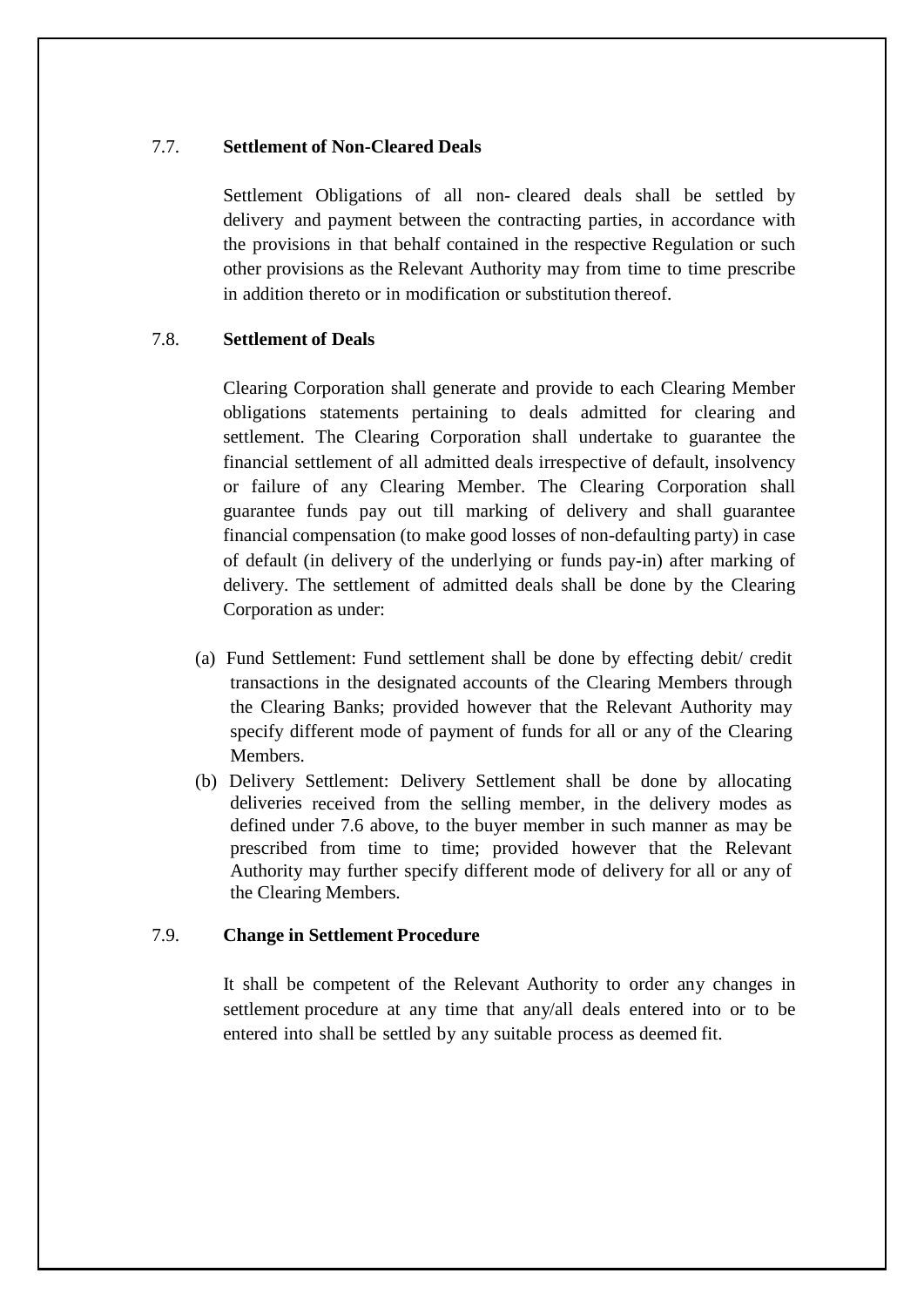# **CHAPTER -VIII**

# **CLEARING BANKS AND SETTLEMENT PROCEDURE**

# 8.1. **Clearing Banks**

#### 8.1.1. **Appointment of Clearing Bank(s)**

The Relevant Authority shall from time to time decide on the criteria that it may apply to identify and decide on the banks that it may appoint as its Clearing Banks in order to meet one or more of the functions related to the Clearing and Settlement activities of the Clearing Corporation;

Once an appointment is made, the Relevant Authority will cause to publish through a notification or a circular as well as by insertions in its Web site the details of the bank so appointed.

### 8.1.2. **Functions of Clearing Bank**

The Clearing Bank(s) so appointed shall act as an agent for funds settlement, for the collection of margin money for all Deals/Trades entered into through the trading platform of the Concerned Exchange, any funds movement between Clearing Members and the Clearing Corporation and such other transactions as may be directed by the Relevant Authority from time to time.

The Relevant Authority shall specify from time to time the processes, procedures and operations that every Clearing Member shall be required to follow for the participation, functioning and operations of the Clearing Banks. The Regulations relating to the Clearing Banks shall be deemed to form a part of any settlement process so provided.

### 8.1.3. **Members to Open Account(s) with the Clearing Bank**

Every Member of the Clearing Corporation shall open and maintain settlement & dues account(s) with designated branches of the Clearing Bank. Clearing Members shall operate the settlement  $\&$  dues account(s) only for the purpose of settlement of deals entered through the Clearing Corporation, for the payment of margin money and for any other purpose as may be specified by the Relevant Authority from time to time.

The settlement  $\&$  dues account(s) may be for any or all of the segments as may be specified by the Relevant Authority. The Clearing Member shall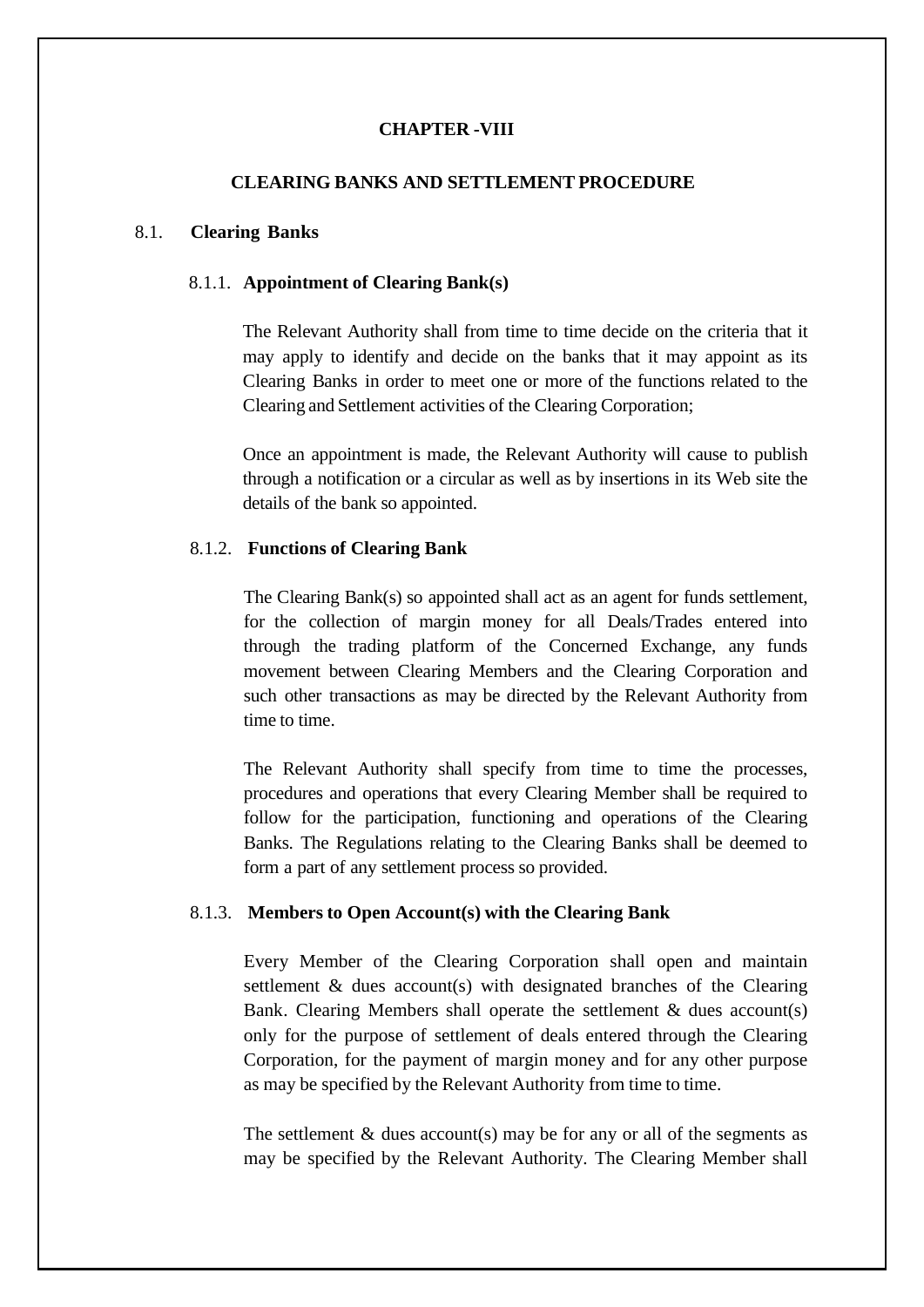not operate the settlement & dues account (s) for any other purpose.

# 8.1.4. **Clearing Bank to act as per the instructions of the Clearing Corporation**

The Clearing Corporation shall instruct the Clearing Bank as to the debits and credits to be carried out for the funds settlement with the Members. The Clearing Bank shall act as per the instructions so received from the Clearing Corporation for the funds movement in respect of the Members Settlement or dues account. Instructions of the Clearing Corporation as to debits and credits to a Member's Settlement or dues account shall be deemed to be final, irrevocable, confirmed and binding.

For this purpose, the Members of the Clearing Corporation will submit an authorization letter to the Clearing Bank, authorizing the Bank to accept and act on any debit or credit instructions received from the Clearing Corporation. Through the said letter the Member may also authorize the Bank to sweep the Client account of the respective Member for any shortfall in the Settlement or dues account. Besides this, the Clearing Corporation will also have the power to freeze various accounts of the Member maintained with the Clearing Bank, in case of any default or shortfall in pay in or margin amount.

# 8.1.5. **Clearing Bank to inform Clearing Corporation of default in funds settlement**

If there is any funds shortage or default in respect of the instructions received from the Clearing Corporation, the Clearing Bank shall inform the Clearing Corporation immediately.

# 8.1.6. **Clearing Account(s) of Clearing Corporation in the Clearing Bank**

The Clearing Corporation will maintain its Settlement & dues account with each of the Clearing Bank and all monies received from the Members towards pay-in or margins, shall be used appropriately for the concerned Settlement.

### 8.1.7. **Operational Procedures**

The operational procedures issued and in force or as modified from time to time by the Clearing Corporation relating to functioning of the Settlement account, pay-in and pay-out activities and the exact time schedule in order to maintain financial discipline shall be adhered to by the Members of the Clearing Corporation.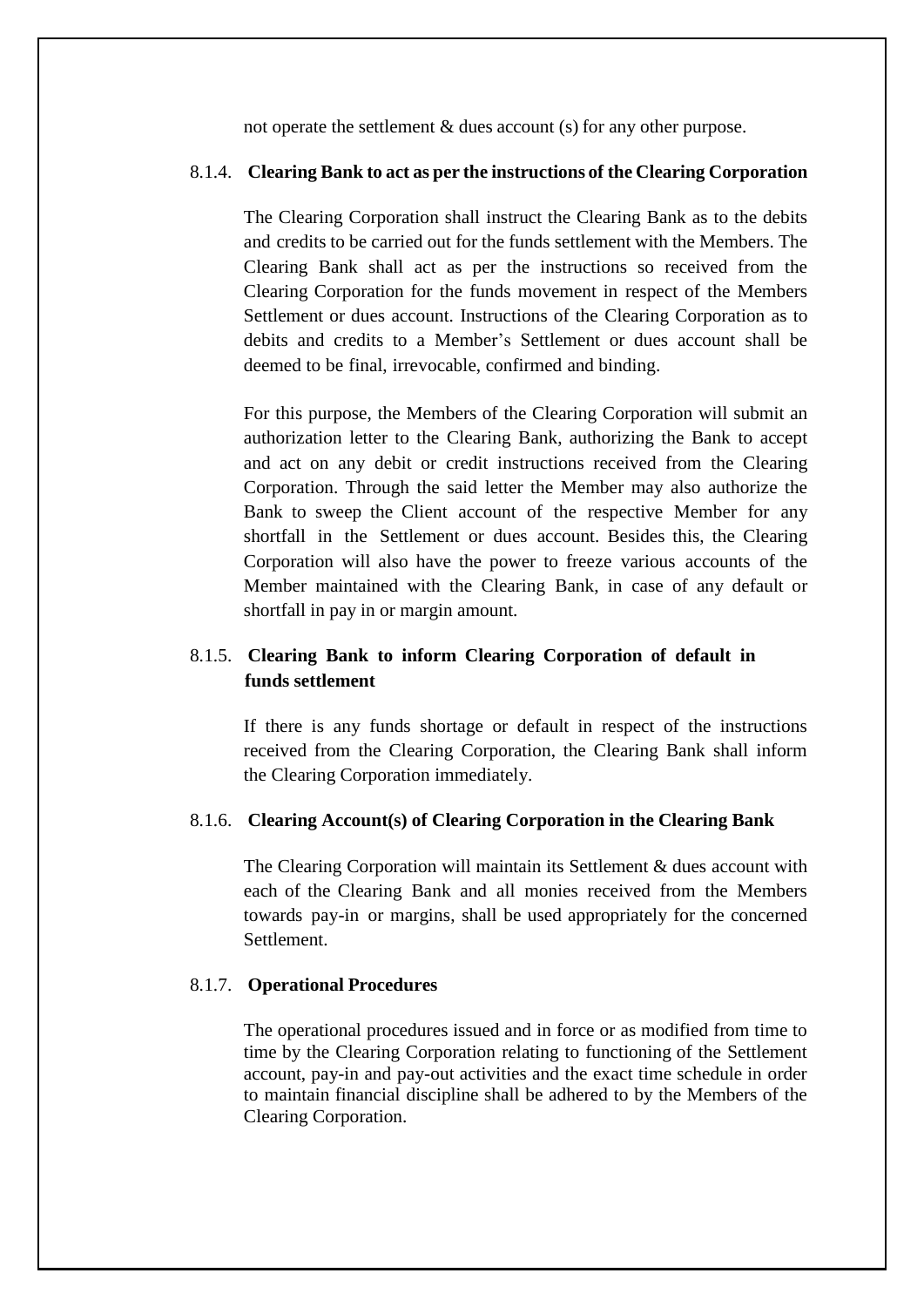### 8.1.8. **Clearing Member Code and Clearing Forms**

A Clearing Member shall be allotted a Clearing Member Code which must appear on all forms used by the Clearing Member in relation to the operations of the Clearing Corporation. The Clearing Forms and Formats to be used by the Clearing Members shall be as specified by the Clearing Corporation and unless otherwise permitted, no other form or format shall be used.

### 8.1.9. **Signing Of Clearing Forms**

A Clearing Member shall file with the Clearing Corporation specimens of signatures of the authorised signatories and shall undertake to keep the Clearing Corporation updated of any changes in the authorized signatories. All clearing forms shall be signed by such authorized signatories only.

# 8.1.10. **Lien on Member's Deposits and Deliveries:**

The Clearing Corporation shall have a lien on deposits, margins, and delivery entitlements/ documents of a member, who is liable to pay monies to the Clearing Corporation. Such deposits or the delivery entitlements/ documents shall be under lien and first charge of the Clearing Corporation, irrespective of the fact whether such assets, margins or deposits belong to the Member or its Constituents/ Clients. No Constituent/ Client or any other person can claim any charge or right on any such deposit, margin or delivery entitlements/ documents under any circumstances.

### 8.1.11. **Delivery and Payment through Custodians and Clearing Members**

The Clearing Corporation shall specify from time to time, list of Custodians, Banks, Warehouse Service Providers, Repositories and other service providers approved by the Relevant Authority which may act for and assist the Members and their constituents in giving and taking delivery of underlying in terms of the contract specifications of the Concerned Exchanges.

### 8.1.12. **Liability of the Clearing Corporation**

The guarantee of the Clearing Corporation shall only relate to financial settlement of trades including good delivery and in terms of and to the extent of the Settlement Guarantee provisions of the Bye-Laws of the Clearing Corporation. No liability shall attach either to the Clearing Corporation, its officials, or to the Relevant Authority by reason of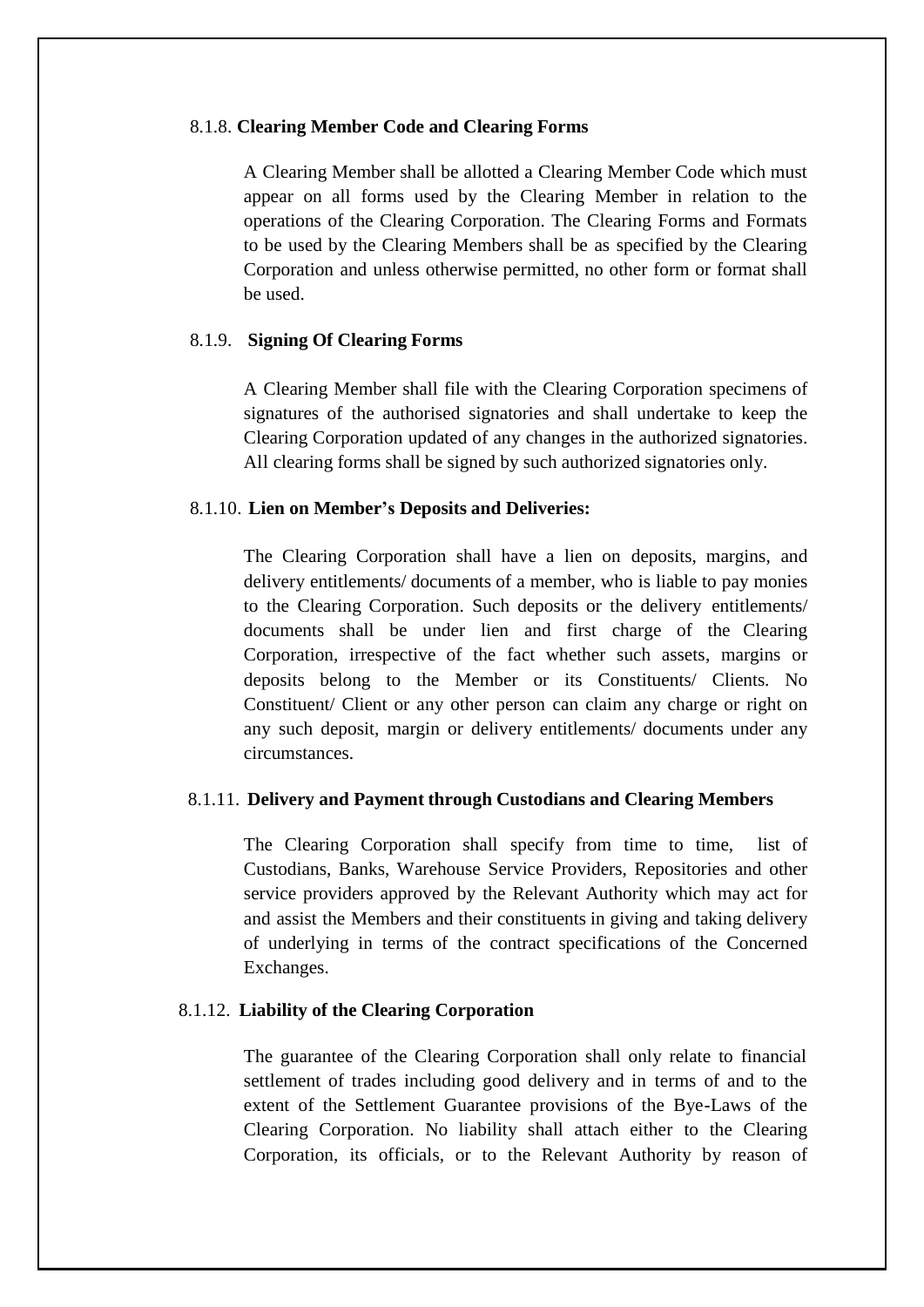anything done or omitted to be done by the Clearing Corporation in the course of its operations nor shall the Clearing Corporation, its officials, or the Relevant Authority be liable to answer in any way for the title, ownership, genuineness, quality, quantity or validity of any delivery or any other documents passing through the Clearing Corporation nor shall any liability attach to the Clearing Corporation, its officials, the Relevant Authority in any way, in respect of such delivery and any other documents.

### 8.1.13. **False or Misleading Statements**

The Clearing Corporation may fine, and/or suspend and/or expel a Clearing Member who makes any false or misleading statement in the Clearing Forms required to be submitted in conformity with the Clearing Corporation requirements or any resolutions, orders, notices, directions and decisions of the Clearing Corporation.

# 8.1.14. **Class of Contracts Covered**

The Clearing Corporation shall be responsible in the manner stated above only in respect of contracts executed on the trading system of the Concerned Exchange and admitted for clearing and settlement by the Clearing Corporation in terms of the Bye-Laws of the Clearing Corporation. It shall not deal with, monitor or guarantee settlement of negotiated deals, off the floor transactions, bilateral contracts, loan transactions or other transactions not covered under the Bye laws of the Clearing Corporation.

### 8.2 **Event of disruption**

In the event of disruption in the office or administrative services of the Clearing Corporation or the Designated Clearing Bank or any of the other Service Providers or Warehouse/Vault Service Providers due to technical reasons including Computer System break-down or due to absence, non-attendance and/or strike by the employees or due to any unforeseen circumstances or due to natural or other calamities such as earthquake, out-break of war, general strike or any such circumstance of a force majeure nature, the daily clearing may be suspended for such days and period till normalcy is restored. The office of the Clearing Corporation shall immediately notify all the Members about the suspension and/or postponement or preponement of the daily clearing settlement as also about the restoration or return of normalcy and resumption of daily clearing and settlement work. If the circumstances so demand, the Managing Director or any other Relevant Authority of the Clearing Corporation may take necessary measures in accordance with the Bye-laws to deal with the abnormal situation.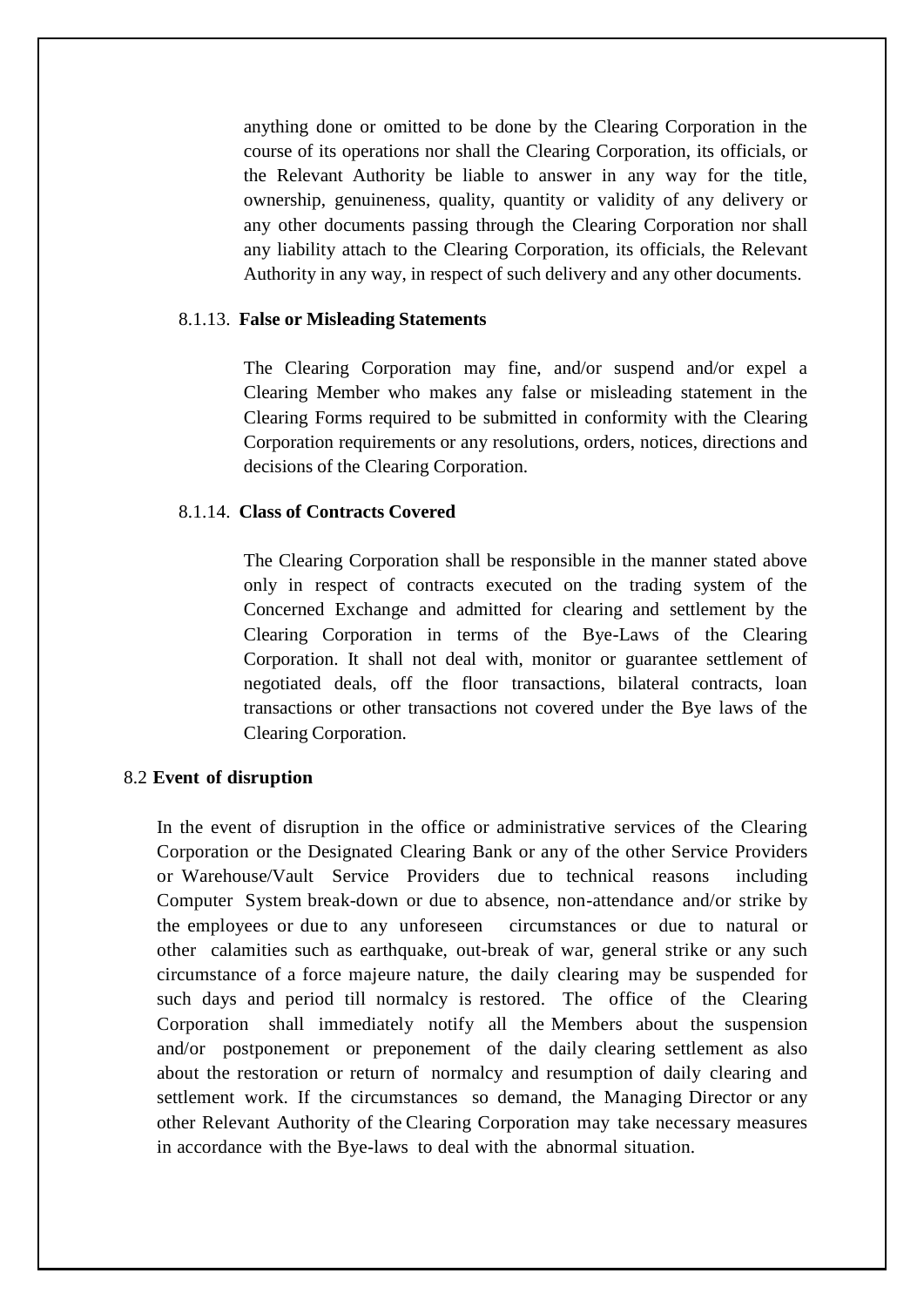# **CHAPTER - IX**

### **CLEARING DELIVERY THROUGH ELECTRONIC SYSTEM**

 The Relevant Authority shall prescribe the process from time to time for the functioning, regulating and operating of the clearing delivery through electronic system for the settlement of Deal/ Trades on the Concerned Exchanges.

The Relevant Authority shall specify from time to time the processes, procedures, and operations that every Clearing Member shall be required to follow for the participation, functioning and operations of the Electronic Delivery Clearing System.

The Regulations relating to the Electronic Delivery Clearing System shall be deemed to form a part of any settlement process so provided.

### 9.1. **Clearance by Members Only**

The Clearing Members and Members of the Concerned Exchange only shall be entitled to clear and settle Deal/ Trades through the Electronic Delivery Clearing System.

### 9.2. **Clearing Delivery through Electronic System**

The Clearing Corporation shall specify Electronic Delivery Clearing Systems for effecting delivery settlement of Deal/ Trades, for the collection of margins or other Collaterals for the Deal/ Trades that are admitted for Clearing and Settlement through Clearing Corporation.

The System shall also be utilized for any other Securities/ Underlying movement and transfer between Clearing Members and their Clients/ Constituents, as may be directed by the Relevant Authority from time to time and for any other purpose as the Relevant Authority may specify from time to time.

### 9.2.1 **Electronic Delivery Clearing System Participants**

Clearing Corporation may generally permit all the participants affiliated or authorized by an approved or specified Electronic Delivery Clearing System with whom Clearing Members shall open and operate accounts for settlement of Deal/ Trades, for the collection of margins by way of Securities in respects of all Deal/ Trades entered into through the Concerned Exchange and for any other Securities/ Underlying movement and transfers involving Clearing Members and Clearing Corporation and between Clearing Members as may be directed by the Relevant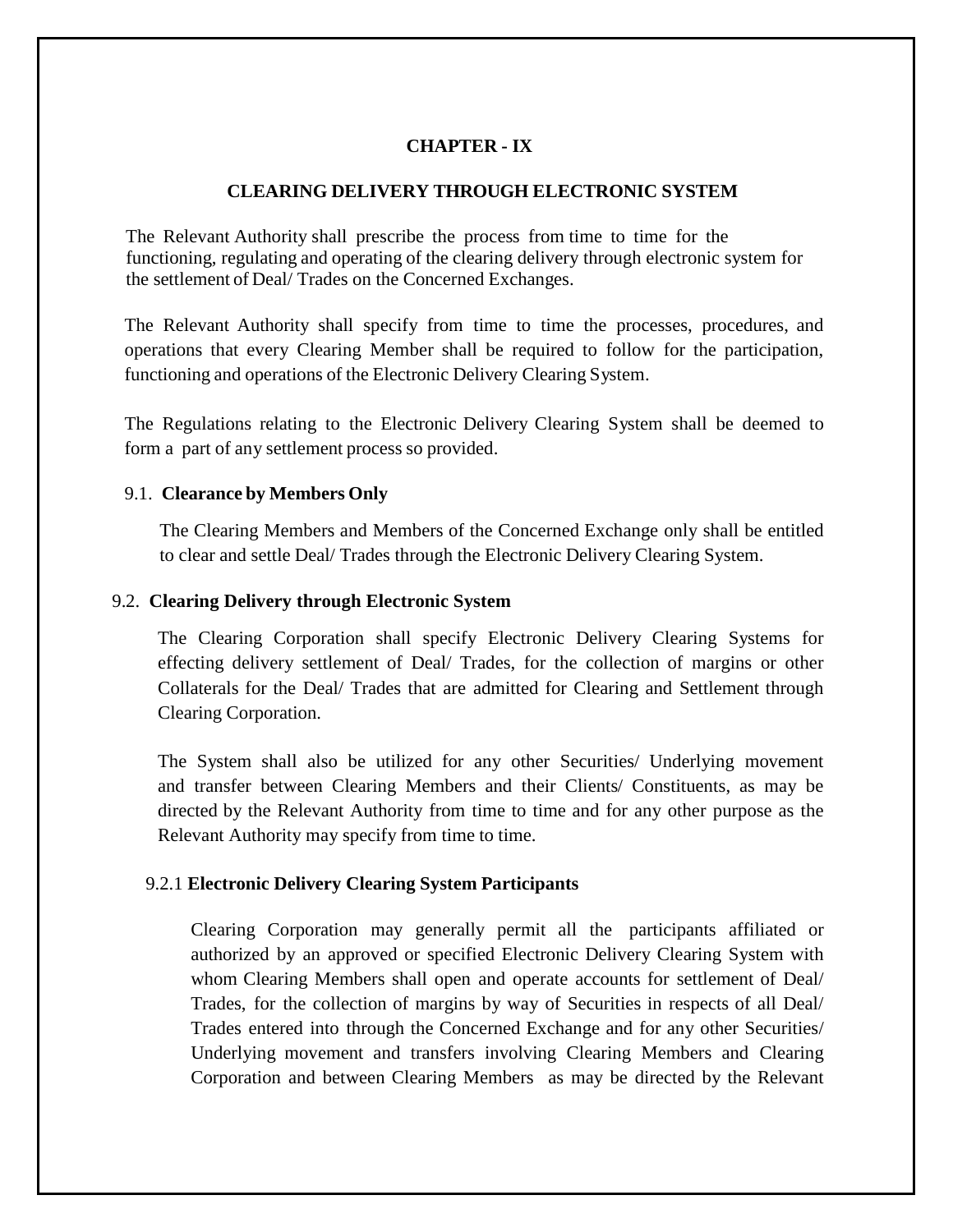Authority from time to time and for any other purpose as the Relevant Authority may specify from time to time.

### 9.2.2 **Clearing and Other Accounts**

Clearing Corporation shall specify from time to time clearing and other accounts which Clearing Members shall be required to open and operate with the specified Electronic Delivery Clearing Systems and Participants subject to such conditions as the Relevant Authority may prescribe from time to time.

# 9.3. **Specified Electronic Delivery Clearing System**

CCRL and NERL or any one of them and EDCM shall be used for the Electronic Delivery Clearing System of Clearing Corporation.

The Clearing Corporation may specify any other system or remove any system under these

Regulations and notify the same from time to time for various commodities.

# 9.4. **Clearing Members to maintain Accounts with all specified Electronic Delivery Clearing System**

Every Clearing Member with delivery settlement obligation shall have a clearing account with the specified Electronic Delivery Clearing Systems through any of the licensed Participants. Clearing Members shall designate and operate the clearing accounts only for the purpose of settlement of Deal/ Trades admitted to the Clearing Segment of Clearing Corporation, for the collection of margins by way of Securities/ underlying for such Deal/ Trades and for any other purpose as the Relevant Authority may specify from time to time. The Clearing Members shall not operate these clearing accounts for any other purpose.

# 9.5. **Specified Electronic Delivery Clearing System to act as per the instructions of the Clearing Corporation**

The Clearing Corporation shall instruct the Specified Electronic Delivery Clearing System as to the debits and credits to be carried out for the settlement of Deal/ Trades between Clearing Members. The Specified Electronic Delivery Clearing System shall act as per the instructions received from the Clearing Corporation for effecting account transfers in respect of settlement of Deal/ Trades. Instructions of the Clearing Corporation as to debits and credits to a Clearing Member's/ Client's accounts shall be deemed to be irrevocable and confirmed orders by a Clearing Member to debit and/or credit account as specified in the instruction.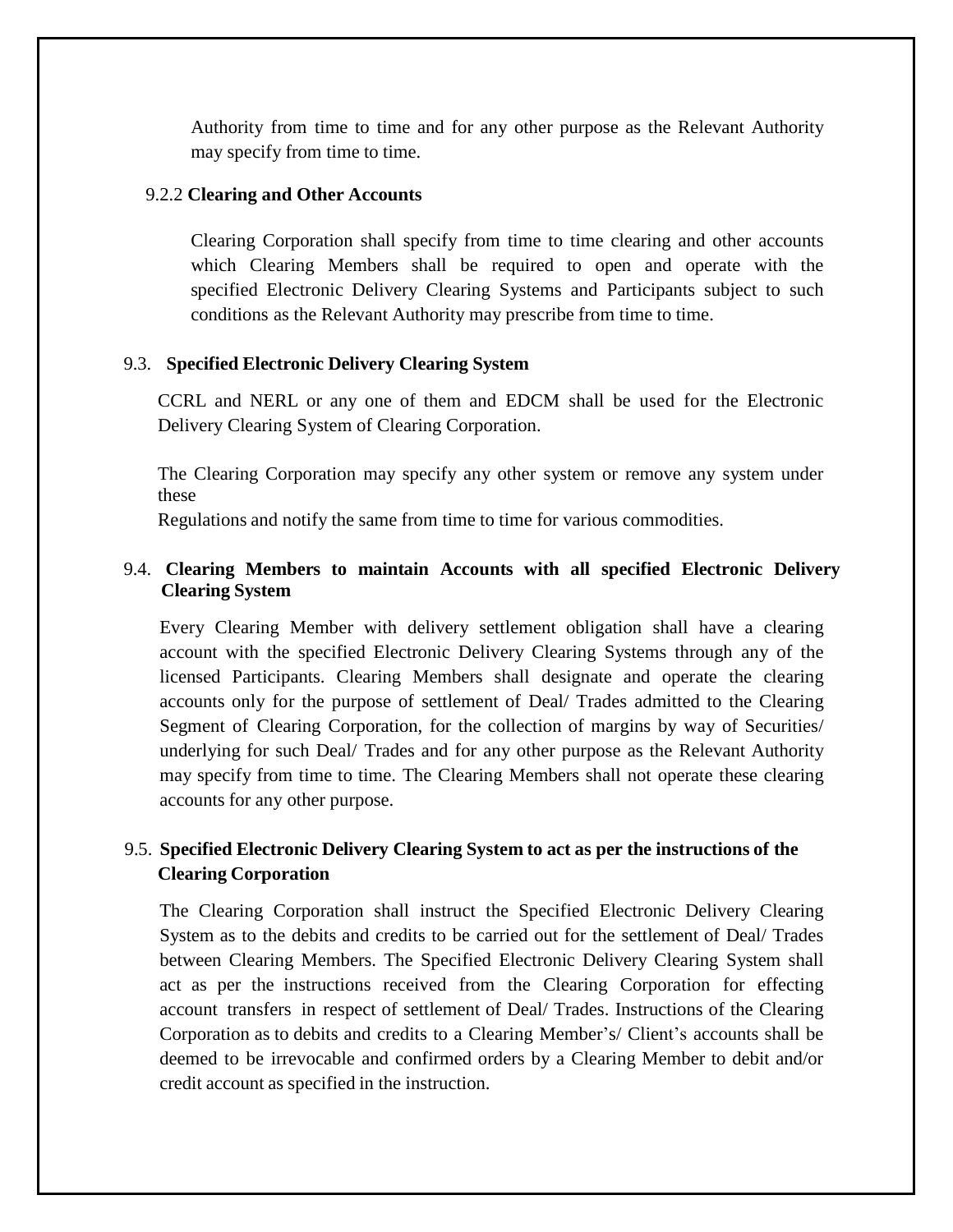# 9.6. **Authority to pledge**

The Relevant Authority shall have the right to borrow money against and pledge all or any part of the Securities/ Underlying held by the Clearing Corporation for the account of any Member who fails to pay all or part of funds due to the Clearing Corporation.

# 9.7. **Selling-Out**

The Securities/ Underlying not taken up and paid for shall be sold-out by the Clearing Corporation in accordance with the Bye Laws and Regulations relating to closingout.

# 9.8. **Clearing Account(s) of Clearing Corporation with the Specified Electronic Delivery Clearing System**

Unless otherwise prescribed in respect of any Deal/ Trades, as may be specified by the Relevant Authority, no Clearing Member or any person clearing through him shall have or be deemed to have any right, title or interest in any Securities/ Underlying in the Clearing Account or other account/(s), as the Relevant Authority may from time to time prescribe, of the Clearing Corporation with the Specified Electronic Delivery Clearing System.

The Relevant Authority may specify from time to time the Deal/ Trades, in respect of which all Securities/ Underlying deposited into the Clearing Account or other account/(s), as the Relevant Authority may from time to time prescribe, of the Clearing Corporation on account of any Clearing Member entitled thereto, shall be held by the Clearing Corporation as agents and in trust for such Clearing Member. In such cases, transfer of accounts of Securities/ underlying shall be deemed and taken to be a transfer of accounts of Securities/ underlying to such Clearing Member.

# 9.9. **Notices and directions**

All Clearing Members shall comply with the instructions, resolutions, orders, notices, directions and decisions of the Relevant Authority in all matters connected with the operations of the Electronic Delivery Clearing System.

# 9.10. **Clearing Number Id and Clearing Forms**

A Clearing Member shall be allotted an identification number as relevant to the specified Electronic Delivery Clearing System which must appear on all forms used by the Clearing Member connected with the operations of the Electronic Delivery Clearing System.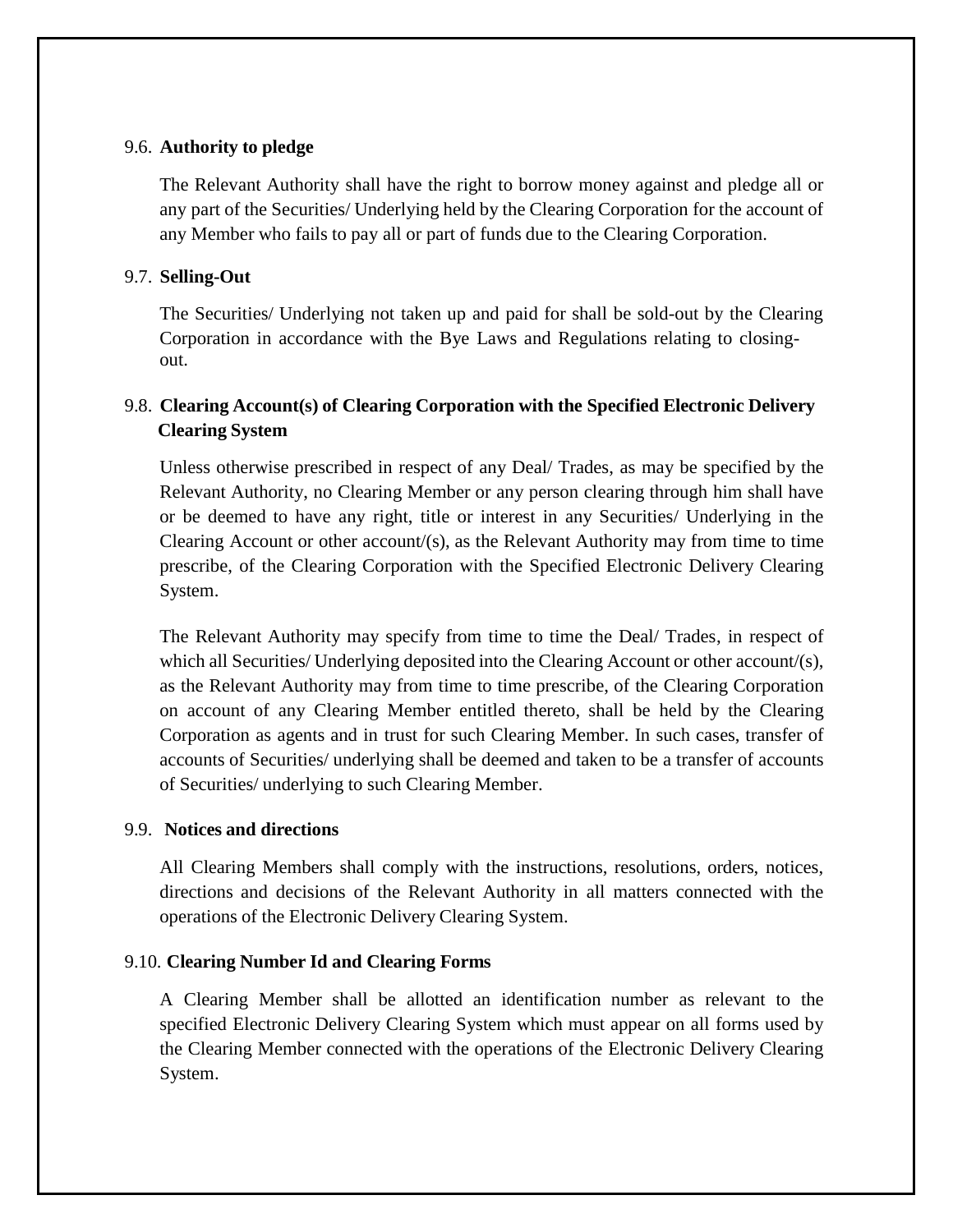### 9.11. **Clearing Corporation to deliver Securities at discretion**

The Clearing Corporation is entitled at its discretion to deliver through the Electronic Delivery Clearing System Securities/ Underlying received from a Clearing Member under these Regulations to another Clearing Member who is entitled under these Regulations to receive delivery of Securities/ Underlying of a like kind or to instruct a Clearing Member to give direct delivery of Securities/ Underlying which he has to deliver through the Electronic Delivery Clearing System.

### 9.12. **Clearing Corporation bills**

The Clearing Corporation shall periodically render bills for the charges, fees, fines and other dues payable by Clearing Members which would also include the charges, fines and other dues payable on account of the business cleared and settled through the Electronic Delivery Clearing System and debit the amount payable by such members to their accounts. All such bills shall be paid within such period as may be specified from time to time.

### 9.13. **Liability of the Clearing Corporation**

The Clearing Corporation shall not be deemed to guarantee the title, ownership, genuineness, regularity or validity of any securities, transfer deed or any other document passing through the Electronic Delivery Clearing System and the only obligation of the Clearing Corporation in this matter shall be to facilitate the delivery and payment in respect of Securities/ Underlying between Clearing Members.

No liability shall attach either to the Clearing Corporation or to the Relevant Authority or any Member of the Relevant Authority by reason of anything done or omitted to be done by the Electronic Delivery Clearing System in the course of its operations.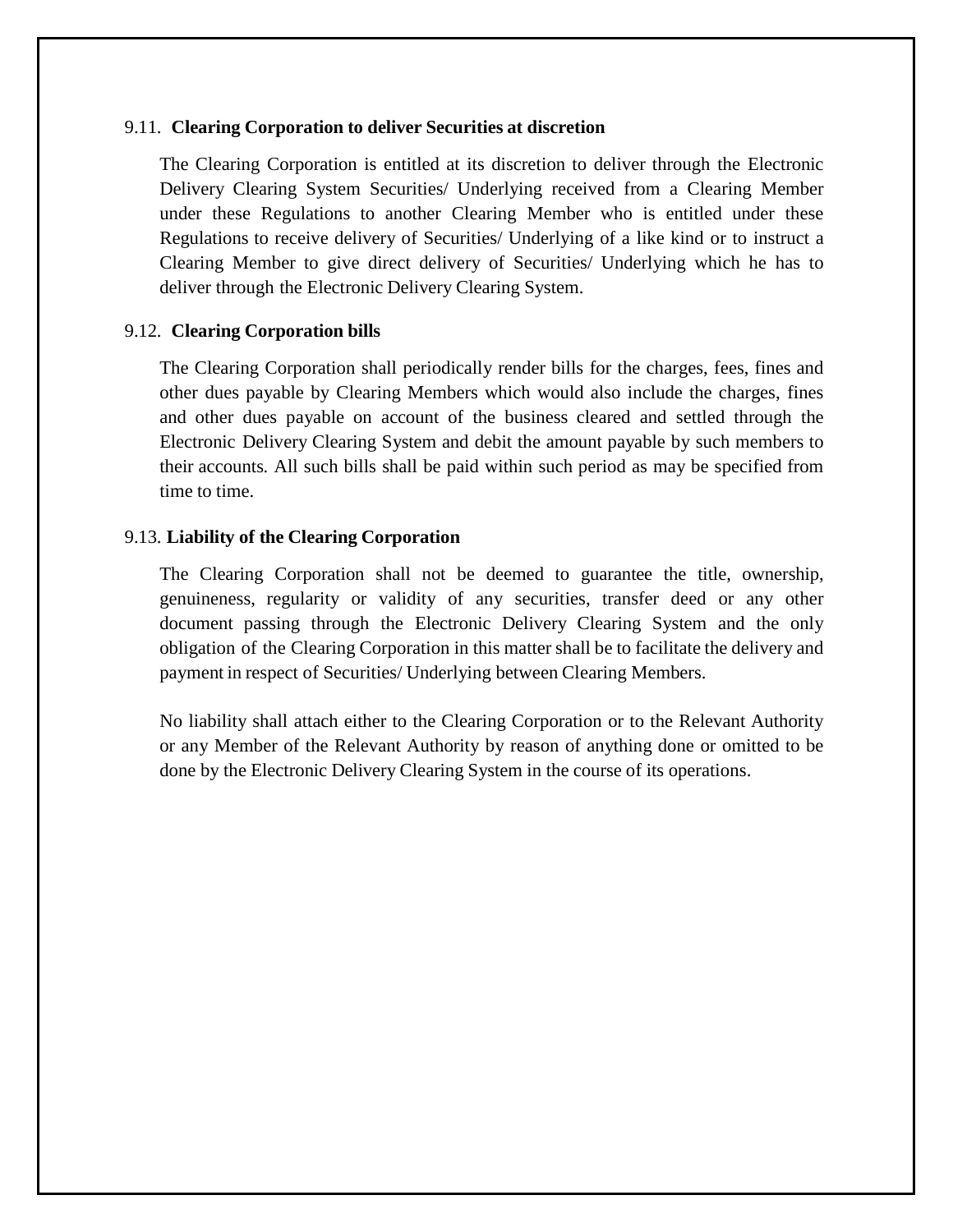# **CHAPTER - X**

# **PROCEDURE FOR SETTLEMENT OF CLEARED DEALS**

#### 10.1 **Clearing and Settlement Process**

The Relevant Authority may specify different process and procedures for clearing and settlement for any or all Clearing Members and for any or all cleared deals from time to time.

### 10.2 **Clearing Days and Scheduled Times**

The Relevant Authority shall from time to time fix various clearing days, the pay-in and pay-out days and the scheduled time to be observed in connection with the clearing and settlement operations of any or all Cleared Deals. The Relevant Authority may specify different schedules for any or all Clearing Members from time to time.

### 10.3 **Alteration of Clearing and Clearing Days and Times**

The Relevant Authority may at any time through notifications or circulars, curtail, extend, alter or postpone from time to time to any other date or dates the entire clearing or any or all of the various clearing days in respect of any or all of the Cleared Deals relating to any of the Clearing Segments.

#### 10.4 **Delivery and Payment for Clearing**

### 10.4.1 **Delivery through the Clearing Corporation**

Delivery in respect of Settlement Obligations of delivery deals shall be through the Clearing Corporation/ Electronic Delivery Clearing System.

### 10.4.2 **Payment through the Clearing Bank**

Payment in respect of Settlement Obligations of deals for the Clearing shall be through the Clearing Bank(s).

#### 10.5 **Delivery for Clearing when Outside the Clearing Corporation**

It shall be competent of the Relevant Authority to order that delivery and/or payment in respect of any/all Deals/Trades entered into or to be entered into for the clearing shall be effected outside the Clearing Corporation by such process or processes as may be prescribed from time to time.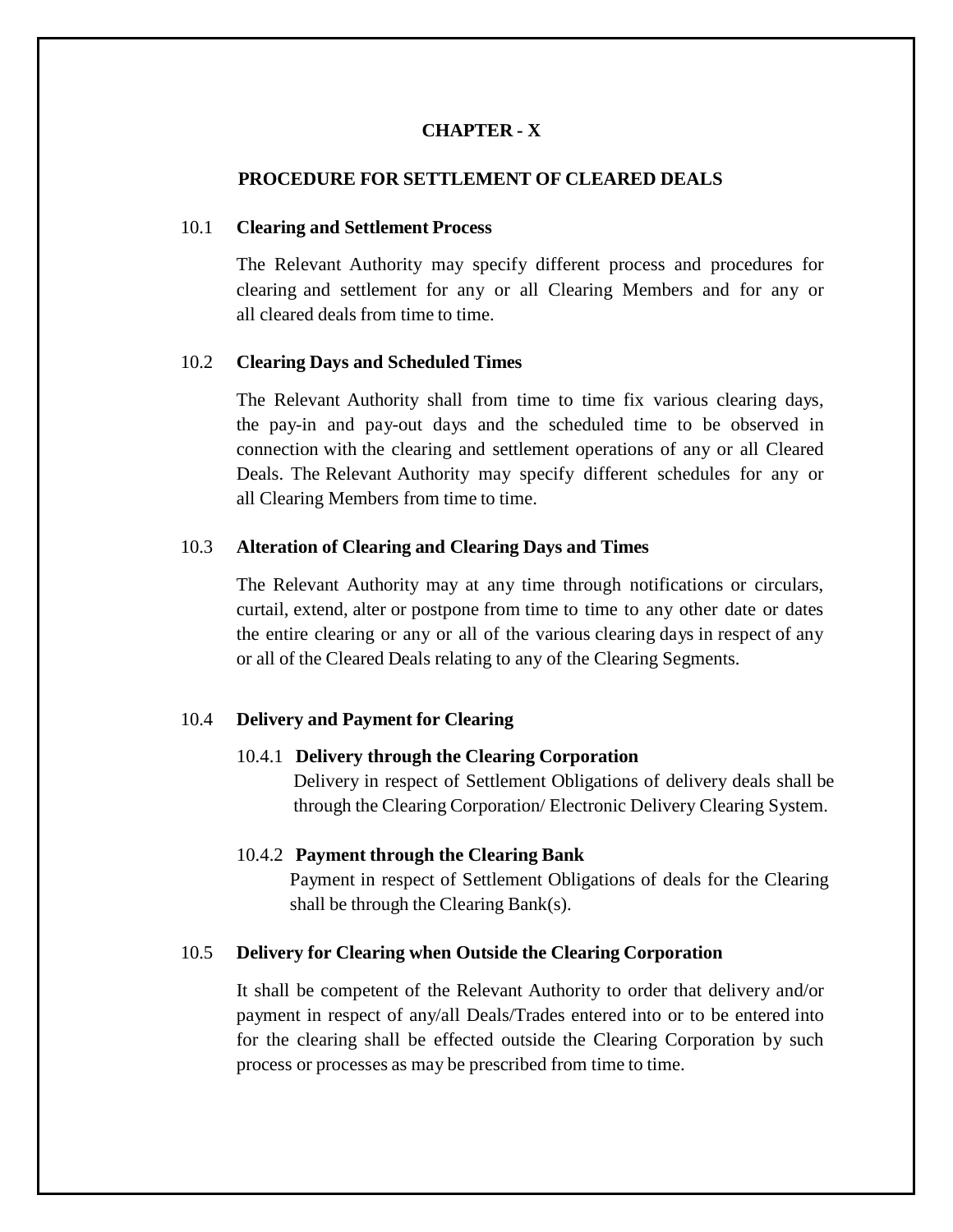### 10.6 **Clearing Forms**

All Clearing Forms shall be as prescribed in the relative Regulation or in such other form or forms or by means of any electronic manner or application as the Relevant Authority may from time to time prescribe in addition thereto or in modification or substitution thereof.

### 10.7 **Settlement Obligations Statements**

The Clearing Corporation shall generate and provide to each Clearing Member, their respective Settlement Obligations Statements, Concerned Exchange wise and Clearing Segment wise, showing different kinds of Deals/ Trades made by the Constituents/ Clients of the Member for which delivery is to be made or given and/or received or taken and the funds payable or receivable by the Member. The Obligations Statement shall be deemed to be confirmation by the Member of the different kinds of Deals/Trades for which deliveries is to be made/given and/or received/taken and of the funds to be debited and/or credited to the respective Member's Settlement account with the concerned Clearing Bank as specified in the Obligations Statements and shall also be deemed to be instructions of the Clearing Member for the said obligations and/or rights.

### 10.8 **Delivery and Receipt Statements**

Based on the Obligations Statements, the Clearing Corporation shall generate Delivery Statement and Receipt Statement for each Clearing Member. The Delivery and Receipt Statements shall contain details of Securities/Underlying and/or the Underlying to be delivered to and received from other Clearing Members. The Delivery and Receipt Statements shall be deemed to be confirmed orders by a Clearing Member to deliver and receive the Underlying as specified in the respective Delivery and Receipt Statements.

#### 10.9 **Delivery of Securities including Underlying**

On the respective pay-in day, clearing members shall deliver Securities/ underlying to the Clearing Corporation as per Delivery Statement. Delivery shall be in such delivery units as the Relevant Authority may notify from time to time together with the necessary documents and such other details as may be required by the Clearing Corporation.

#### 10.9.1 **Tender / Delivery Period:**

Each deal for specified delivery month shall be deemed to have entered the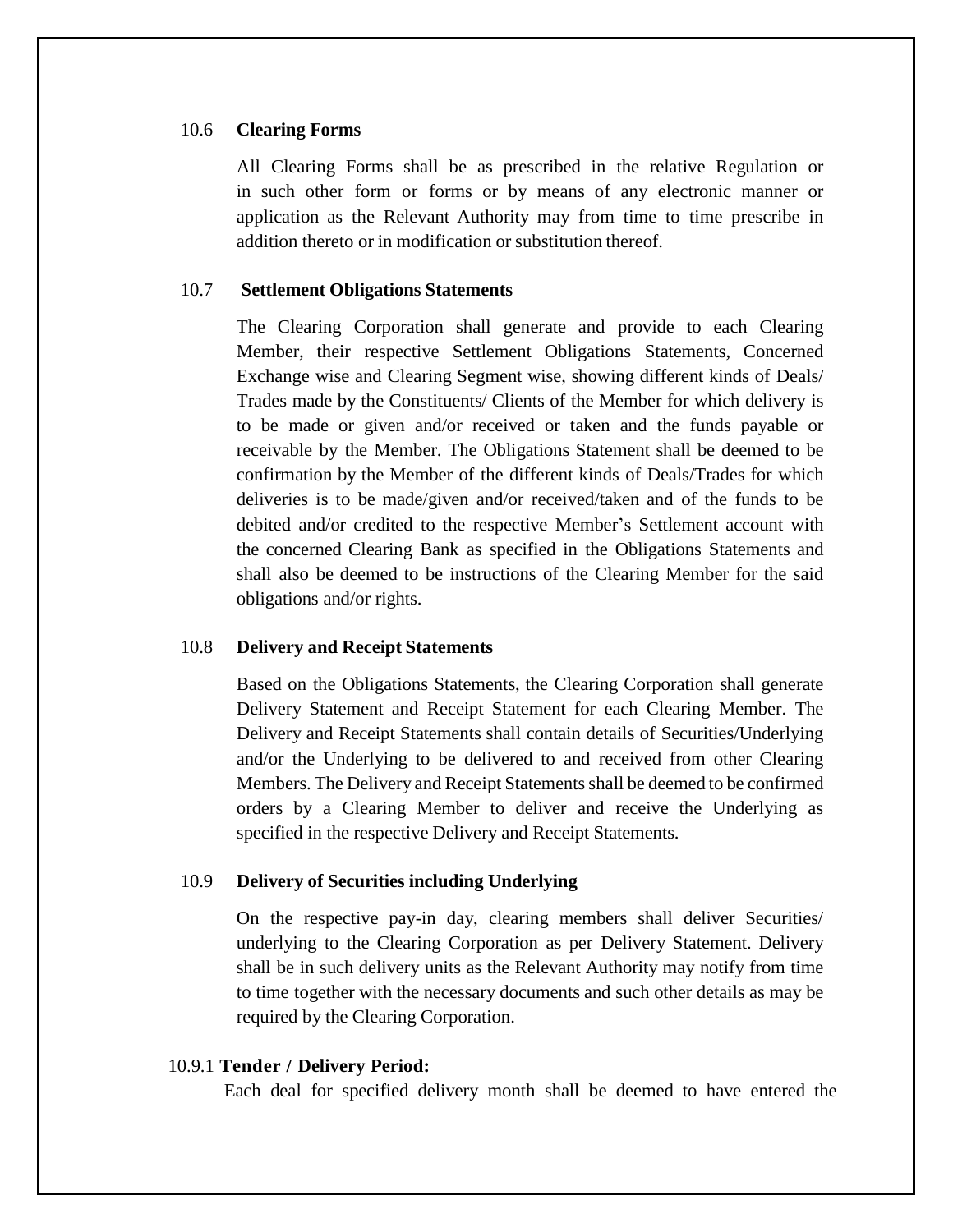Tender/delivery period from such date of its expiry month, as specified by the Concerned Exchange and the Clearing Corporation in its respective contract specifications. The deal can be performed by delivery of the underlying within this period on designated tender days fixed by the Clearing Corporation. The Relevant authority of the Clearing Corporation shall however, have the right to fix, alter, extend or postpone such tender and delivery period, if it is expedient to do so. Tender and Delivery Period Margin shall be levied to Clearing Member as specified by the Concerned Exchange and/or the Clearing Corporation in the relevant contract launch circular.

- 10.9.2 **Delivery Centers:** Delivery centers shall be such centers as may be notified by the Clearing Corporation for respective underlying commodities. The Members shall be obliged to tender delivery at such centers as may be specified by the Exchange**.**
- 10.9.3 **Designated Tender Days**: The tendering of deliveries shall be permitted only on specific tender days during the tender and delivery period. Such tender days will be notified by the Clearing Corporation in advance.
- 10.9.4 **Delivery Intentions**: All deliveries tendered by the Clearing Members on designated tender days shall be in the form of `Delivery Intentions'. The delivery intentions shall be submitted to the Clearing Corporation in such form and in the prescribed manner and shall clearly state the contract particulars including quantity etc. The delivery intentions must be received by the Clearing Corporation by specified time, mode and on the specified tender days as may be specified from time to time.
- 10.9.5 **Intention timelines:** The Clearing Corporation may decide the timelines for submission of delivery intentions by Members. Delivery intentions can be submitted only for the current business day during tender days and within specified time. Delivery intentions are to be given in multiples of Deliverable Lots only and shall not be carried forward to the next working day. Delivery intention once submitted to the Clearing Corporation cannot be modified/ withdrawn after the designated time. Members are advised not to square off their positions once delivery intention is submitted.
- 10.9.6 **Delivery Lot:** Deals on the Concerned Exchanges would be deliverable in such lots as may be specified such Exchanges and also accepted by the Clearing Corporation. Members with a short open position opting to tender deliveries shall be permitted to issue delivery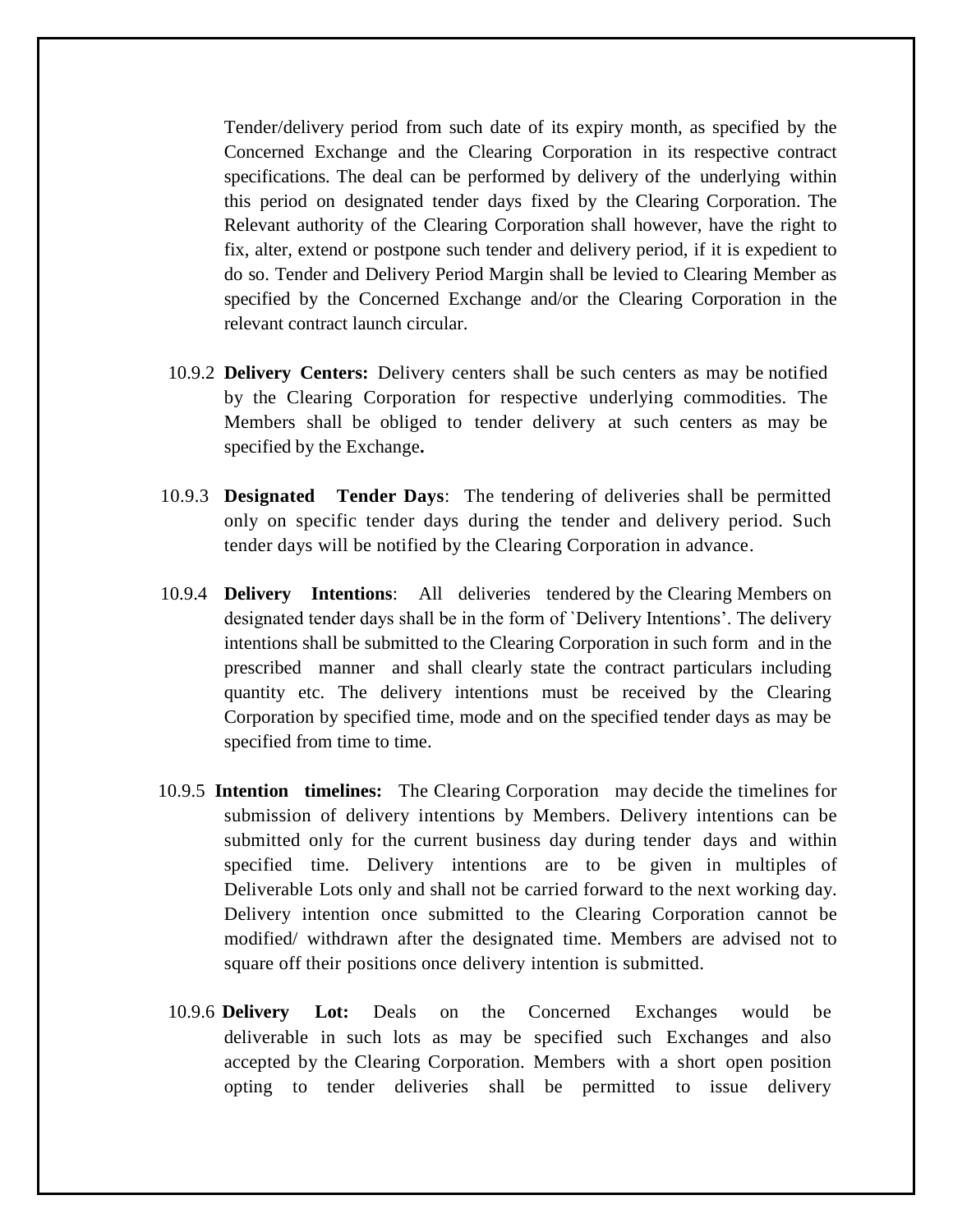only in such deliverable lots. Any Member with an open position not convertible into multiples of deliverable lots shall be required to squareoff such outstanding 'odd lot' before expiry of the contract so as to make the total deliverable quantity a deliverable lot. In case any Member fails to square-off outstanding odd lot until the contract expires resulting into odd lot position at the end of the contract expiry day, the delivery up to the nearest completed delivery lot will happen, while the residual odd lot will be settled as specified by the Clearing Corporation in the relevant circular.

- 10.9.7 **Permissible limits for Delivered Quantity:** The delivery shall be deemed to have been provisionally completed whenever the seller has delivered the quantity for that delivery within a tolerance limit as may be specified from time to time.
- 10.9.8 **Delivery Grades**: The Clearing Members tendering delivery will have the option of delivering such grades of Commodities as permitted by the Concerned Exchanges in the Contract specifications and/or the Clearing Corporation. The buyer will not have any option to select a particular grade and the delivery offered by the seller and allocated by the Clearing Corporation shall be binding on him.
- 10.9.9 **Intention based delivery Marking:** In contracts with Staggered Delivery, Members having outstanding position in the expiring contract may submit to the Clearing Corporation their intention for tendering or taking delivery along with details of, quantity etc. on each of the tender days. Delivery is marked to the extent of the seller intention and buyer intentions would be assigned a priority for allocation on each such tender day.
- 10.9.10 **Compulsory Tender of Delivery:** In Compulsory Delivery Contracts, any Clearing Member, with an open position at the close of business on the contract expiry date shall be obliged to compulsorily tender delivery for the entire short position or accept delivery for the entire long position, as the case may be.
- 10.10 The Underlying when stored by the Members at warehouses for a specific period for delivery on the Clearing Corporation are subject to weight loss on account of loading and unloading, sampling, transportation, pest infestation, storage condition, moisture variation etc. When a seller delivers an underlying of certain quantity that may not match with the quantity when buyer takes out the said commodity from the warehouse because of above reasons, which the industry normally accepts with a view to adjust the handling loss due to loading, unloading and sampling etc., standard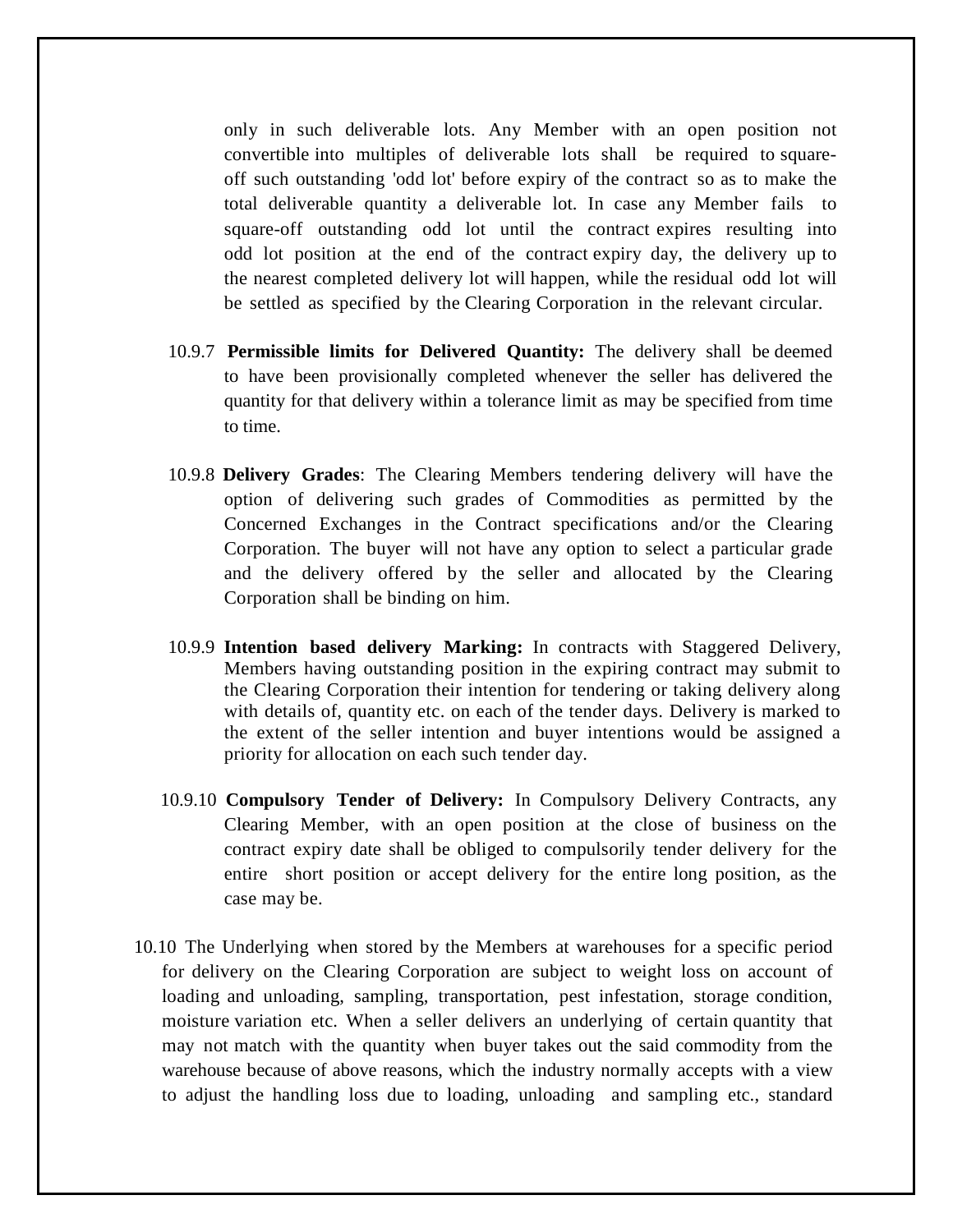deduction may be applied on different commodities as specified in these Regulations or the relevant circulars of the Concerned Exchanges/ Clearing Corporation. However, weight adjustments due to moisture variation shall be made at the time of revalidation/ withdrawal of the underlying over and above the standard deduction.

- 10.11 The Clearing Members tendering delivery may specify the grade to be delivered. Once the delivery grade is specified, it cannot be changed and shall be in conformity with the assayer's/ surveyor's certificate accompanied with the tender document.
- 10.12 **Freight adjustment factor / Discount/Premium on delivery**: The Concerned Exchange/ Clearing Corporation shall determine and disclose the location /quality premium/discount prior to launch of the contract in various commodities.
- 10.13 **Evidence of Stocks in Possession**: At the time of issuing the delivery intention, the Member must satisfy the Clearing Corporation that he holds stocks of the quantity and quality specified in the Delivery Intention at the declared Delivery Center.
- 10.14 **Quality Certification:** Each Delivery shall be accompanied by a certificate from an approved surveyor/ quality certifying agency as to the physical verification and certification of quantity of stocks in possession of tenderer at designated delivery center and quality specifications in conformity with the specifications of the grade being tendered.
- 10.15 **Sampling**: The procedures followed for drawing samples and carrying out analysis tests shall be as specified by the Clearing Corporation in the relevant circulars.
- 10.16 **Cost of certification**: The cost of survey and issuance of certification by an approved surveyor shall be borne by the respective Clearing Members submitting the delivery.
- 10.17 **Pricing of Delivery**: The basis price for a delivery shall be the settlement/ closing price of the concerned contract on the day (which shall be a designated tender day) the delivery is tendered or as specified by the Clearing Corporation from time to time.

The basis price arrived at as above will have to be adjusted by applying Freight adjustment factor / Discount/Premium on up country delivery and the discount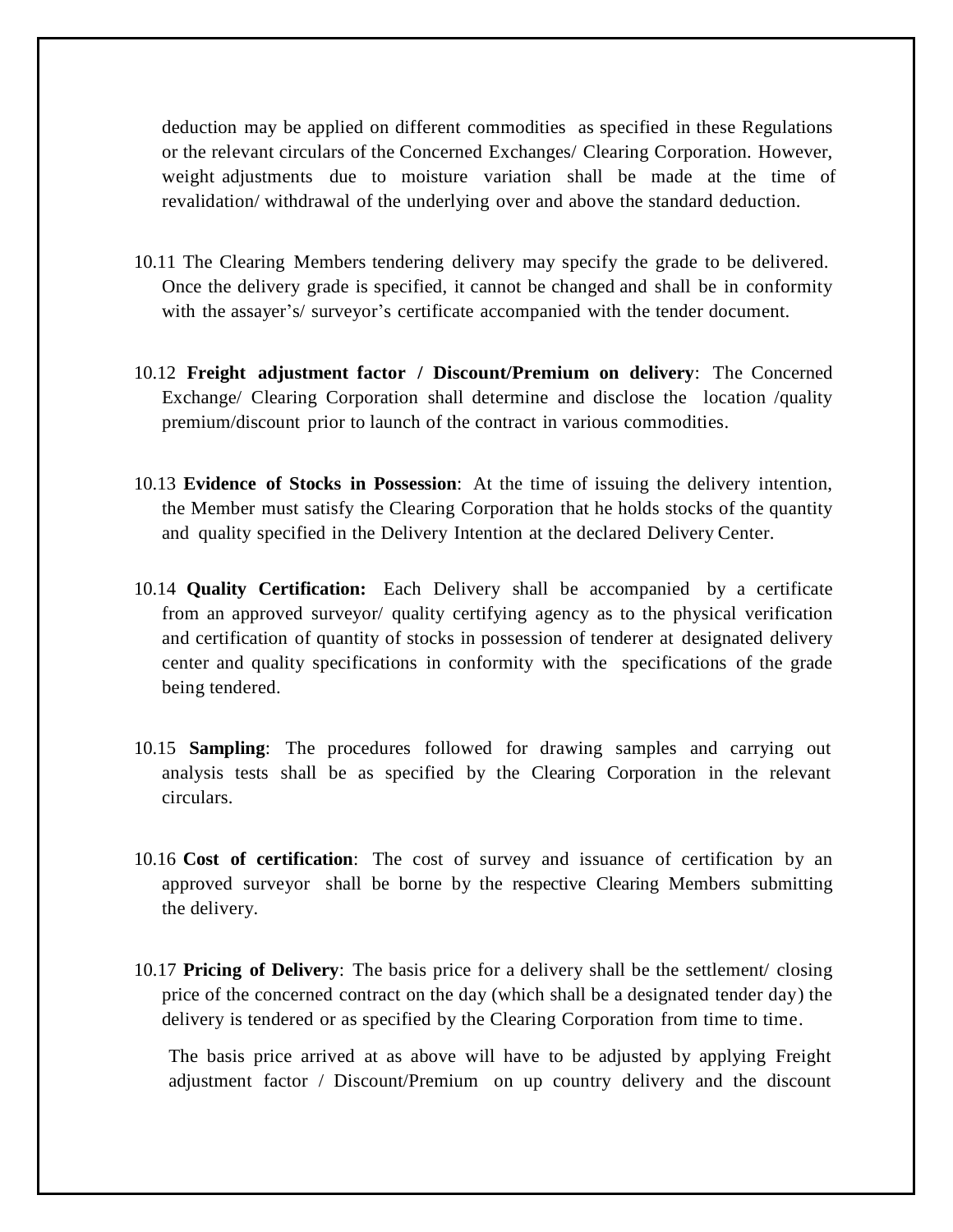/premium in respect of quality.

- 10.18 **Taxes, Duties, Cess and other Levies including GST**: These taxes and/or levies shall be as specified by the Concerned Exchange and/or the Clearing Corporation in the relevant Contract circular. All the Sellers tendering goods shall have the necessary registration with the applicable Tax Authorities and obt ain other licenses, if any, required by them. The Member giving delivery and the Member taking delivery will exchange appropriate tax forms as provided in law including any respective State Laws and as customary, and neither of the parties will unreasonably refuse to do so.
	- 10.18.1 The Buying Member is required to submit the tax registration number, name and address of buyer etc. for the purpose of raising the invoice by the seller.
	- 10.18.2 The Selling Member is required to submit tax-invoice favouring the Buyer Member/Buyer Member's constituent/client along with such other applicable documents/ forms/ permits etc. The requirement of documents may differ from commodity to commodity.
- 10.19 **Allocation of Delivery**: The Clearing Corporation shall allocate all delivery received on tender days/expiry day from Members holding short open positions to Members holding long open positions. The allocation of delivery shall be done in manner as specified by the Relevant Authority of the Clearing Corporation and its decision shall be final and binding.
- 10.20 **Publication of Delivery Intentions**: The Clearing Corporation shall display on the trading system of the Concerned Exchange, within reasonable time, details of delivery intentions received on each designated tender day.
- 10.21 **Acceptance of Allocated Delivery**: The allocation of delivery to Members with net buy or long positions shall be final and binding on all Members to whom it has been allocated and under no circumstances a Member shall have any right to refuse or challenge the delivery allocation.
- 10.22 **Payment by Member with Net `Buy' Position**: The Member with net long position shall pay full value of the delivery by specified time and day. The payment shall be made by funding the designated settlement/dues account (as may be specified from time to time) of the Member maintained with the Designated Clearing Bank.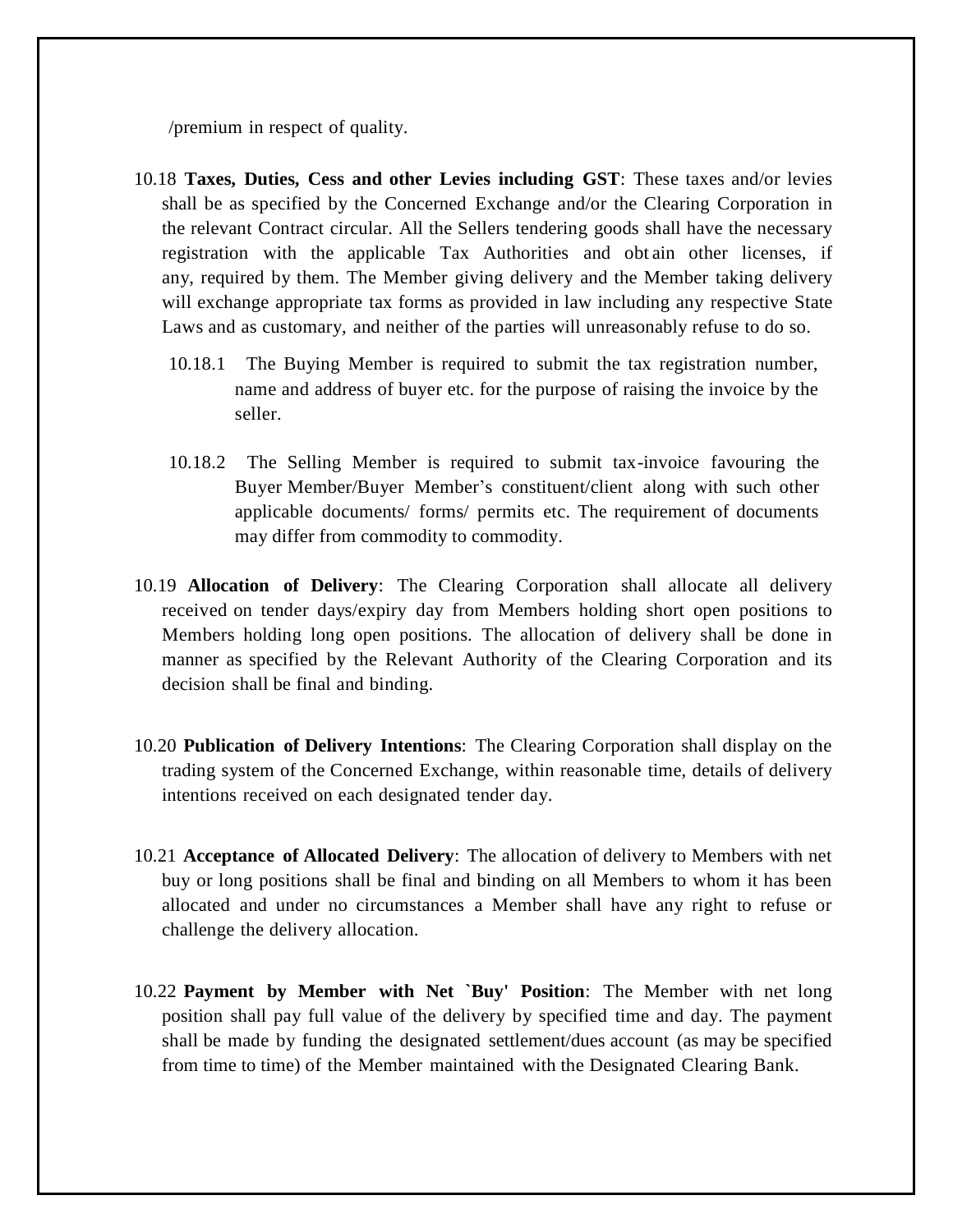- 10.23 **Endorsement of Delivery Orders**: The delivery allocated to the respective Members with net long position shall be freely endorsable by them to their constituents/clients who may be either a Member on the Concerned Exchange or a client. However, in case of dispute or default involving the endorsee, the responsibility for contractual performance shall remain vested with the original assignee of the delivery.
- 10.24 **Payment by Clearing Corporation to the Tenderer**: The Clearing Corporation shall pay the delivery amount to the Member tendering delivery on allocation of Delivery.
- 10.25 **Penalty for non-performance:** In order to enforce strict discipline in respect of performance of a contract, the Clearing Corporation shall levy a penalty, as per penal provisions prescribed from time to time in the relevant circular, to the respective Member in case of failure to honour their delivery/ payment obligation. The Clearing Corporation shall, from time to time, have the flexibility to increase/decrease penalty for specific commodities. The Clearing Corporation shall have appropriate deterrent mechanism, including penal / disciplinary action in place against intentional / willful delivery default.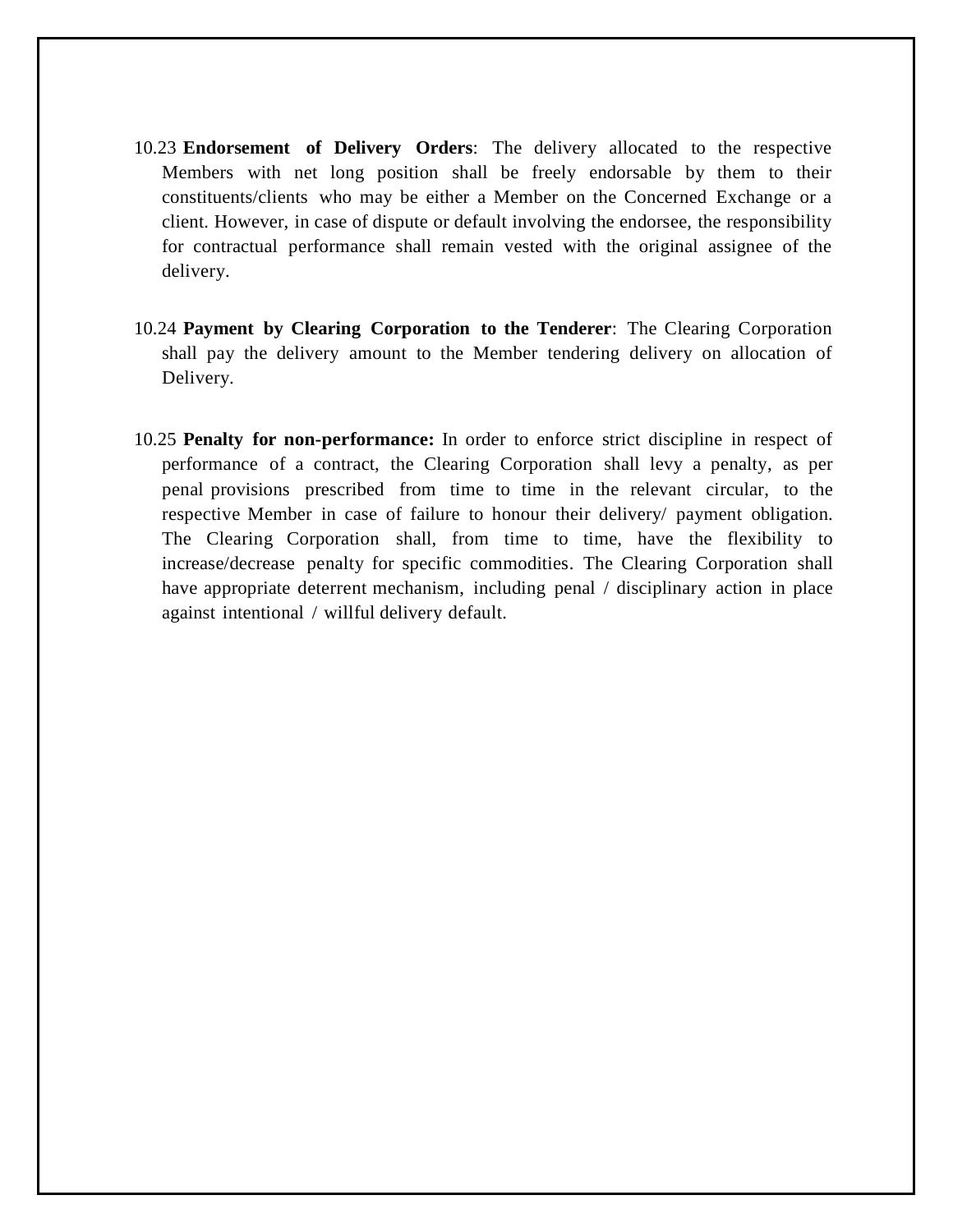# **CHAPTER -XI**

### **WAREHOUSING AND ASSAYING**

The accreditation of Warehouse Service Provider (WSP) & Assaying agency shall be in accordance with the norms as may be specified by the Clearing Corporation and/or SEBI from time to time

#### 11.1**Accreditation of Warehouse Service Provider (WSP)**

The Clearing Corporation shall lay down a transparent procedure for accreditation of WSP from time to time.

### 11.2 **Eligibility and Experience of WSP/Promoters/Promoter Group of WSP**

The eligibility and Experience of WSP/Promoters/Promoter Group of WSP shall be according to the norms as may be specified by the Clearing Corporation and/ or SEBI from time to time.

#### 11.3 **Financial Norms for the WSP**

The Clearing Corporation and/or SEBI may specify various financial norms related to share capital, networth and security deposits. WSP shall follow the financial norms as may be specified by the Clearing Corporation and/ or SEBI from time to time.

#### 11.4 **Fit and Proper Criteria**

The WSP, Promoters of WSP, assayers, Key Management Personnel (KMP) of WSPs, warehouses and Assayers shall follow the Fit and Proper Criteria as laid down by the Clearing Corporation and/ or SEBI from time to time.

#### 11.5 **Corporate Governance norms for WSP's**

- 11.5.1 **Management and Employees**: Clearing Corporation shall specify the norms to oversee the functions and operation of accredited of the WSP from to time.
- 11.5.2 **Compliance Officer:** WSP shall appoint a Compliance Officer who shall be responsible for monitoring the compliance with relevant Act, rules and regulations, notifications, guidelines and instructions issued by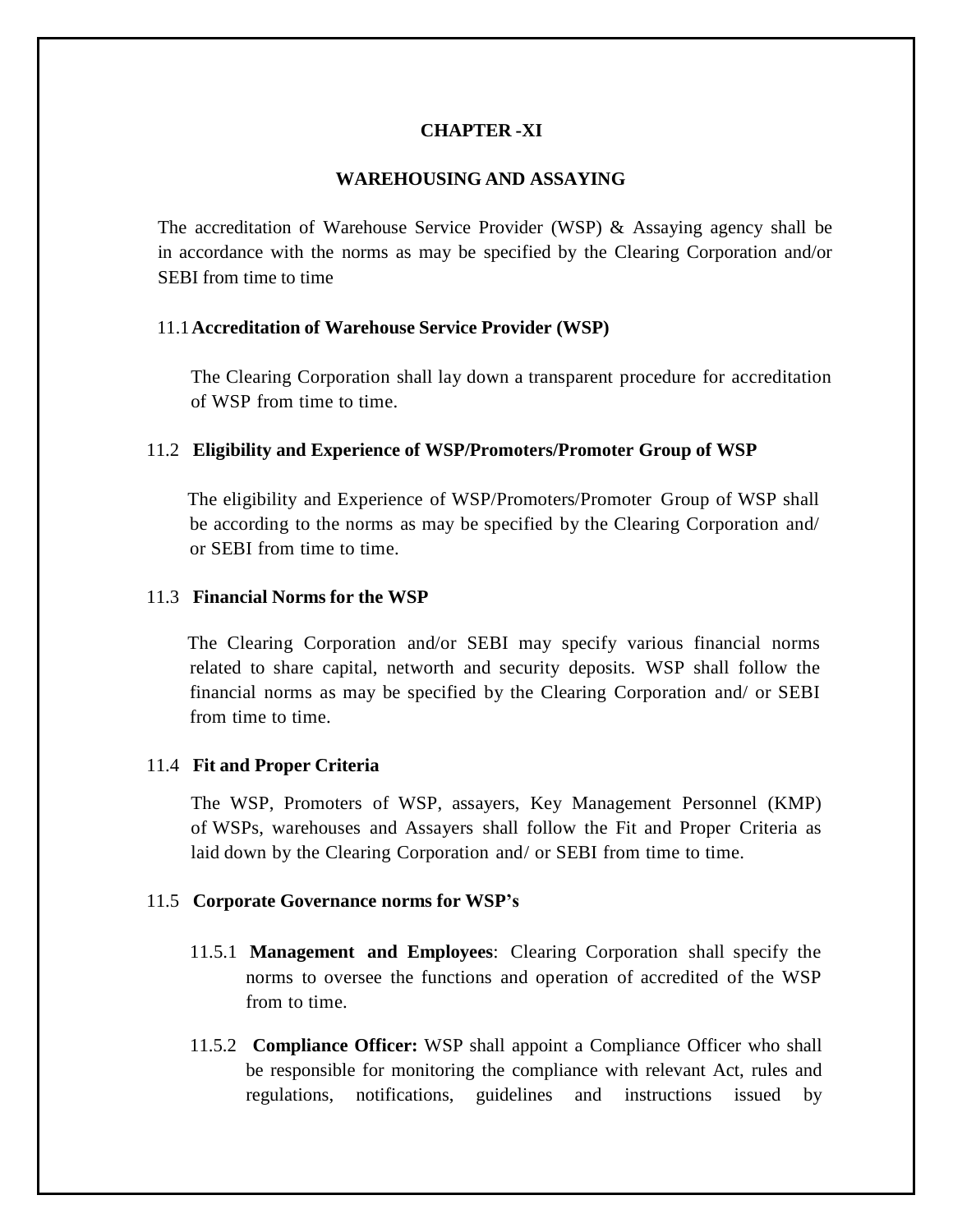Clearing Corporation/SEBI and/or any other regulatory authorities from time to time.

11.5.3 WSP shall have a Standard Operating Procedure (SOP) in respect of all the concerned warehouses.

### 11.6 **Know Your Depositor**

- 11.6.1 WSP shall comply with Know Your Depositor (KYD) Policy as prescribed by Clearing Corporation/Regulator from time to time.
- 11.6.2 The Clearing Corporation and WSP shall at any point of time be able to identify the depositor of the goods deposited in accredited warehouses, the owner of the deposited goods (in case the depositor is an agent of the actual owner) and also the actual beneficiary (in case the depositor and the beneficiary are different) of the deposited/stored commodities.

### 11.7 **PAN requirement**

WSPs shall be under obligation to provide to the Clearing Corporation the details including PAN numbers of its Promoters, Promoter group entities, its holding/subsidiaries/associates and other related entities, persons 'acting in concert', Key Management Personnel at the time of accreditation and update the same on periodical basis as mandated by the Clearing Corporation. Any change in the details provided to the Clearing Corporation shall be updated immediately to the Clearing Corporation.

#### 11.8 **Facilities & Infrastructure Requirement**

The Clearing Corporation and/ or SEBI may specify the Facilities & Infrastructure requirement for WSP from time to time to ensure that the WSPs have reasonable facility and infrastructure for proper handling and storage of commodities.

#### 11.9 **Accreditation of Assayers**

The Accreditation of assayers shall be done as per the regulation/norms laid down by the Clearing Corporation and/ or SEBI from time to time.

### 11.10 **Warehouses at delivery centres**

Warehouses at delivery centres shall specified by the Clearing Corporation from time to time.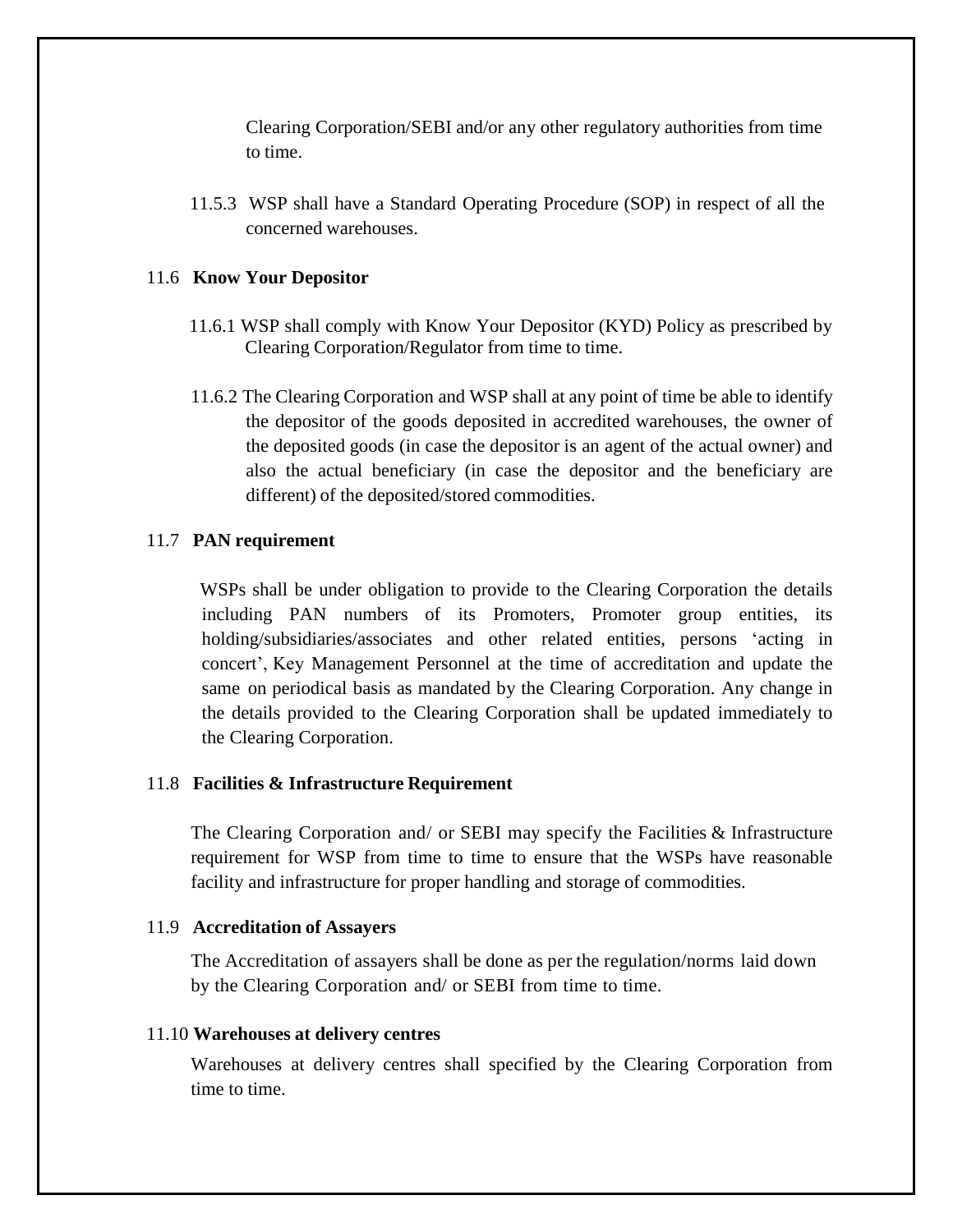### 11.11 **Insurance**

WSP shall at all times ensure to have the full insurance cover for the value of goods stored at accredited warehouses against all potential perils.

# 11.12 **Monitoring/Inspection/Audit of warehouses by WSPs and Clearing Corporations**

The Clearing Corporation and or SEBI may specify norms for the Monitoring/Inspection/Audit of warehouses by WSPs and Clearing Corporations .

### 11.13 **Review of WSPs/warehouses:**

The Clearing Corporation shall review and appraise the operational performance of WSPs/warehouses in accordance with the norms stipulated by Clearing Corporation and /or SEBI from time to time.

### 11.14 **Code of Conduct**

Every accredited WSP, accredited warehouse and Assayers shall be bound to promote to the best of its ability the objects and interests of Clearing Corporation and to protect and safeguard the interests of the Participants of Clearing Corporation. The WSP, warehouses and assayers shall therefore adhere at all times code of conduct prescribed by Clearing Corporation and the said code of conduct shall be displayed on Clearing Corporation website.

### 11.15 **Grievance Cell**

Complaints / grievances against WSPs can be submitted to Clearing Corporation in prescribed formats and within such time limits as specified by Clearing Corporation from time to time. If after scrutiny of such a complaint, Clearing Corporation is satisfied that the complaint is admissible under the Byelaws and Regulations of the Clearing Corporation, it shall forward the complaint to the concerned WSP through email to reply

/settle the complaints. In case the WSP fails to resolve the complaint to the satisfaction of the Client within the stipulated period, Clearing Corporation shall take such steps as may be necessary to compensate the aggrieved client for any such losses that have been appropriately established by debiting the Financial Security Deposit (FSD) of WSP held with Clearing Corporation. In case of requirement, this may also be escalated to WDRA.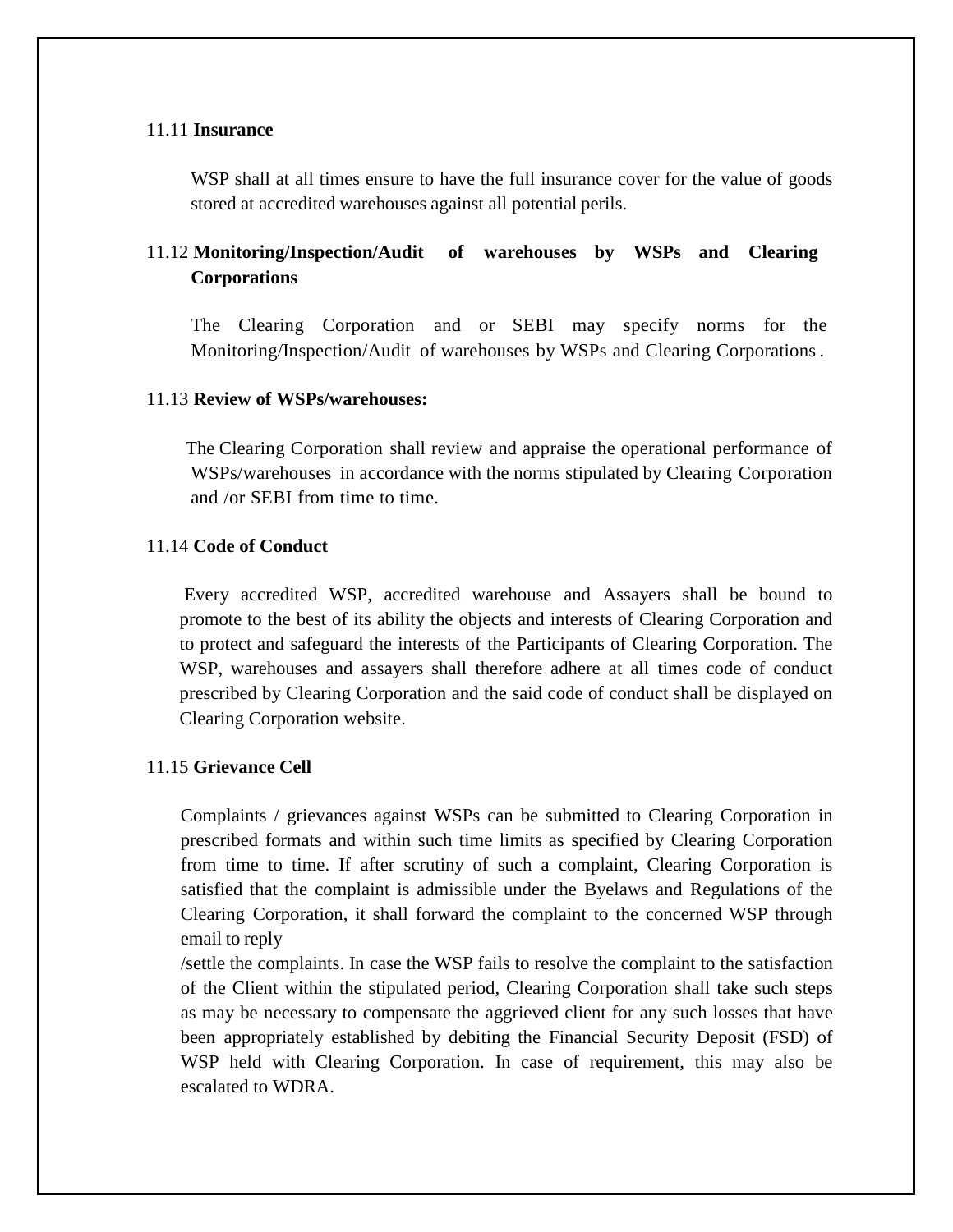The Clearing Corporation shall require the WSP to report the details of complaints received / resolved by it/ pending and action taken on the complaints, once in very fortnight.

### 11.16 **MIS System**

The Clearing Corporation and/ or SEBI may specify the norms from time to time for MIS System to ensure the real time flow of information's from the warehouse to the WSP and Clearing Corporation electronically.

### 11.17 **Surrender/Cancellation of accreditation**

- 11.17.1 Any WSP intending to surrender its accreditation shall submit its application for Surrender to Clearing Corporation for evaluation and approval.
- 11.17.2 The Clearing Corporation may cancel the accreditation of a WSP if it fails to comply with the provisions of the rules/regulations specified by it and intimate the same to the market participants through circular. Further, the Clearing Corporation shall put in place a cancellation policy for WSP in public domain. However, the Clearing Corporation shall offer the WSP concerned an opportunity of being heard and take a decision on cancellation after considering the explanation of the WSP.
- 11.17.3 A WSP that surrenders its accreditation or its accreditation is cancelled, shall attend to the following matters urgently:
	- a) All commodities for delivery on Clearing Corporation shall be dispatched out of the warehouse or converted to stock under professional warehousing;
	- b) All liabilities and debts vis-a-vis the Clearing Corporation, its Member and Clients shall be settled;
	- c) There is no obligation on its part to deliver goods to the clients pertaining to their trades on the Concerned Exchange, and
	- d) No customer complaints pertaining to any of its accredited warehouses are pending for redressal.
- 11.17.4 Security deposits & FSD shall be returned in accordance with the Clearing Corporation's rules, keeping aside 10% of such deposits with the Clearing Corporation, which shall not be released until six months after cancellation or surrender of accreditation of the WSP or until satisfaction of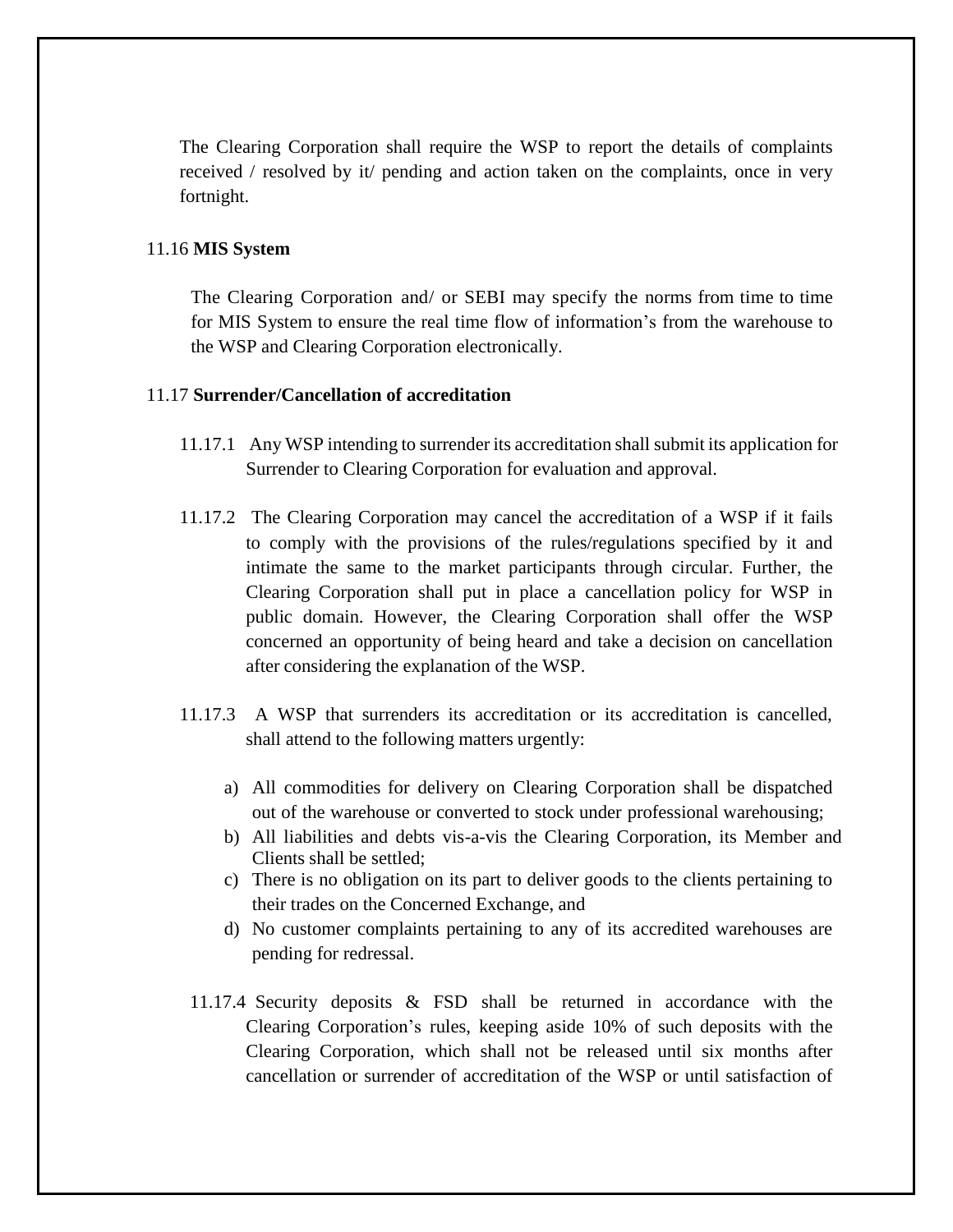all claims against the deposits made in its warehouses, whichever is later.

- 11.17.5 Adequate intimation to general public / clients should be given through widely published newspapers and website etc. before accepting the surrender of WSP or cancellation/expulsion of the WSP.
- 11.17.6 A WSP which surrenders its accreditation with Clearing Corporation shall not be eligible to provide its services to the Clearing Corporation for a period as may be prescribed from time to time.
- 11.17.7 Once the accreditation of a WSP is cancelled or WSP is expelled by Clearing Corporation then it shall not be eligible to provide its services to any Commodity Derivatives Exchanges /Clearing Corporation for such period as may be prescribed from time to time.

### 11.18 **Business Continuity Plan**

A WSP shall put in place, a business continuity plan and submit such plan to Clearing Corporation.

### 11.19 **Actions against WSPs**

- 11.19.1 The Clearing Corporation may frame regulations/guidelines/circular for its accredited WSPs to rectify/ correct their misconduct or misconduct on the part of any of its approved warehouses used for storing goods for delivery on Clearing Corporation. The Clearing Corporation may also direct the WSPs to indemnify an entity aggrieved by the delivery process of its warehouse or, in serious cases of misconduct/malfeasance, revoke the accreditation of the concerned warehouse or/and hold the WSP accountable for any legal liabilities, if the concerned erring WSP/ warehouse engages in any of the following offences:
	- i. Refuses to accept delivery without any bonafide reasons or, issues a falsified certificate of delivery;
	- ii. Refuses to recognize the delivery settlement done by Clearing Corporation;
	- iii. Violates any of the Clearing Corporation's regulations or limits the movement of a deliverable commodity into or out of the warehouse;
	- iv. Discloses any confidential business information relating to a buyer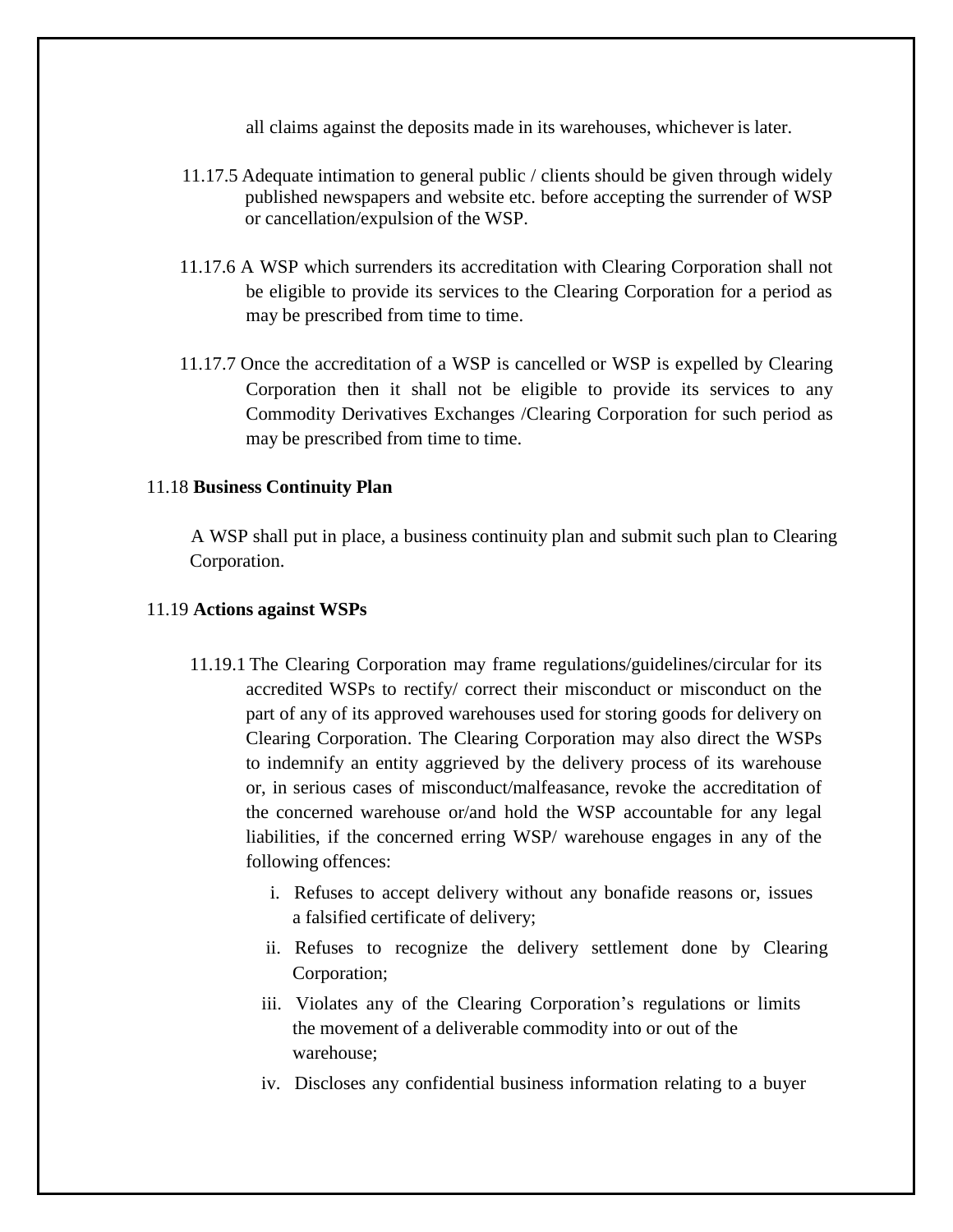or seller or related to Trade/Deal executed on the Concerned Exchange;

- v. Provide inaccurate or incomplete information, conceal the truth of the facts;
- vi. Engages in the trading activities on the Commodity Derivative Exchanges; or
- vii. Engages in any other behavior in breach of the Clearing Corporation's these regulation ; or
- viii. Any other offence not listed above.
- 11.20 The accredited WSP shall be liable for any losses resulting from any action or inaction on its part or on the part of its warehouses that prevents the buyer or seller from exercising, in whole or in part, their rights. The Clearing Corporation shall compensate the aggrieved client for any such losses that have been appropriately established by debiting the security deposits of WSP held with the Clearing Corporation, in accordance with its applicable regulations and WSP shall within the specified time replenish the security deposit.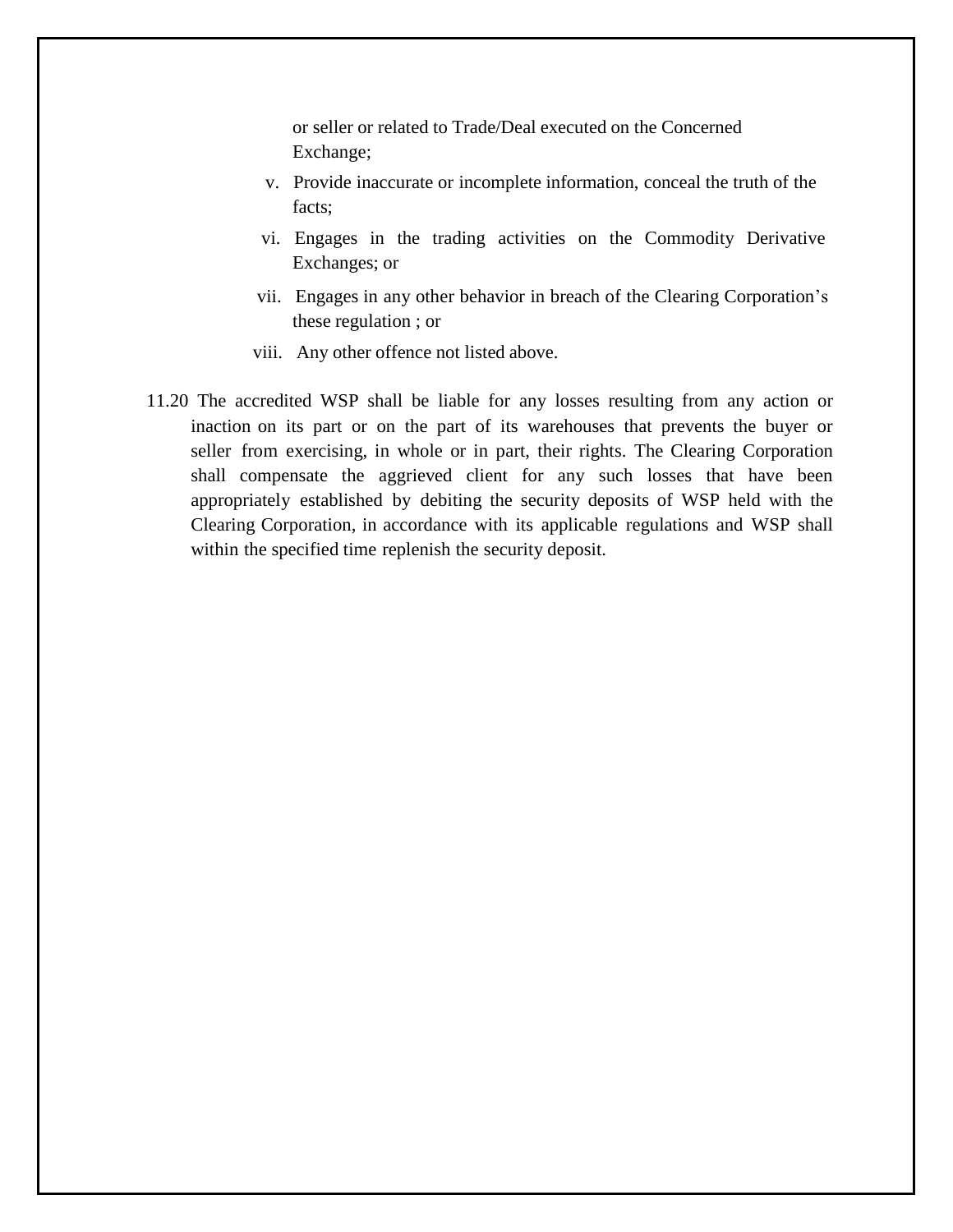### **CHAPTER -XII**

### **SETTLEMENT OF NON CLEARED DEALS**

#### 12.1 **Scheduled Date and Time**

The scheduled time and hour to be observed in connection with the clearing and settlement of non-cleared deals shall be as prescribed in the relative Regulation or such other time and hour as the Relevant Authority may from time to time notify in modification or substitution thereof.

#### 12.2 **Delivery and Payment**

For non-cleared deals, on the due date the selling member shall deliver to the buying member at such place and at such time, in such manner and in such delivery units as the Relevant Authority may notify from time to time, securities/ underlying together with the necessary documents duly signed and witnessed and showing on the reverse the code and name of the delivering member and the buying member shall pay for them on the same day or such other day and in such manner as the Relevant Authority may specify from time to time.

For non-cleared electronic delivery deals, on the due date the selling member shall effect electronic delivery to the buying member at such time, in such manner and in such delivery units as the Relevant Authority may notify from time to time and the buying member shall pay for them on the same day or such other day and in such manner as the Relevant Authority may specify from time to time.

#### 12.3 **Delivery in Part**

The buying member shall accept any portion of a lot of securities/ underlying contracted for, if tendered in delivery units.

#### 12.4 **No Deduction from Purchase Price**

The buying member receiving securities/ underlying shall not be entitled to deduct from the purchase price any sum due to or any damages claimed by him from the selling member except as provided under the relevant Regulations.

#### 12.5 **Payment**

The buying member shall make payment to the selling member through the Clearing Bank or by cheque or such other mode as may be prescribed by the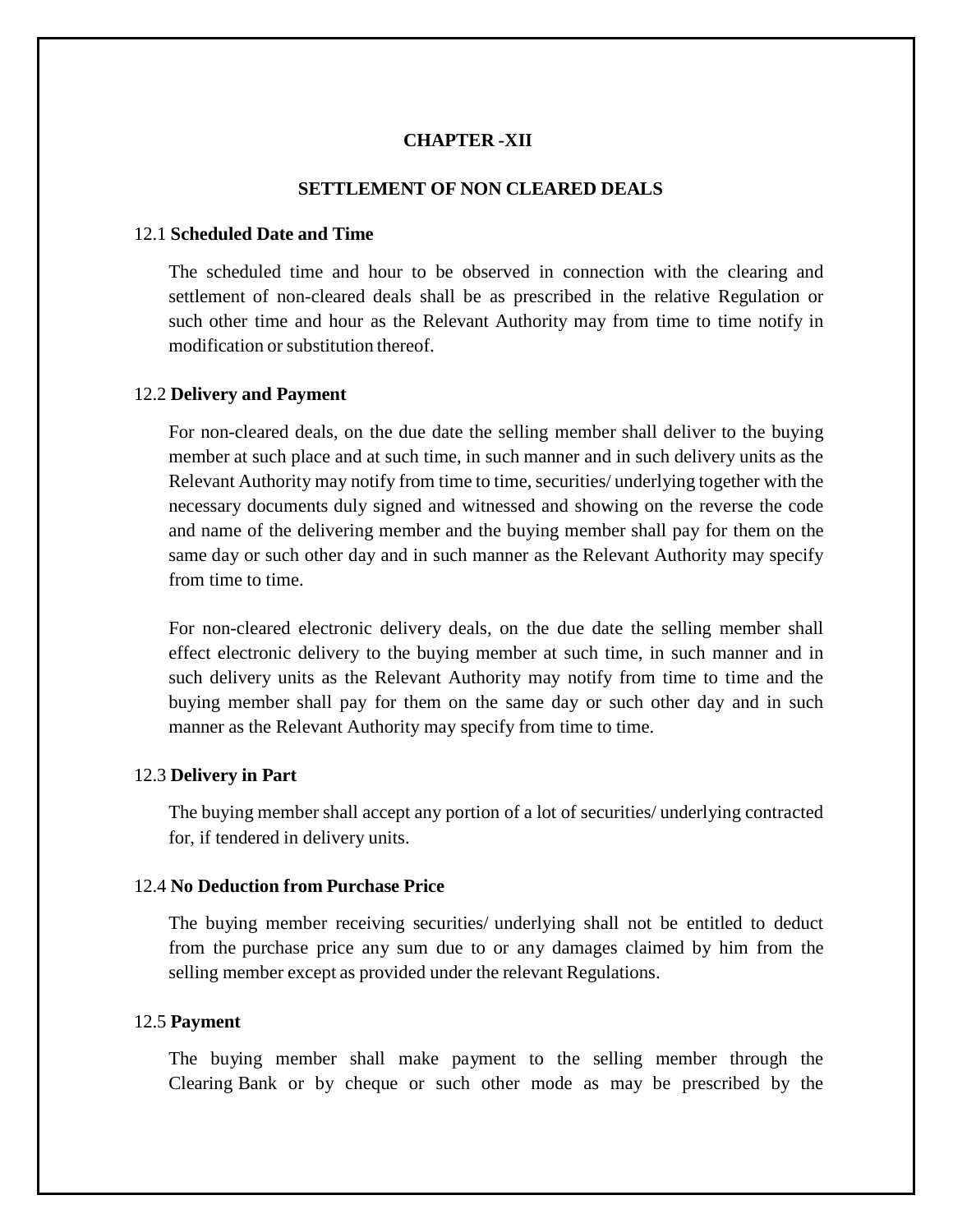Relevant Authority from time to time.

### 12.6 **Closing Out by Buying-In**

If the selling member fails to deliver the securities/ underlying on the due date of the contract, the buying member shall be entitled to buy-in the same or the undelivered portion thereof, as provided in the Bye Laws and Regulations relating to closing-out.

# 12.7 **Closing Out by Selling-Out**

If the buying members fails to take up or pay for the Securities/Underlying delivered on the due date of contract, the selling member shall be entitled to sell-out the same, as provided in the Bye Laws and Regulations relating to closing-out.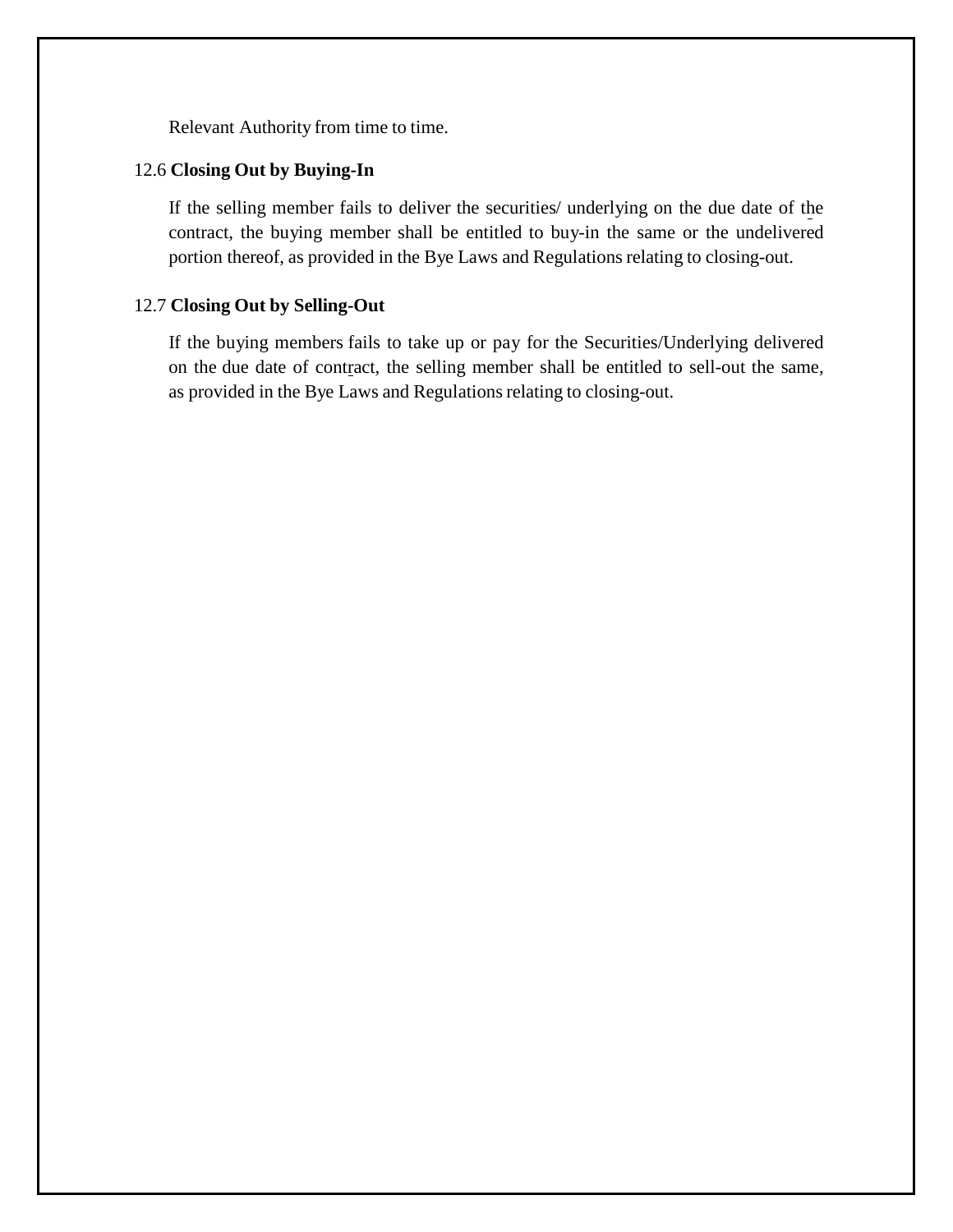### **CHAPTER -XIII**

### **CLOSING OUT OF CONTRACTS**

#### 13.1 **Closing-Out**

#### 13.1.1 **Closing-out when effected**

Any Deal/ Trade made subject to the Rules, Bye Laws and Regulations of the Clearing Corporation may be closed-out against a Clearing Member on failure to comply with any of the provisions relating to delivery, payment and settlement of Deal/ Trades or on any failure to fulfil the terms and conditions subject to which the Deal/ Trade has been made.

### 13.1.2 **Closing-out in specific cases**

Without prejudice to the generality of the provision contained as above, closing- out may be effected in cases specified in the relevant Regulations or in such other cases as the Relevant Authority may from time to time specify in addition thereto or in modification thereof.

### 13.2 **Closing Out for Deal/ Trade settled through the Clearing Corporation**

In respect of Deals/ Trades settled through the Clearing Corporation, the Clearing Corporation shall be entitled to close out against the Clearing Member in default for the benefit of the receiving/delivering Clearing Member or itself as the case may be. In such cases no notice of closing- out shall be given to the Clearing Member in Default against whom the closing- out is to be effected.

#### 13.3 **Closing-out without notice**

Without prejudice to the generality of the provisions contained as above, closingout without notice may be effected in cases specified in the relative Regulation or subsequent Notifications or in such other cases as the Relevant Authority may from time to time specify or deem necessary in addition thereto or in modification or substitution thereof.

#### 13.4 **Closing-Out Contracts with Defaulter Clearing Member**

If a Clearing Member is declared a defaulter, the Clearing Corporation shall determine all outstanding Deals/ Trades and the corresponding obligations by closing-out against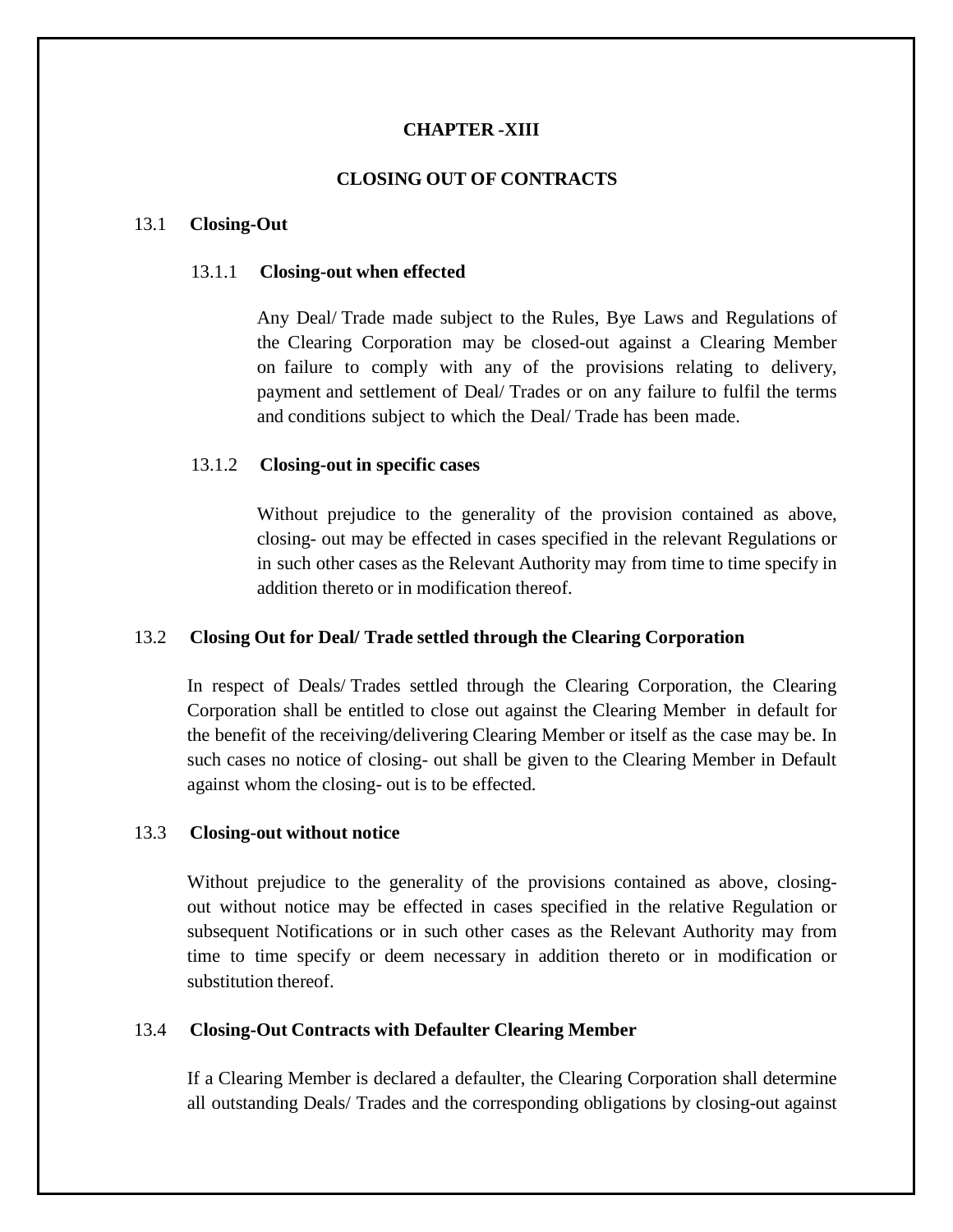him in accordance with the Bye Laws and Regulations relating to Default.

# 13.5 **Closing-Out Contracts with Deceased Clearing Member**

On the death of a Clearing Member , having transactions outstanding in the market in any Securities, the Relevant Authority may at its discretion give permission to his legal heirs or legal representatives to settle such transaction according to the terms thereof. In the event of such permission not being applied for or not being granted, the Clearing Corporation shall forthwith determine all outstanding obligations by closing out against the deceased Clearing Member. The loss, if any, on such closing-out shall be claimed from the legal heirs or legal representatives of the deceased Clearing Member and the profit, if any, shall be paid to them with the prior approval of the Relevant Authority. If the legal heirs or legal representatives of the deceased Clearing Member fail to pay the amount claimed from them, it shall be deemed that such deceased Clearing Member has been declared a Defaulter and in that event the Bye Laws and Regulations relating to Default shall apply.

### 13.6 **Compliance before Closing-Out**

If the Clearing Member against whom closing-out is to be effected meets or tenders to all compliance requirements in accordance with the provisions of the Bye Laws, Rules and Regulations relating to delivery, payment and settlement of obligations and/ or the terms and conditions subject to which the Deals/ Trades have been made at any time before the Deals/ Trades have been actually closed out, the Relevant Authority may accept the same in fulfilment of his obligations. This will not, however, relieve the Clearing Member in default of the obligation to pay any penalties and interest charges imposed by the Clearing Corporation on such default.

# 13.7 **Closing-Out how Effected**

Closing out shall be effected against the Clearing Member by the Clearing Corporation in any of the following:

- (a) By buying-in or selling-out against the Clearing Member through an auction initiated by the Clearing Corporation
- (b) By declaring a closing-out at such prices as may be decided by the Relevant Authority
- (c) By buying-in or selling-out against the Clearing Member by placing order in the

Concerned Exchange; or

(d) Any other manner as the Relevant Authority may decide from time to time.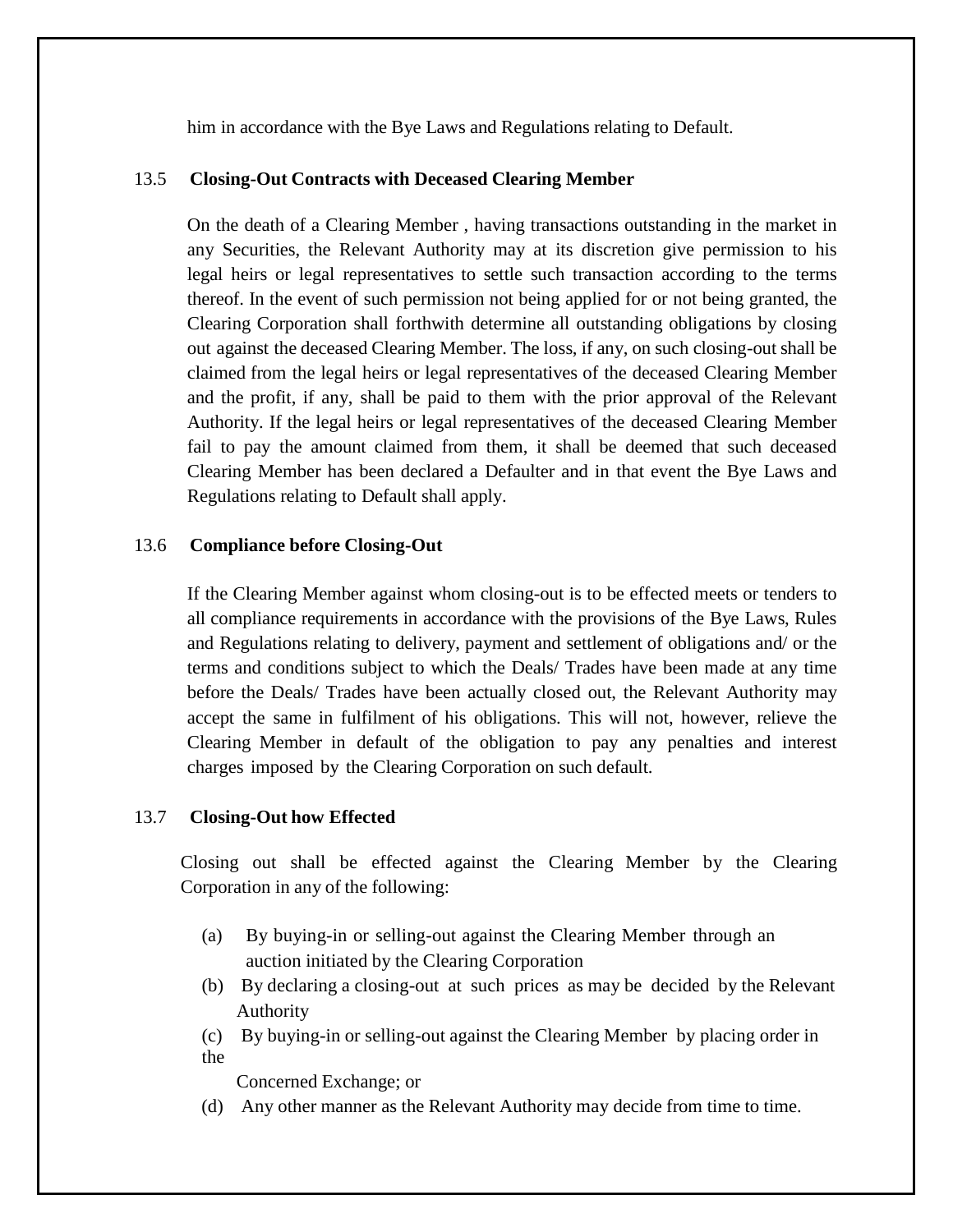### 13.8 **Bids and Offers**

Unless permitted otherwise by the Relevant Authority, Clearing Members other than those against whom the closing-out is effected may make a bid or offer during such closing-out. The Relevant Authority shall at its discretion, be at liberty to refuse any bid or offer given.

### 13.9 **Closing-Out Clearing Member's responsibility**

Save as otherwise provided, the Clearing Member against whom the closing out is effected by the Clearing Corporation, for the purpose of closing-out shall be responsible for the Deals/ Trades made by its Clients or Constituents and no liability or responsibility shall attach to the Clearing Corporation or its employees for any Deal/ Trade made in pursuance of such closing-out.

### 13.10 **Deferment by the Relevant Authority**

The Relevant Authority may defer closing-out in any particular case if, in its opinion, a fair market to Close-Out is not available or if it is satisfied that the Securities/underlying are out of the control of the seller or if it determines that the default is due to the existence of a special situation; however, no such deferment of Closing Out shall relieve the Clearing Member in default of the obligation to pay for any resulting damages or free the intermediate parties of their liabilities.

#### 13.11 **Suspension or Postponement of Closing-Out**

The Relevant Authority may suspend or postpone closing out in respect of any Deals/ Trades and from time to time extend or postpone the period of such suspension or postponement when, in its view circumstances appear to make such suspension or postponement desirable in the general interest of the markets.

The liability of intermediaries in respect of Deals/ Trades settled through the Clearing Corporation shall continue during the period of such suspension or postponement.

### 13.12 **Closing-Out against Defaulter**

When closing-out is effected as provided above and the Clearing Member concerned is declared a Defaulter, the difference arising from closing-out shall be recovered from the said Defaulter Clearing Member and distributed in accordance with the Bye Laws and Regulations relating to Default.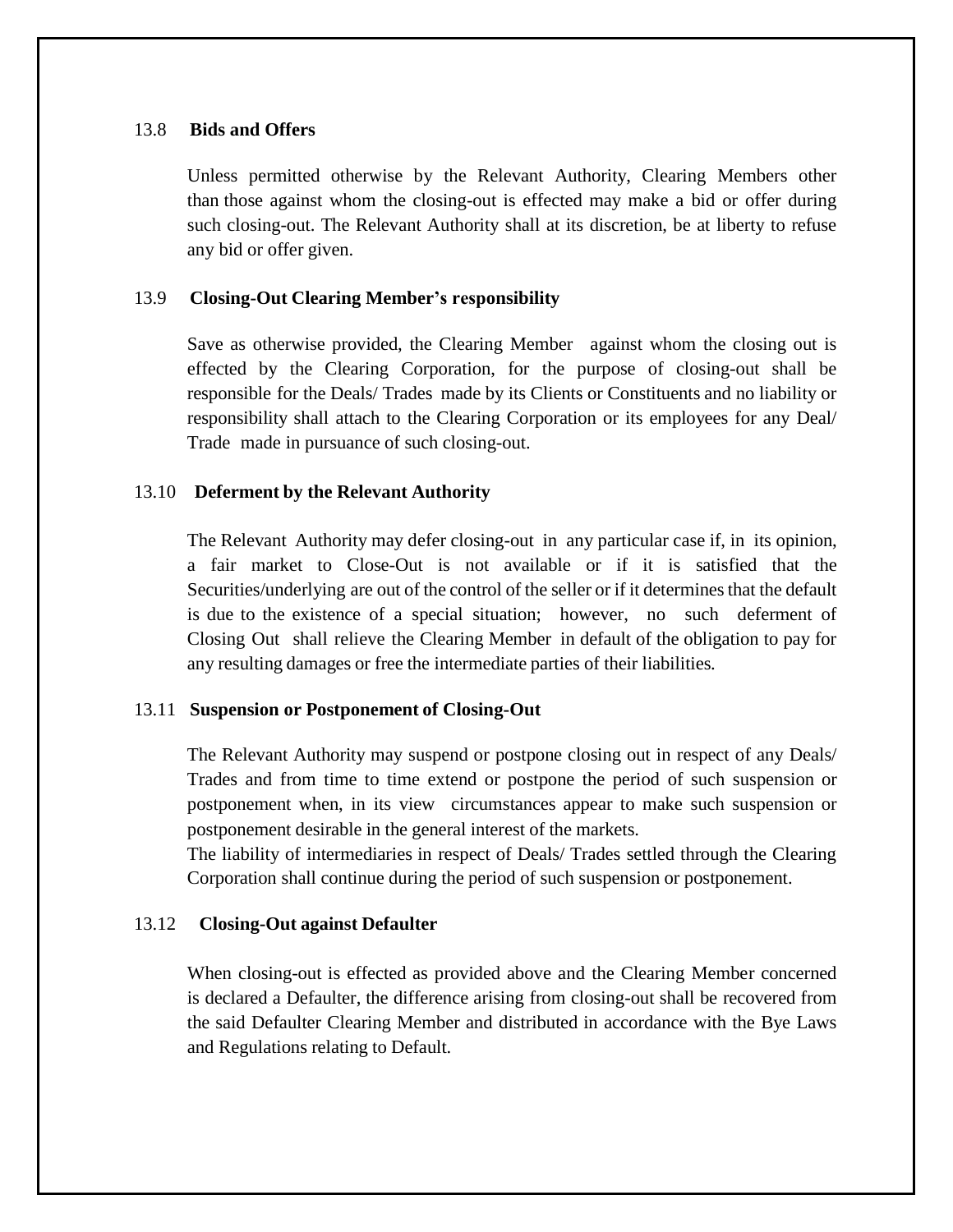### 13.13 **Charges for Closing-Out**

When closing-out is effected on the advice of the Clearing Corporation, the Clearing Member against whom the closing-out takes place shall pay to the Clearing Corporation such closing out charges as the Relevant Authority may from time to time prescribe.

### 13.14 **Loss arising from Closing-Out**

When closing-out is effected on the advice of the Clearing Corporation against a Clearing Member failing to give or take delivery of all or any of the Securities/ underlying or Funds in terms of his obligation statement, the resulting difference (between the money value of Securities/ underlying at the valuation price and the closing out price) shall be paid by him forthwith to the Clearing Corporation.

### 13.15 **Profit arising from Closing-Out**

When closing-out is effected on the advice of the Clearing Corporation against a Clearing Member failing to give or take delivery of all or any of the Securities/ underlying or Funds according to his obligation statement, any profit (between the money value of Securities/ underlying at the valuation price and the closing out price) shall be credited to the account of the Settlement Guarantee Fund and/or such other funds as may be established by the Relevant Authority from time to time and held by the Clearing Corporation for such purposes as may be prescribed by the Relevant Authority.

### 13.16 **Default if Closing-Out Loss and Damage not paid**

If any Clearing Member, against whom a Deal/ Trade is closed-out under the provisions of these Regulations, fails to make payment of the loss arising out of the closing-out and of the damages, if any, within such time as may be stipulated by the Relevant Authority from time to time, he may be declared a Defaulter.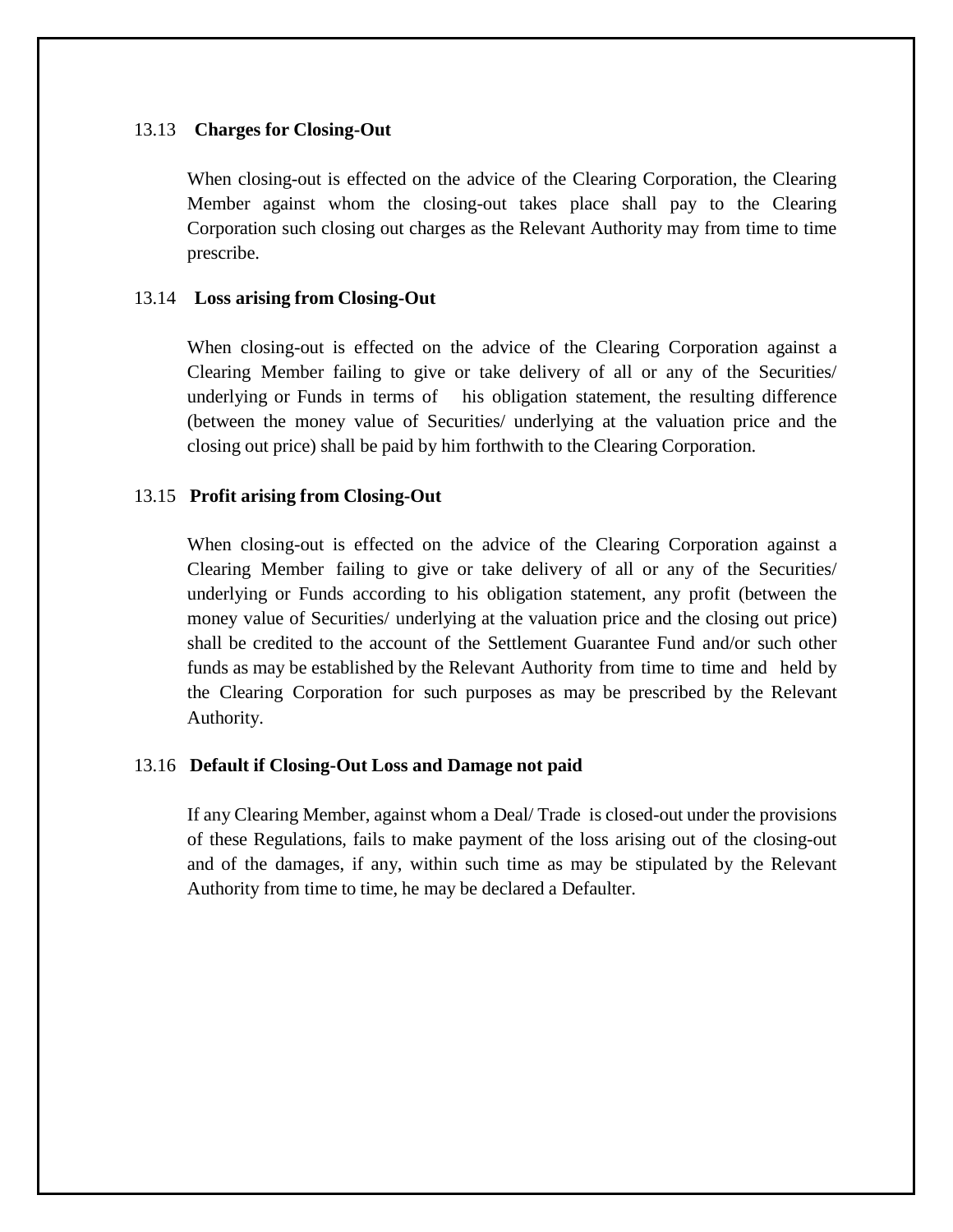# **CHAPTER -XIV**

### **CONDUCT OF BUSINESS BY CLEARING MEMBERS**

### 14.1 **Office Related Procedure**

- 14.1.1 The Clearing Members shall ensure that all persons acting on their behalf shall subscribe to and maintain at all times high standards of professional expertise and integrity.
- 14.1.2 Each Clearing Member shall at all times maintain such infrastructure, staff, communication facilities and records so as to be able to service his constituents satisfactorily and as per the requirements enumerated in the Clearing Corporation Bye Laws, Rules and Regulations, or any other relevant Act(s) in force for that time being.
- 14.1.3 Where the Clearing Corporation feels it necessary, in the public interest to do so, it may at its own volition or on a complaint from another Clearing Member or client/ Constituent, seek explanation from the Clearing Member regarding the level of service or professional conduct of the Clearing Member or any of its staff where such service or conduct has been found unsatisfactory or contrary to principles enumerated in the Clearing Corporation Bye Laws, Rules and Regulations, or notifications, directions or circulars issued thereunder.

#### 14.2 **In- House Supervision**

- 14.2.1 Procedures to be followed
	- 14.2.1.1 Each Clearing Member shall establish, maintain, and enforce procedures, to supervise its business and the activities of its employees that are reasonably designed to achieve compliance with the Clearing Corporation Bye Laws, Rules and Regulations and any notifications, directions etc. issued thereunder as well as the relevant Statutory Acts.
		- 14.2.1.2 The Clearing Member shall maintain an internal record of the names of all persons who are designated as supervisory personnel and the dates for which such designation is or was effective. Such record shall be preserved by the Clearing Member for a period of not less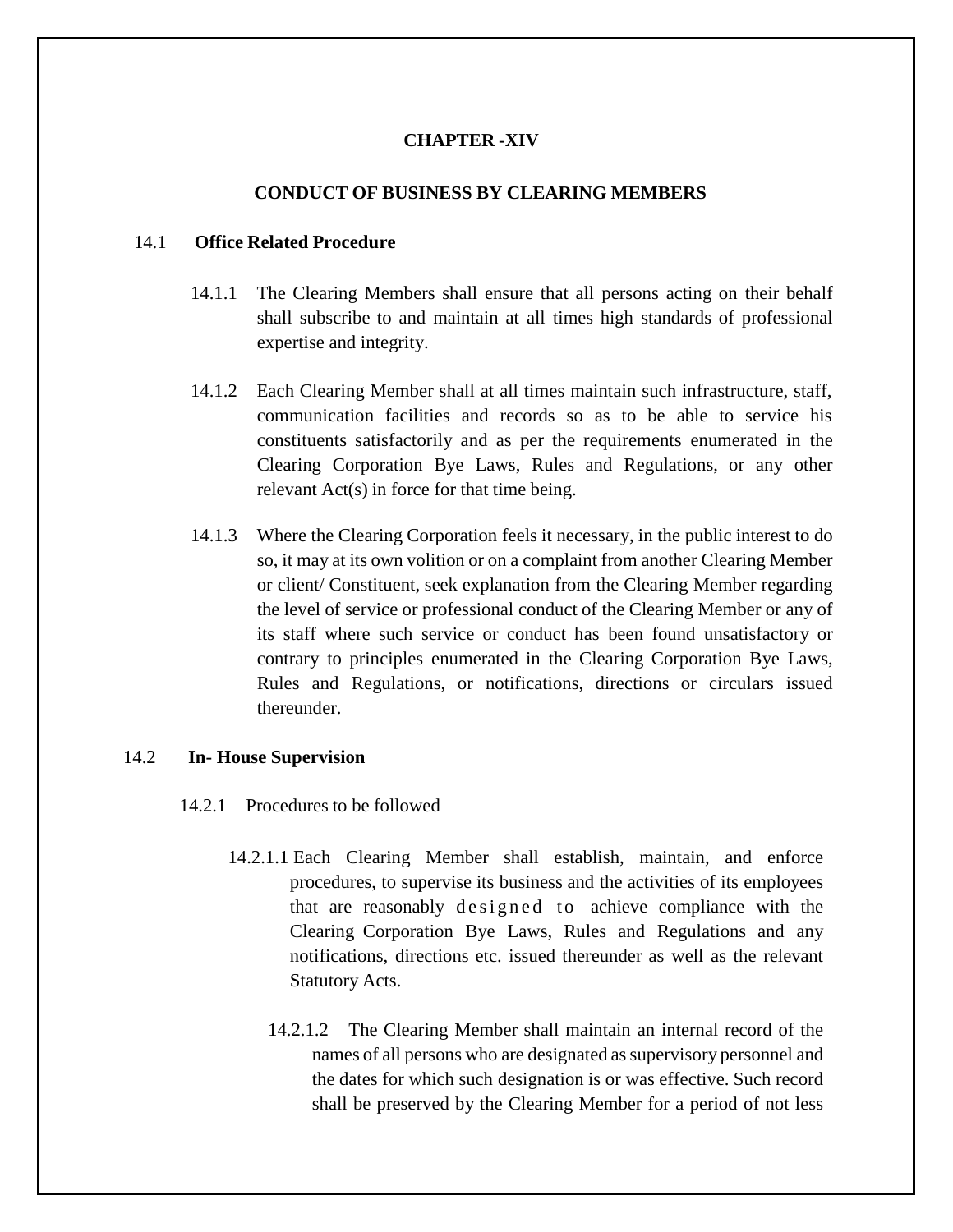than five years.

14.2.1.3 The Clearing Member must inform the Clearing Corporation of any change in the status and constitution, operation, activities of the Clearing Member's entity.

# 14.2.2 **Internal inspections**

Each Clearing Member shall conduct a review, at least annually, of the business in which it engages, which shall be reasonably designed to assist in detecting and preventing violations of and achieving compliance with Bye Laws, Rules and Regulations of the Clearing Corporation.

### 14.2.3 **Written Approval**

Each Clearing Member shall establish procedures for the review and endorsement by an appropriate senior officer in writing, on an internal record, of all transactions and all correspondence of its employees pertaining to the solicitation of any securities transaction.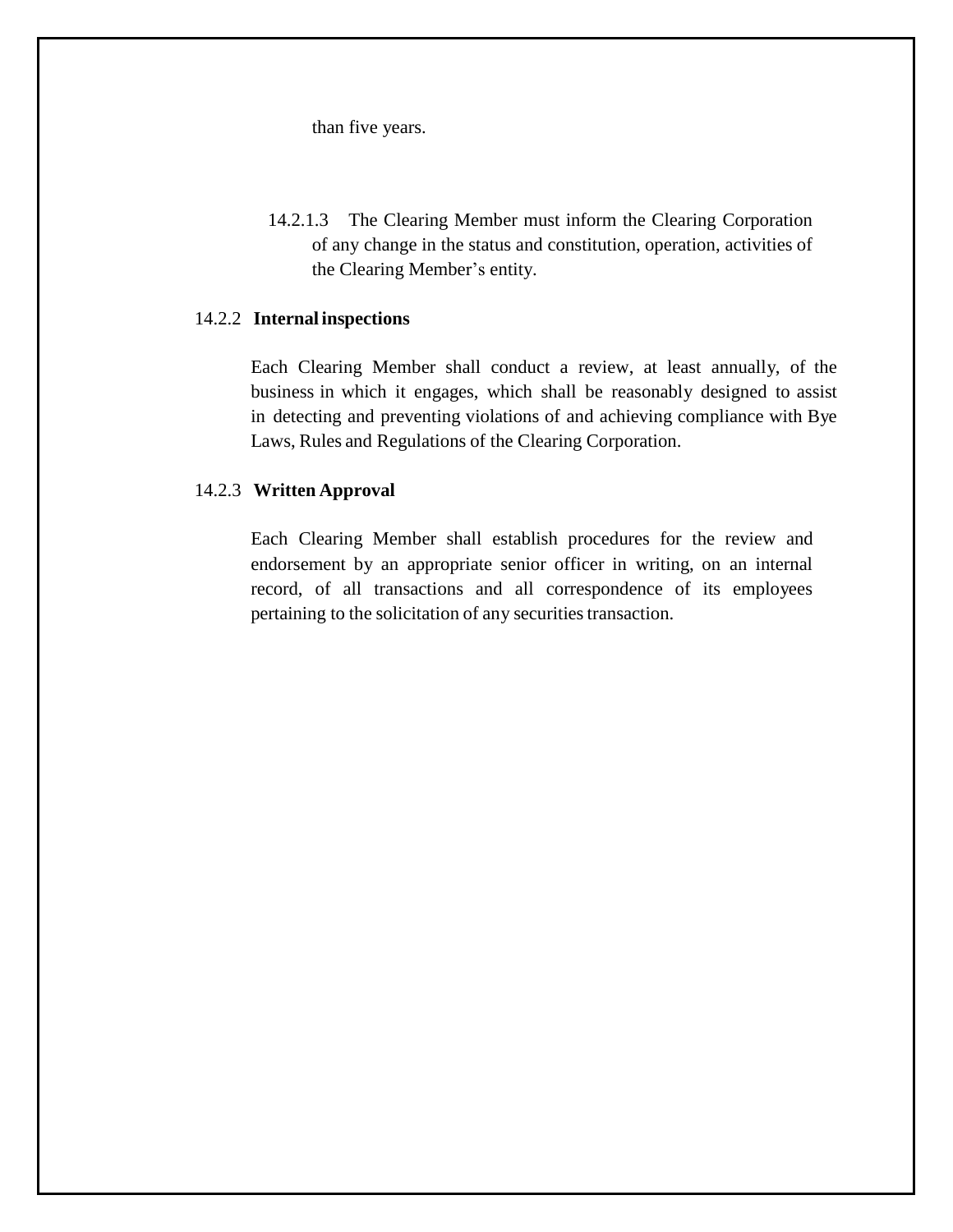# **CHAPTER -XV**

### **CODE OF CONDUCT FOR CLEARING MEMBERS**

#### 15.1 **General Principles**

### 15.1.1 **Professionalism**

A Clearing Member in the conduct of his business, shall observe high standards of commercial honour with just and equitable principles of trade. A Clearing Member shall have and employ effectively the resources and procedures which are needed for the proper performance of his business activities.

### 15.1.2 **Adherence to Clearing Practices**

Clearing Members shall adhere to the Rules, Regulations and Bye Laws of the Clearing Corporation and shall comply with such operational parameters, rulings, notices, guidelines and instructions of the Relevant Authority as may be applicable from time to time.

#### 15.1.3 **Honesty and Fairness**

In conducting its business activities, a Clearing Member shall act honestly and fairly, in the best interests of Affiliated Trading Members/ Clients and Constituents.

#### 15.2 **Settlement Principles**

- 15.2.1 Clearing Members shall ensure that the fiduciary and other obligations imposed on them and their staff by the various Statutory Acts, Rules and Regulations of the Clearing Corporation are complied with.
- 15.2.2 Clearing Members shall ensure that employees are adequately trained in the practices of the relevant Clearing Segment in which they deal, clear and settle, and are aware of their own, and their organization's responsibilities as well as the relevant Statutory Acts governing the Clearing Member, the Rules, Bye Laws and Regulations of the Clearing Corporation including any additions or amendments thereof.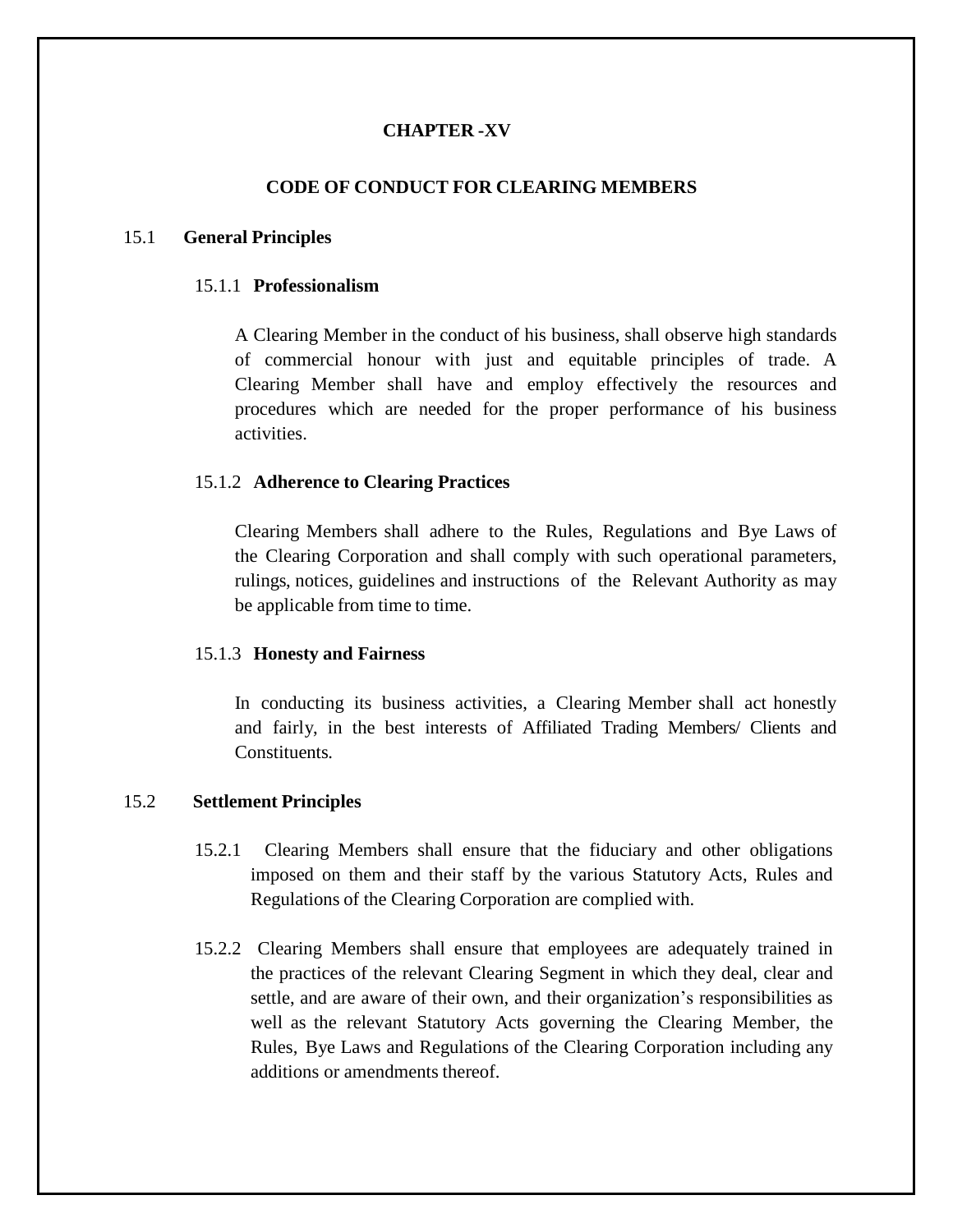15.2.3 No Clearing Member or person associated with a Clearing Member shall make improper use of Clients/Constituents Securities or funds.

### 15.3 **General Guidelines**

A Clearing Member shall desist from the following practices while conducting business on the Clearing Corporation:-

#### 15.3.1 **Shielding or Assisting**

No Clearing Member shall shield or assist or omit to report any Clearing Member whom he has known to have committed a breach or evasion of any Rules, Bye Laws or Regulations of the Clearing Corporation or of any resolution, order, notice or direction thereunder of the Governing Board or the Relevant Authority or of any committee or Officer of the Clearing Corporation authorised in that behalf.

### 15.3.2 **Use of Information Obtained in Fiduciary Capacity**

A Clearing Member who in the capacity of paying agent, transfer agent, trustee, or in any other similar capacity, has received information as to the ownership of Securities/underlying commodities, shall under no circumstances make use of such information for the purpose of soliciting business except at the request and on behalf of the beneficial owner.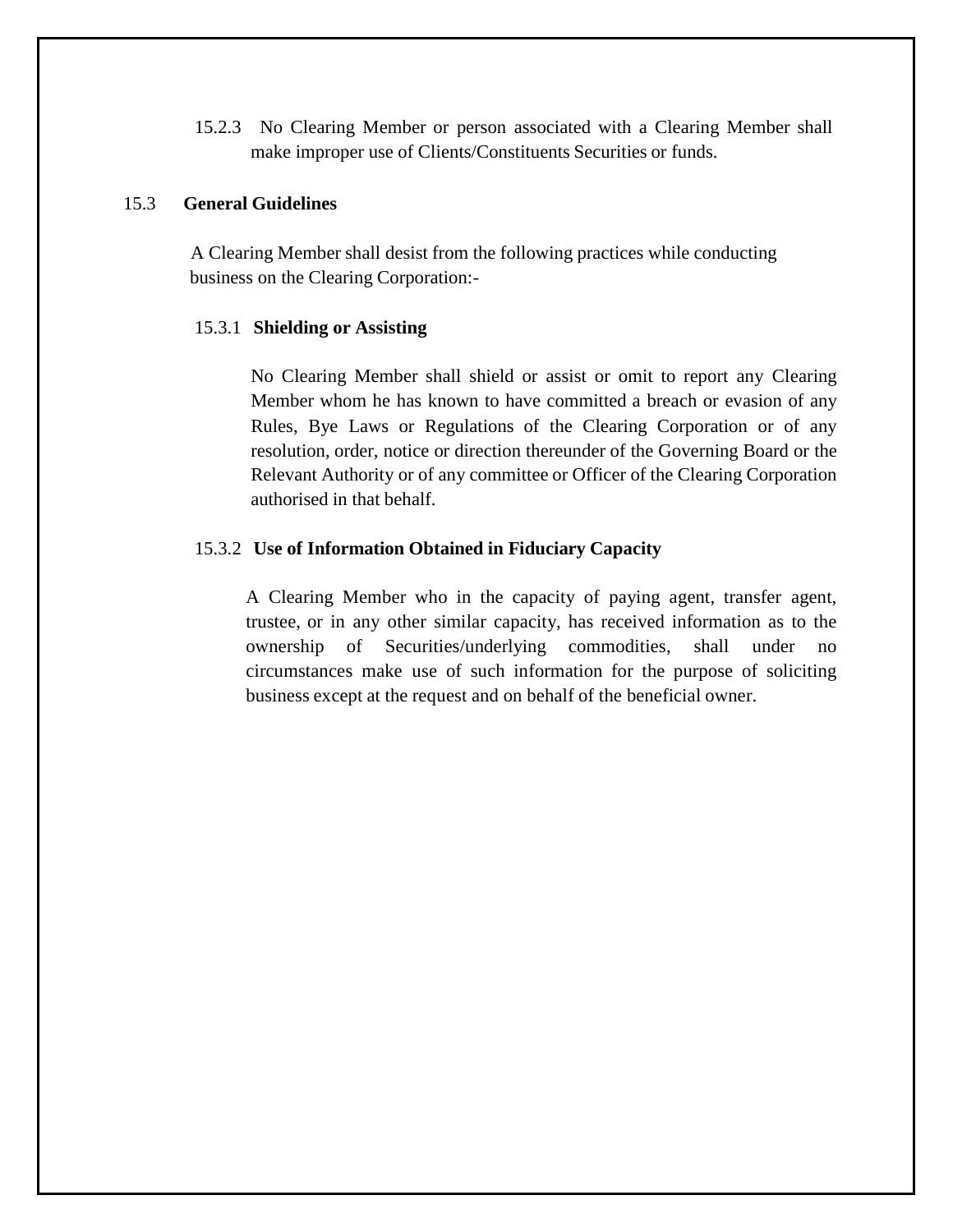### **CHAPTER - XVI**

#### **RECORDS, ANNUAL ACCOUNTS & AUDIT**

#### 16.1 **Records**

- 16.1.1 Every Clearing Member shall comply with all relevant Statutory Acts, including Securities Contracts (Regulation) Act, 1956 and Rules thereunder of 1957, and Securities Exchange Board of India Act, 1992 and Rules, Regulations and guidelines thereunder, and the requirements of and under any notifications, directives and guidelines issued by the Central Government and any statutory body or local authority or anybody or authority acting under the authority or direction of the Central Government relating to maintenance of accounts and records.
- 16.1.2 In additions to the requirements as per regulation above, every Clearing Member shall comply with the following requirements and such other requirements as the Clearing Corporation may from time to time notify in this behalf relating to books of accounts, records and documents in respect of his membership to the relevant Clearing Segment of the Clearing Corporation.
- 16.1.3 Every Clearing Member of the Clearing Corporation shall maintain the following records relating to its business for a period of five years:–
	- (a) Statements of fund and Securities obligations received from the Clearing Corporation.
	- (b) Record of all statements received from the settling agencies and record of all correspondence with them.
	- (c) Copies of all instructions obtained in writing from Affiliated Trading Members/Clients/Constituents.
	- (d) Records in respect of interest/ dividends received on Securities of constituents, monies borrowed and loaned including monies received.
	- (e) Records in respect of clearing charges collected separately from constituents.
- 16.1.4 Every Clearing Member shall keep such records and books of accounts, as may be necessary, to distinguish client's Securities/ underlying from its own Securities/ underlying. Such records shall inter-alia, provide for the following:–
	- a) Securities fully paid for, pending delivery to clients;
	- b) Securities/ underlying received for transfer or sent for transfer by the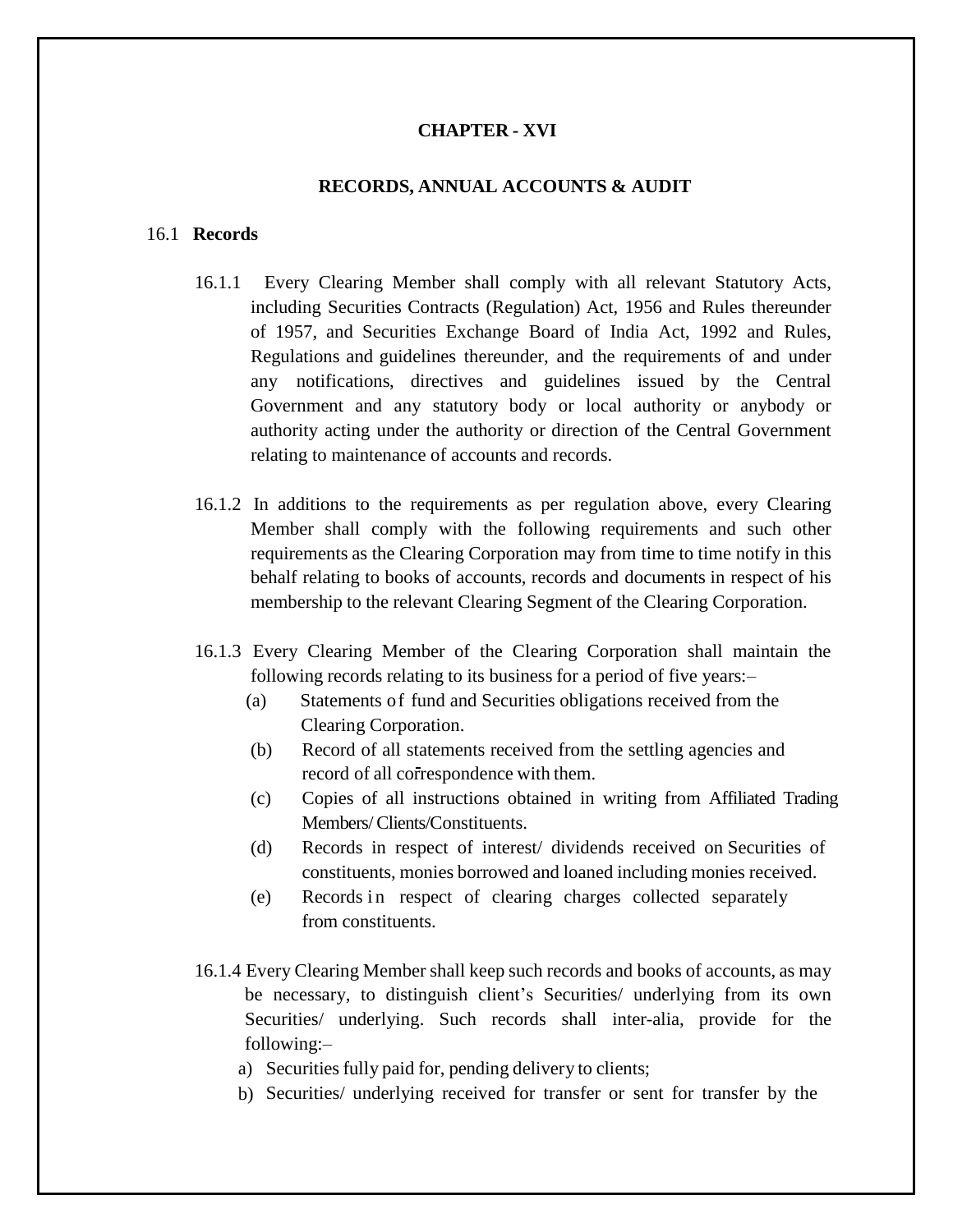Clearing Member, in the name of client or his nominee(s) in respect of nondepository deals;

- c) Securities/Underlying that are fully paid for and are held in custody by the clearing member as security / margin, etc. Proper authorization from Client/ Constituent for the same shall be obtained by the Clearing Member;
- d) Duly paid for client's Securities/ underlying registered in the name of Clearing Member, if any, towards margin requirements, etc.
- e) Instructions from Clearing Members to Depository/ Repository Participants/ Electronic Delivery Clearing System Participants to effect accounts transfers;
- f) Such other records as the Relevant Authority may prescribe from time to time.
- 16.1.5 Every Clearing Member shall keep such books of accounts, as will be necessary, to show and distinguish, in connection with its business as a Clearing Member:–
- (a) The moneys received from or on account of and moneys paid to or on account of each of its Affiliated Trading Members/ Clients/Constituents and,
- (b) The moneys received and the moneys paid on Clearing Member's own account.
- © It shall be compulsory for all Clearing Members to keep the money of the Affiliated Trading Members/ Clients/Constituents in a separate account and their own money in a separate account. No payment for transaction in which the Clearing Member is taking a position as a principal will be allowed to be made from the Client's / Constituents account.
- 16.2 Notwithstanding anything contained hereinabove, every Clearing M e m b e r shall preserve the originals of the documents, copies of which have been collected by enforcement agencies like the CBI, Police, Crime Branch, etc., during the course of their investigation till the trial is completed.

# 16.3 **Transfers to and from Affiliated Trading Members/ Client/ Constituents Accounts**

The transfer from client's account to Clearing Member's account shall be allowed under circumstances provided herein in the relative Regulations.

#### 16.3.1 **Obligation to pay money into clients account**

Every Clearing Member who holds or receives money on account of an Affiliated Trading Member/Client/ Constituent shall forthwith pay such money to account at bank to be kept in the name of the Clearing Member in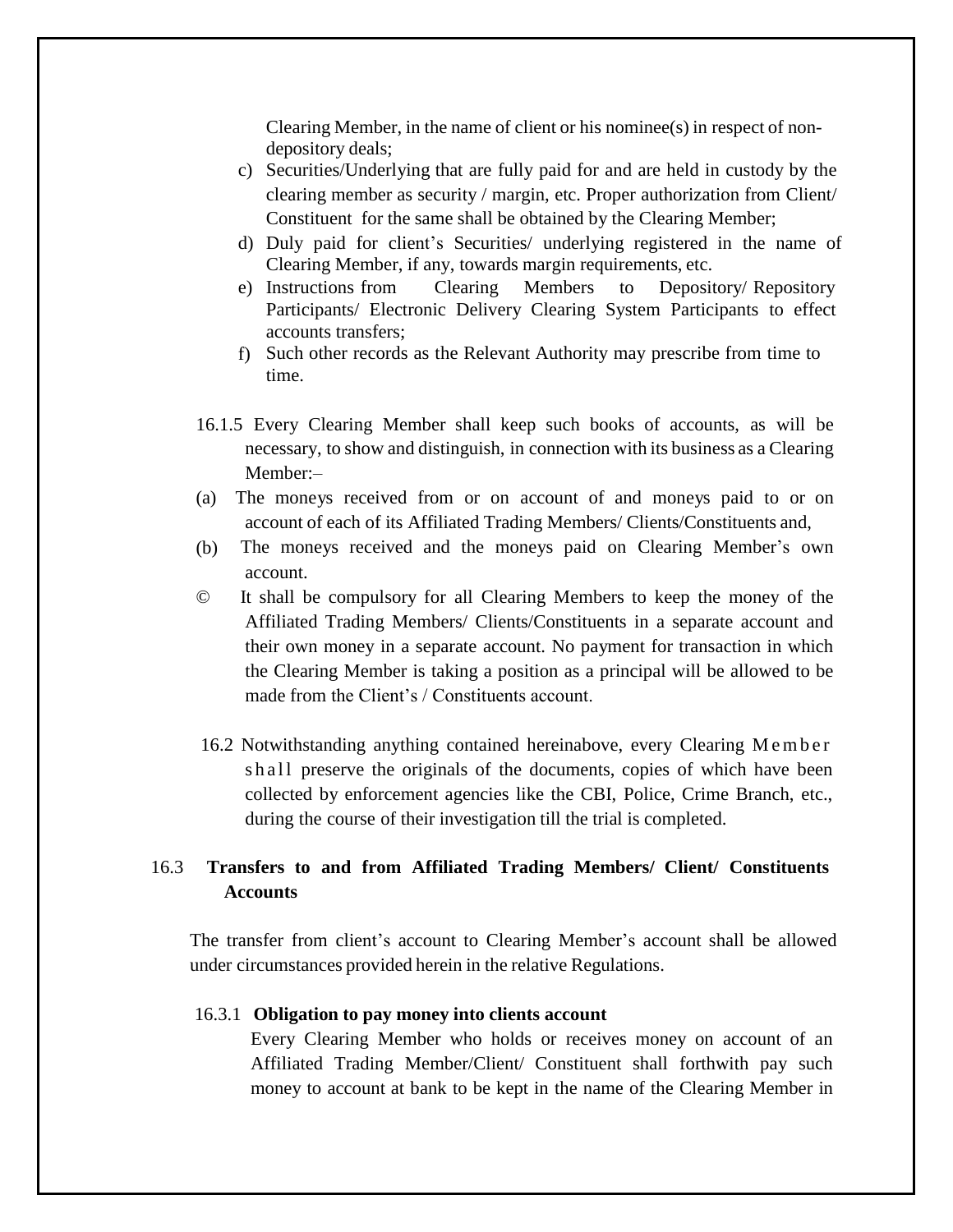the title of which the word "Clients" shall appear (hereinafter referred to as "Clients Account"). A Clearing Member may keep in its Books of Accounts one consolidated Client account for all the clients/ Constituents or accounts in the name of each client, as it thinks fit;

### 16.3.2 **Moneys to Be Paid into Clients Account**

No money shall be paid into Client account other than –

- i. Money held or received on account of Clients/ Constituents;
- ii. Such moneys belonging to the Clearing Member as may be necessary for the purpose of opening or maintaining the account;

iii. Money for replacement of any sum which may by mistake or accident

have been drawn from the account;

iv. A cheque or draft received by the Clearing Member representing in part money belonging to the client and in part money due to the Clearing Member.

### 16.3.3 **Moneys to be withdrawn from clients account**

No money shall be drawn from clients account other than –

- 16.3.3.1 Money properly required for payment to or on behalf of clients for or towards payment of a debt due to the Clearing Member from Clients/ Constituents or money drawn on Client's authority, or money in respect of which there is a liability of clients to the Clearing Member, provided that money so drawn shall not in any case exceed the total of the money so held for the time being for each such client;
- 16.3.3.2 Ssuch money belonging to the Clearing Member as may have been paid into the Client account as mentioned in regulation above;
- 16.3.3.3 Money which may by mistake or accident have been paid into such account.

### 16.4 **Right to Lien, Set-Off not affected**

Nothing in this Section shall deprive a Clearing Member of any recourse or right, whether by way of lien, set-off, counter-claim charge(s) or otherwise against moneys standing to the credit of Affiliated Trading Member/Clients/ Constituents account.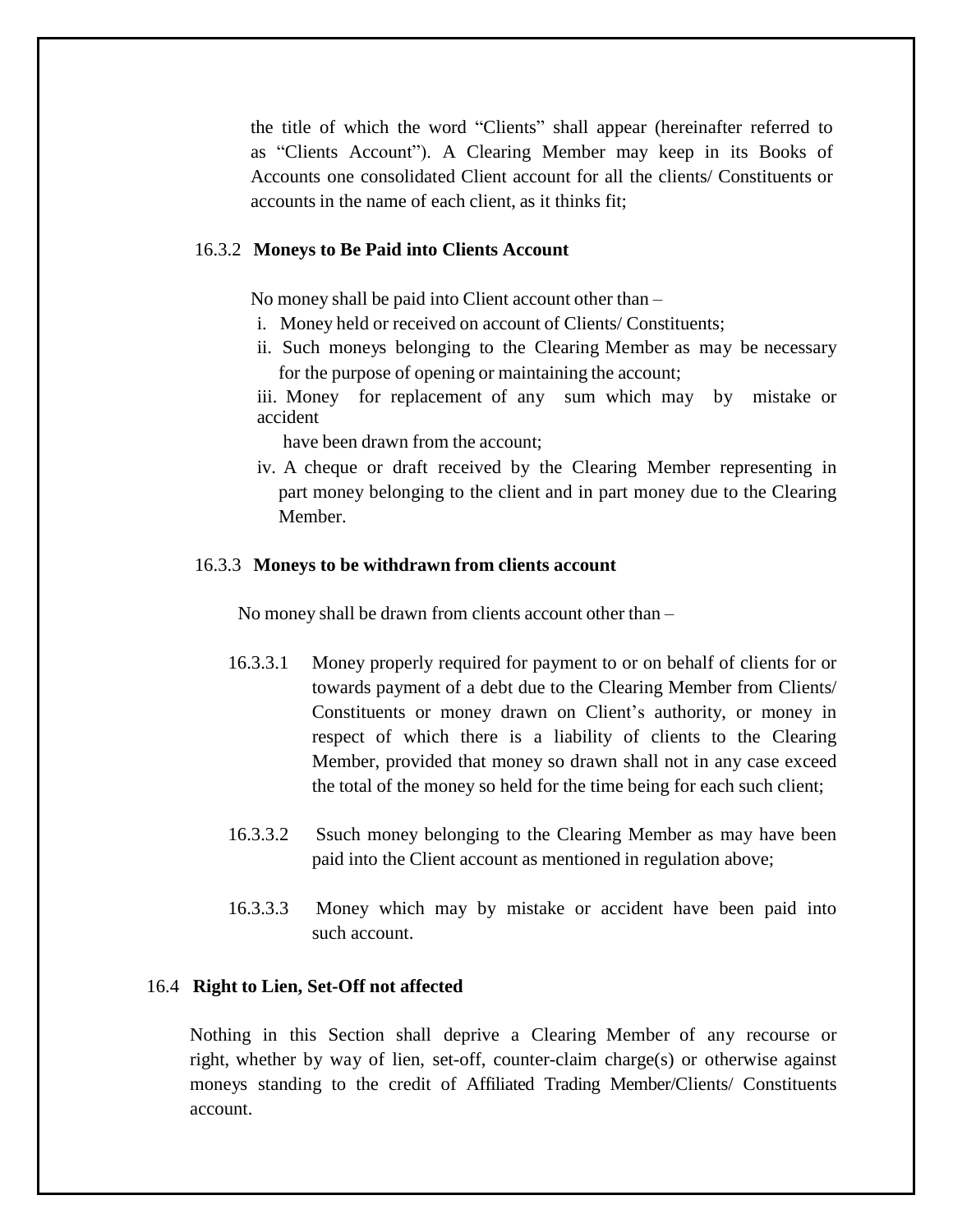#### 16.5 **RecordAnd Maintenance**

- 16.5.1 Every Clearing Member shall maintain permanently copies of agreements executed with each of its Clients/Constituent in accordance with the Clearing Corporation requirements.
- 16.5.2 Every Clearing Member shall maintain permanently copies of agreements executed with each of the settling agencies or banks.
- 16.5.3 Every clearing member shall maintain originals of all communications received and copies of all communications sent by such Clearing Member (including inter-office memo and communications relating to its business as such).
- 16.5.4 Every Clearing Membershall maintain all guarantees of accounts and all powers of attorney and other evidence of the granting of any discretionary authority given in respect of any account and copies of resolutions empowering an agent to act on behalf of a Clearing Member.
- 16.5.5 Every Clearing Member shall maintain all written agreements (or copies thereof) entered into by that Clearing Member relating to its business as such, including agreements with respect to any account.
- 16.5.6 Every Clearing Member shall preserve, for a period of not less than six years after the closing of any Clients/ Constituent's account, any records which relate to the terms and conditions with respect to the opening and maintenance of such account, date of entering into agreement with the constituent, date of modification thereof, date of termination and representatives of such constituent who signed in each case.
- 16.5.7 A Clearing Member shall, whenever called upon, inform the Clearing Corporation the place where these records are kept and available for audit/inspection.
- 16.5.8 The above requirements relating to maintenance of records shall apply not only to records of the Clearing Member's principal office but also to those of any branch office and to any nominee company owned or controlled by a Clearing Member for the purpose of conducting the business of the Clearing Member.
- 16.5.9 Each Clearing Member shall keep and preserve a record of all written complaints of its constituents showing the reference number of complaint, date, constituent's name, particulars of the complaints, action taken by the clearing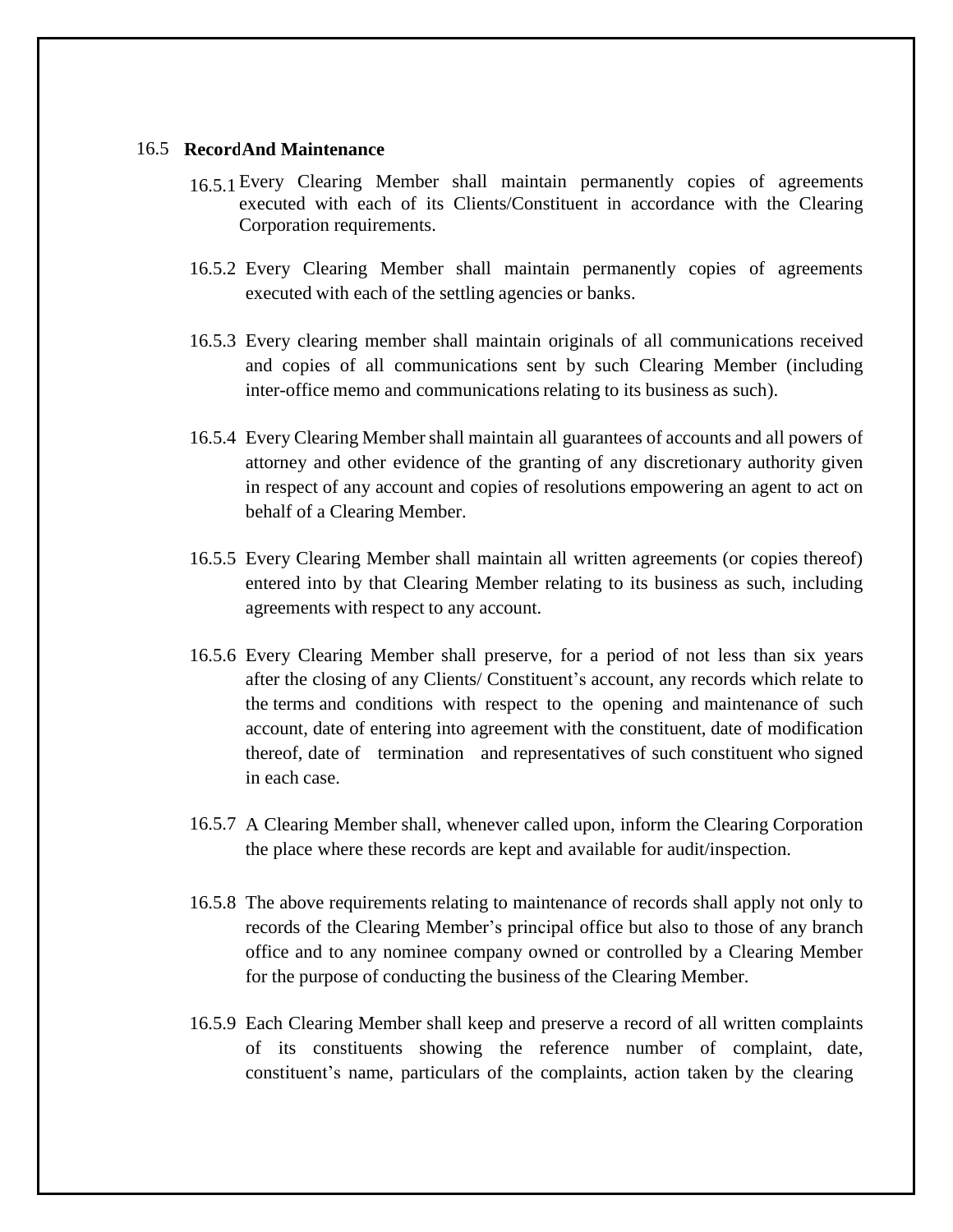member and if the matter is referred to arbitration to the Clearing Corporation, then the particulars thereof.

16.5.10 Every Clearing Member shall maintain details of securities/ underlying commodities which are the property of a Clearing Membershowing with whom they are deposited and if held otherwise than by the Clearing Member, whether they have been lodged as collateral security for loans or advances.

### 16.6 **Annua l Accounts and Audit**

- 16.6.1 Each Clearing Member shall prepare annual accounts for each financial ending on 31st March or such other date as advised to the Clearing Corporation.
- 16.6.2 The Assets and Liabilities of the Clearing Member's business shall be brought into account in the balance sheet at such amounts and shall be classified and described therein in such manner that the balance sheet gives a true and fair view of the state of affairs of such business as at the date to which it is made up.
- 16.6.3 Each Clearing Member shall furnish to the Clearing Corporation, its audited financial statement and such report shall be furnished not later than six months after the end of the clearing member's financial year; provided that when the Clearing Corporation is satisfied that circumstances warrant an extension of time is necessary to furnish such report, it may grant an extension of such time as it may deem fit.
- 16.6.4 Each Clearing Member shall get the complete internal audit done on a half yearly basis by an independent qualified Chartered Accountant, Company Secretary or Cost and Management Accountant, who is in practice and does not have any conflict of interest and submit the report within such time and in such format as may be prescribed by the Clearing Corporation from time to time.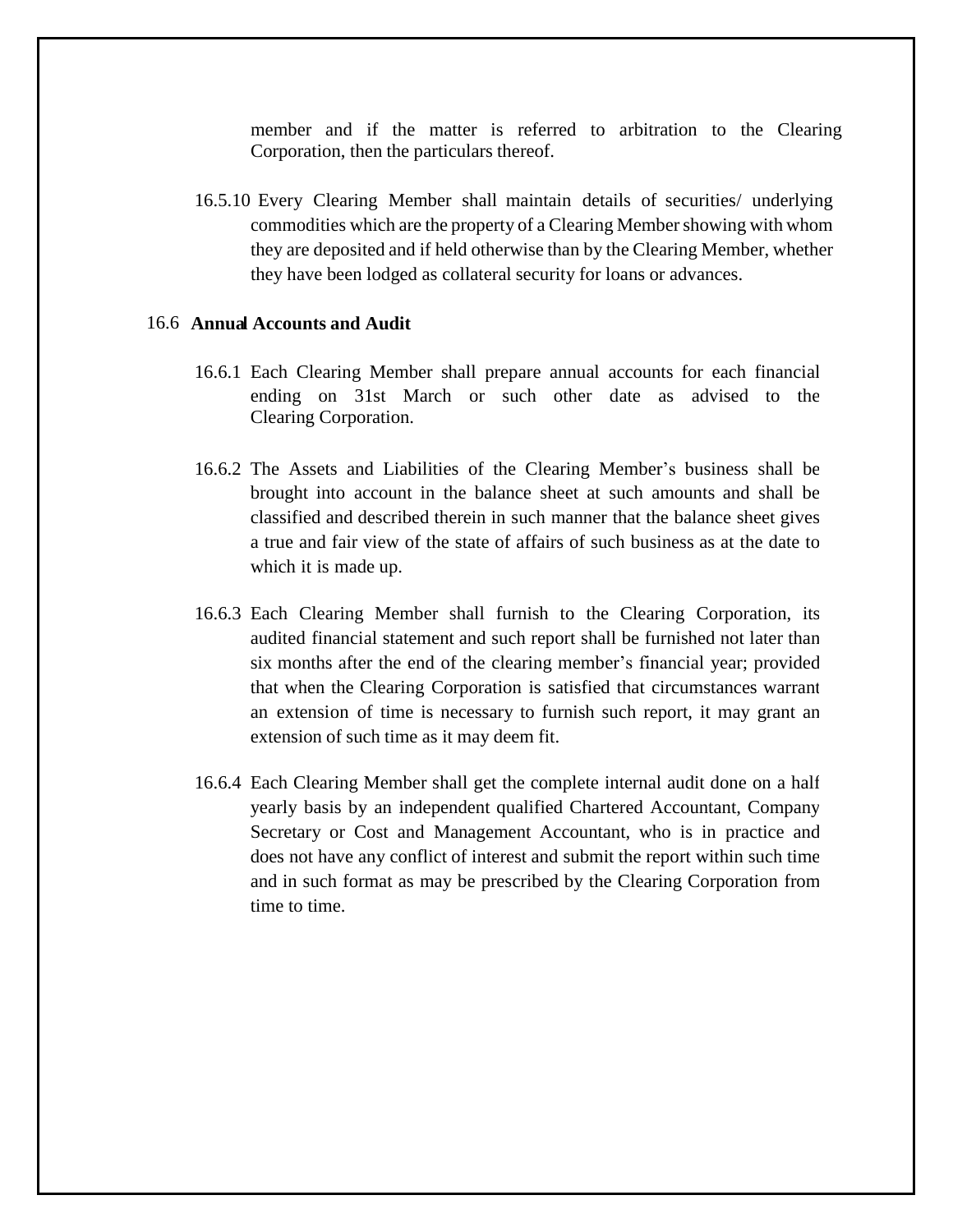### **CHAPTER - XVII**

### **INSPECTION**

### 17.1 **Inspection Authority**

- 17.1.1 Where it appears to the Clearing Corporation so to do, it may appoint one or more persons as inspecting authority to undertake inspection of books of accounts, other records and documents of the Clearing Members including for any of the purposes specified in the relative Regulation.
- 17.1.2 The Inspecting authority appointed by the Clearing Corporation may be either its own officials or outside professionals.
- 17.1.3 When the Clearing Corporation appoints outside professionals as an inspecting authority, it shall notify the Clearing Member the names and addresses of the professionals or firms so appointed as an inspecting authority at the time of inspection.
- 17.1.4 When outside professionals are appointed as an inspecting authority in respect of a Clearing Member and such professionals are already related in any other capacity with the Clearing Member, then such Member shall forthwith inform the Clearing Corporation of such relationship.
- 17.1.5 Where after appointment of any outside professional as an inspecting authority in respect of a Clearing Member, the clearing member or any of its associates engages the inspecting authority for its services in any other capacity, the inspecting authority shall not engage itself in such other professional capacity with the Clearing Member or any of its associates without prior consent of the Clearing Corporation.

### 17.2 **Reasons for Inspection**

The Clearing Corporation may cause a Clearing Member to be inspected for purposes which may include the following:

- (a) To ensure that the books of accounts and other books are being maintained in the manner required;
- (b) To ensure that the provisions of SEBI Act, Rules and Regulations thereunder are being complied with;
- (c) To ensure that provisions of the Securities Contracts (Regulation) Act and the Rules made thereunder are being complied with;
- (d) To ensure that various provisions of the Clearing Corporation's Bye Laws, Rules and Regulations and any directions or instructions issued thereunder are being complied with;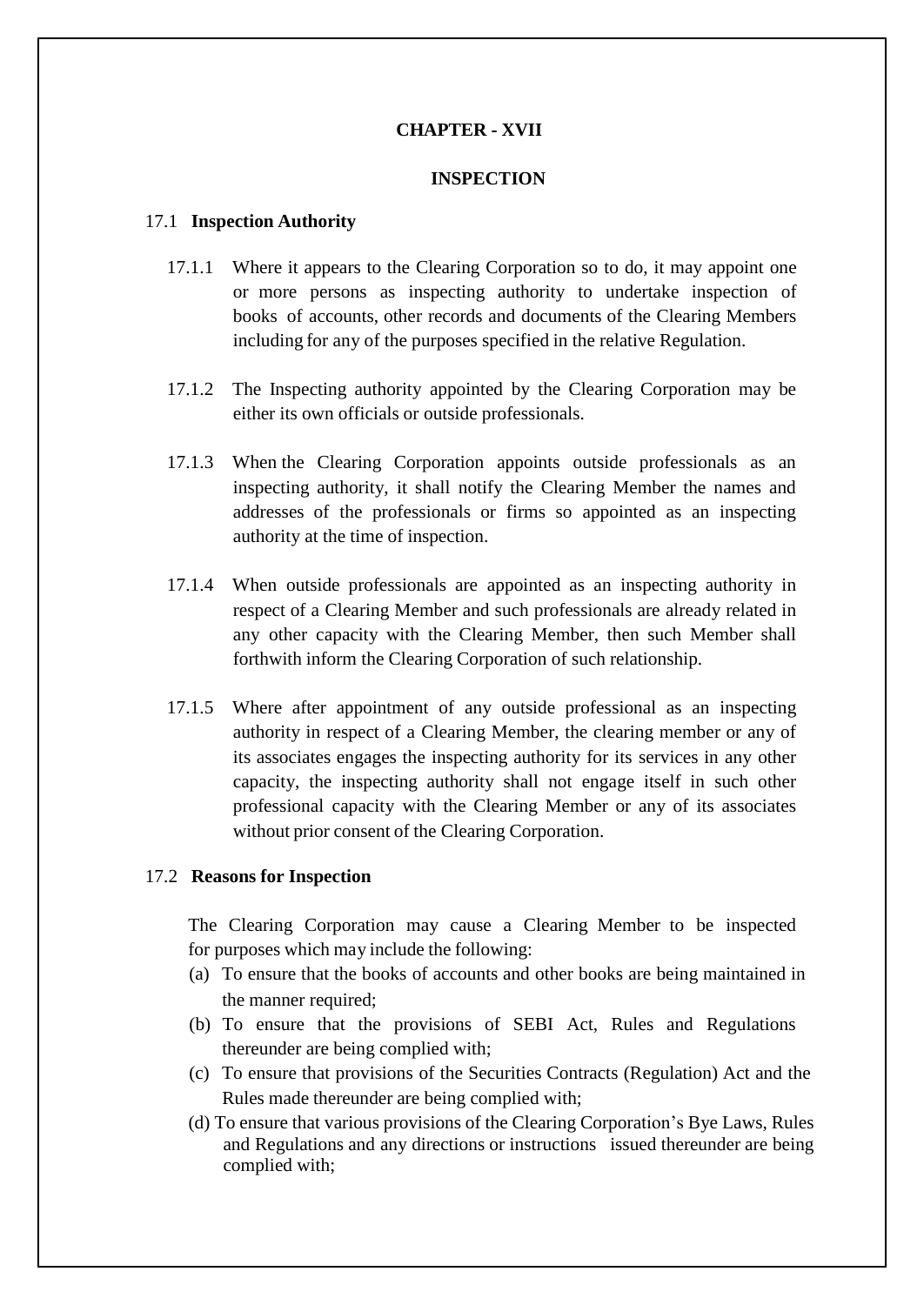- (e) To investigate into the complaints received from investors, other Members of the Clearing Corporation or any other person on any matter having a bearing on the activities of the Clearing Member;
- (f) To investigate suo-moto, for any reason where circumstances so warrant and inspection into the affairs of the Clearing Member in public interest;
- (g) To examine whether any notices, circulars, instructions or orders issued by the Clearing Corporation from time to time relating to trading and other activities of Clearing Members are being complied with;
- (h) To comply with any of the directives issued in this behalf by any regulating authority including Government of India.

### 17.3 **Notice**

Before undertaking any inspection as above, the Clearing Corporation shall give a reasonable notice to the Clearing Member for that purpose.

Notwithstanding anything contained above, where the Clearing Corporation is of the opinion that no such notice should be given, it may direct in writing that the inspection of the affairs of the Clearing Member be taken up without such notice. Clearing Corporation officials or the inspecting authority who is directed by the Clearing Corporation to undertake the inspection, shall undertake the inspection and the Clearing Member against whom an inspection is being carried out shall be bound to discharge his obligations as provided in the relative Regulation herein.

### 17.4 **Obligations of a Clearing Member on Inspection**

- 17.4.1 It shall be the duty of every director, officer and employee of the Clearing Member, who is being inspected, to produce to the inspecting authority such books, accounts and other documents in his custody or control or arrange to produce where such books, accounts and other documents when they are in any other person's custody or control and furnish him such statements and information within such time as the said inspecting authoritymay require.
- 17.4.2 The Clearing Member shall allow the inspecting authority to have reasonable access to the premises occupied by him or by any other person on his behalf and also extend reasonable facilities for examining any books, records, documents and computerised data in his possession or any other person and also provide copies of documents or other materials which in the opinion of the inspecting authority are relevant.
- 17.4.3 The inspecting authority, in the course of inspection shall be entitled to examine or record statements of any Member, director, officer and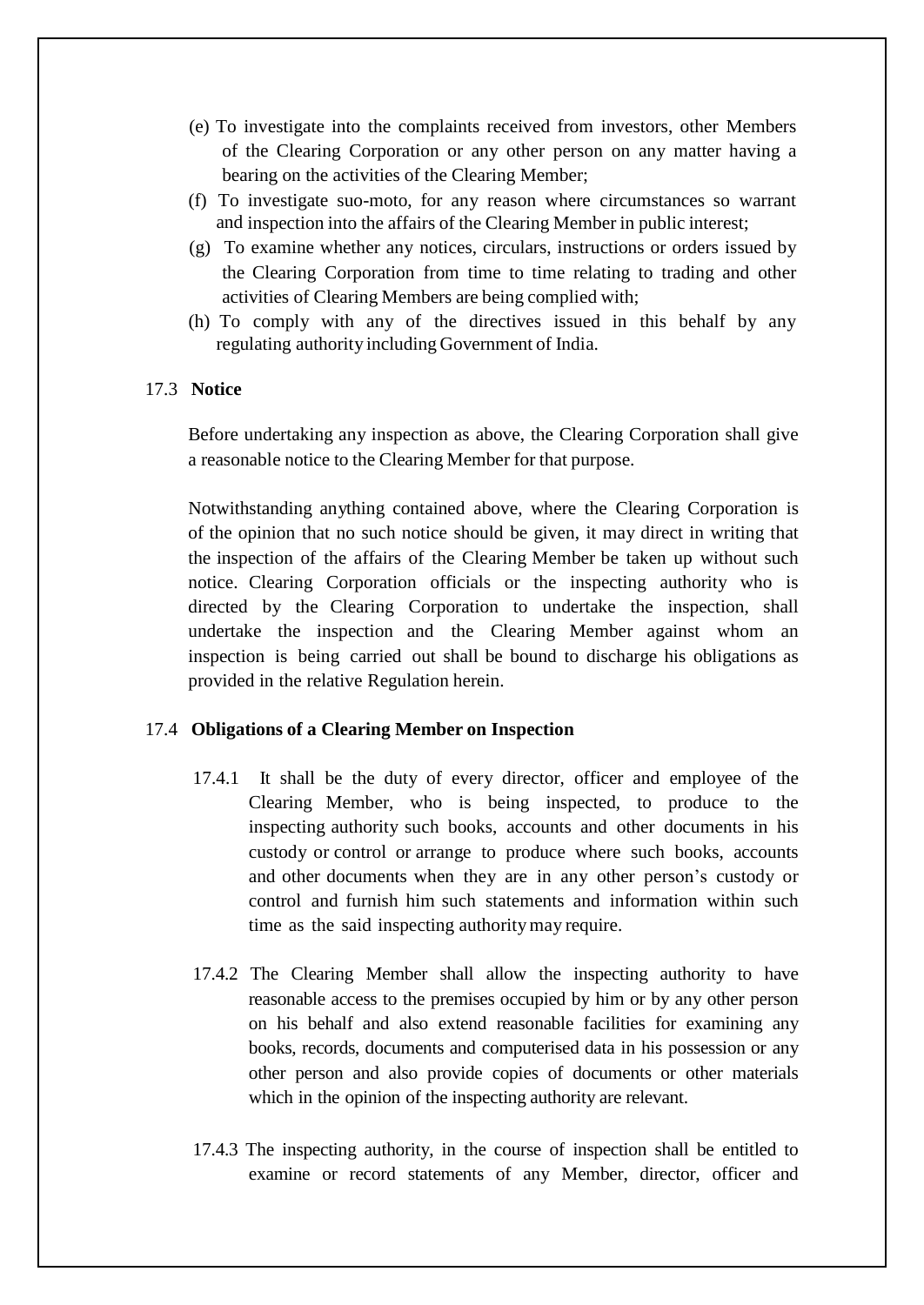employee of the Clearing Member or of any associate of such Clearing Member.

- 17.4.4 It shall be the duty of every director, officer and employee of the Clearing Member or where an associate is examined, such associate to give to the inspecting authority all assistance in connection with the inspection which the Clearing Member may be reasonably expected to give.
- 17.4.5 The inspecting authority shall be entitled to examine the records relating to the Clearing Member's financial affairs held with its bankers or any other agency which the inspecting authority may find it relevant.
- 17.4.6 The inspecting authority shall have access to accounts and other records relating to the Clearing Member or such access as authorised by the Clearing Corporation to accounts and other records relating to any associate of the Clearing Member, as are within the power of the Clearing Member to provide.

### 17.5 **Submission of Report**

- 17.5.1 The inspecting authority shall, as soon as possible submit an inspection report to the Clearing Corporation.
- 17.5.2 All documents, papers, returns or the copies submitted to the inspecting authority may be retained by it on behalf of the Clearing Corporation. It shall maintain complete confidentiality thereof and no disclosure of any information contained therein shall be made to any person, firm, company or authority unless required by any law for the time being in force and not without approval of the Clearing Corporation in this regard.
- 17.5.3 The Clearing Corporation shall, after consideration of the inspection report, communicate the findings to the Clearing Member to give him an opportunity of being heard before any action is taken by the Clearing Corporation on the findings of the inspecting authority.
- 17.5.4 On receipt of the explanation, if any, from the Clearing Member, the Clearing Corporation may call upon Clearing Member to take such measures as the Clearing Corporation may deem fit.
- 17.5.5 Notwithstanding anything contained as above, where the Clearing Corporation is of the opinion that no such hearing should be provided in certain circumstances, it may take action forthwith without giving an opportunity of being heard.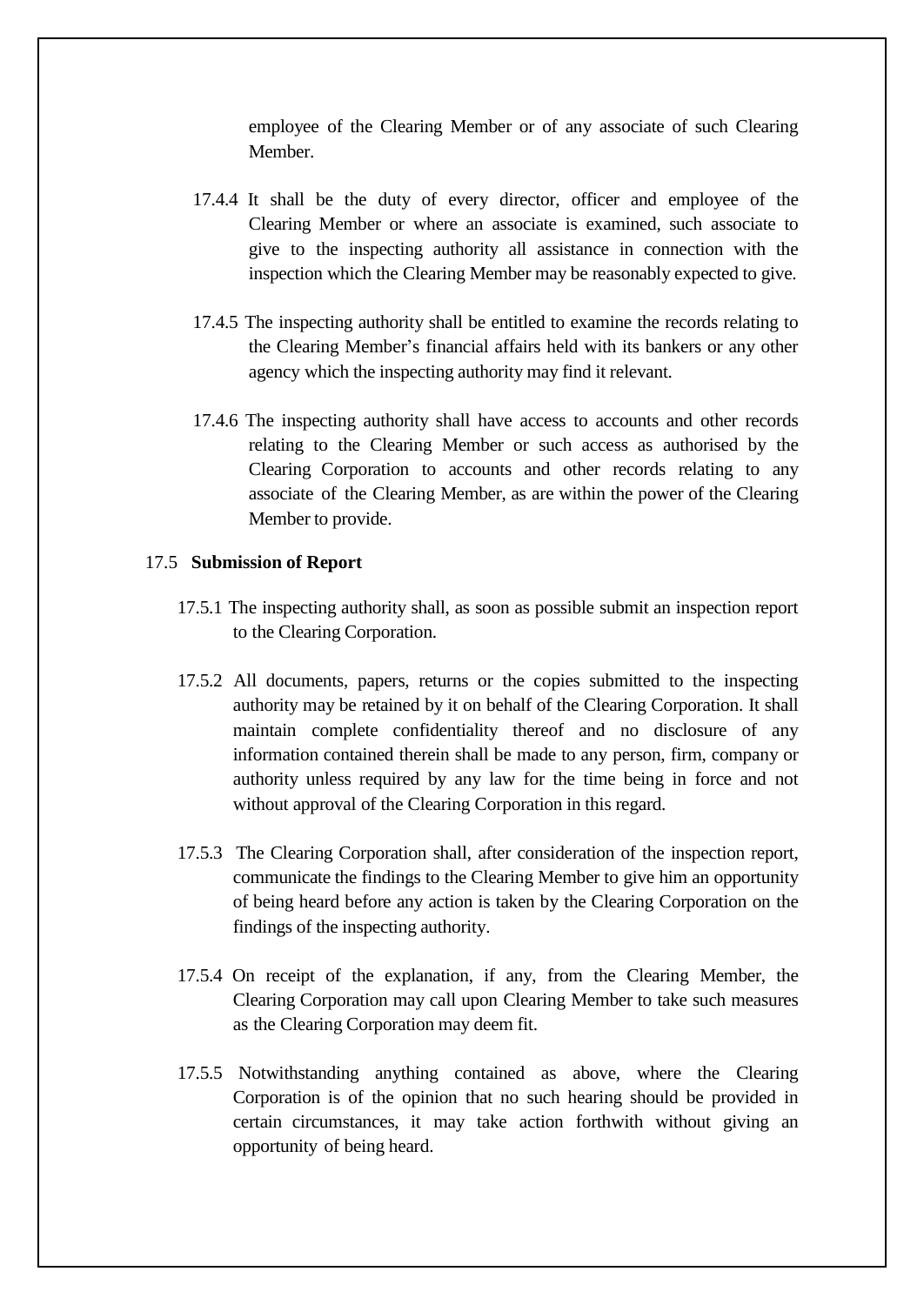## **CHAPTER -XVIII**

### **ARBITRATION**

- I. All claims, disputes, differences, arising between Clearing Members and Constituents or between Clearing Members inter se or between warehouse service provider and constituent arising out of or related to deals admitted for clearing and settlement by the Clearing Corporation or with reference to anything done in respect thereto or in pursuance of such deals shall be referred to and decided by arbitration as provided in the Rules, Byelaws and Regulations of the concerned Exchange if the deal originated from it or in pursuance thereof or as are prescribed by the Clearing Corporation from time to time.
- II. All claims, disputes, differences arising, between Clearing Members and Constituents or between Clearing Members inter se or between warehouse service provider and constituent arising out of or related to deals admitted for clearing and settlement by the Clearing Corporation or with reference to anything done in respect thereto or in pursuant of such deals shall be referred to and decided by arbitration as provided in the Rules, Bye laws and Regulation of the Clearing Corporation.

### 18.1 **Definitions**

- a) 'Act' shall mean the Arbitration & Conciliation Act, 1996 or any statutory modification or re-enactment thereof.
- b) 'Arbitrator' means a sole arbitrator or a panel of arbitrators.
- c) 'Applicant' means the person who makes the application for initiating arbitral proceedings.
- d) 'Respondent' means the person against whom the Applicant lodges arbitration application, whether or not there is a claim against such person.

### 18.2 **Reference to Arbitration**

All claims, differences or disputes between the Clearing Members inter se and between Clearing Members and Constituents arising out of or in relation to dealings, contracts and transactions admitted for clearing and settlement on the Clearing Corporation subject to the Bye-Laws, Rules and Regulations or with reference to anything incidental thereto or in pursuance thereof or relating to their validity, construction, interpretation, fulfillment or the rights, obligations and liabilities of the parties thereto shall be submitted to arbitration in accordance with the provisions of these Byelaws and Regulations

### 18.3 **Provisions of these Byelaws and Regulations deemed to form part of all**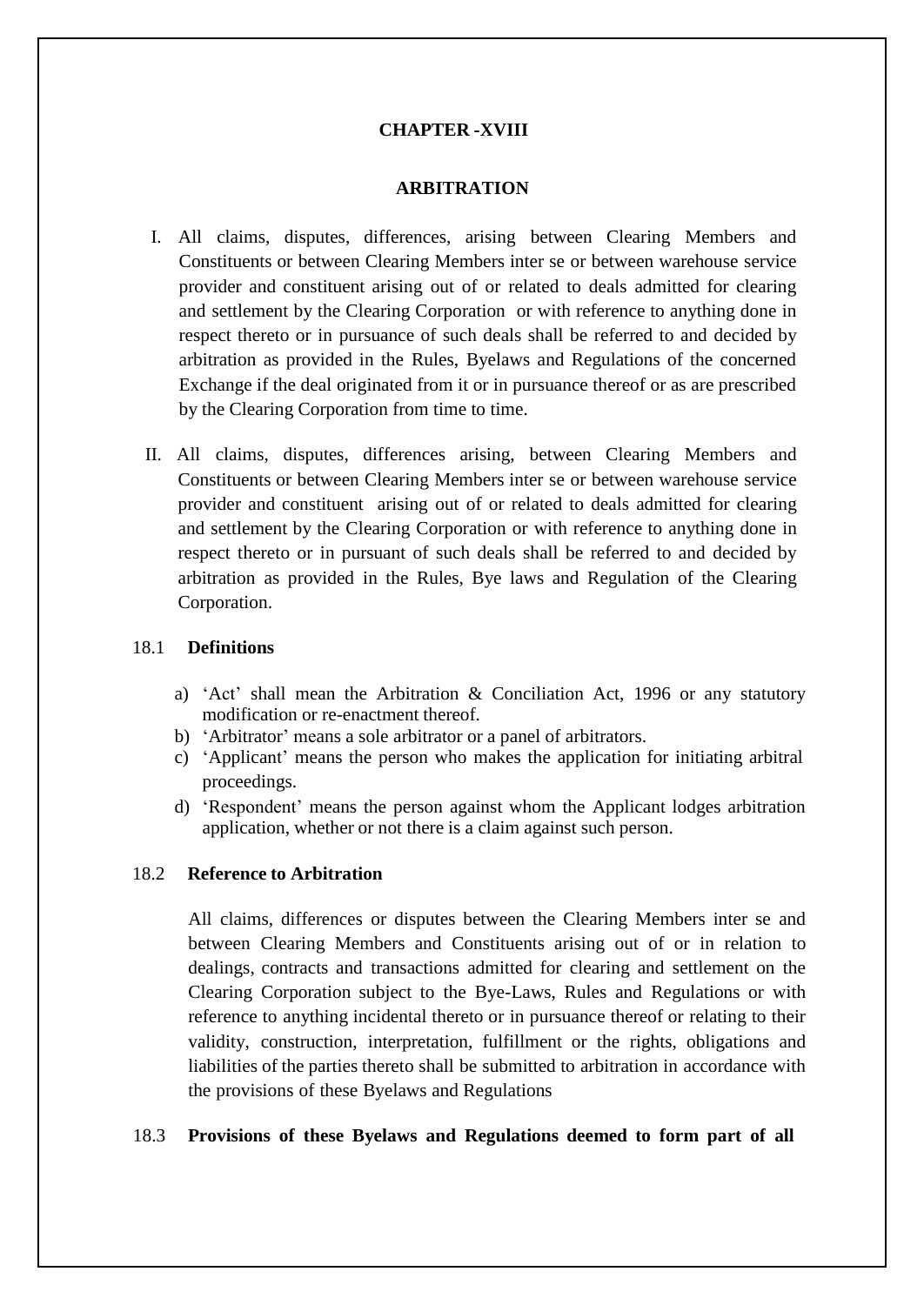### **dealings, contracts and transactions**

In all dealings, contracts and transactions, which are admitted for clearing and settlement on the Clearing Corporation subject to the Byelaws, Rules and Regulations, the provisions relating to arbitration as provided in these Byelaws and Regulations shall form and shall be deemed to form part of the dealings, contracts and transactions and the parties shall be deemed to have entered into an arbitration agreement in writing by which all claims, differences or disputes of the nature referred to in Byelaw (II) above shall be submitted to arbitration as per the provisions of these Byelaws and Regulations.

# 18.4 **Limitation period for reference of claims, differences or disputes for arbitration**

All claims, differences or disputes referred to in Regulation shall be submitted to arbitration within the period prescribed under the Limitation Act, 1963

### 18.5 **Power of the Relevant Authority to prescribe Regulations**

- 18.5.1 The Relevant Authority may, from time to time prescribe Regulations for the following:
	- (i) The procedure to be followed by the parties in arbitral proceedings. In particular, and without prejudice to the generality of the foregoing power, such procedure may, inter alia, provide for the following:
		- a. The forms to be used;
		- b. The fees to be paid;
		- c. The mode, manner and time period for submission of all pleadings by both the parties;
		- d. Matters relating to requests from the parties for amending or supplementing the pleadings; and
		- e. The consequences upon failure to submit such pleadings by the parties.
	- (ii) The procedure to be followed by the arbitrator in conducting the arbitral proceedings. In particular, and without prejudice to the generality of the foregoing power, such procedure may, inter alia, provide for
		- a. Adjournment of hearings; and
		- b. Terms and conditions subject to which the arbitrator may appoint experts to report on specific issues and the procedure to be followed in arbitral proceedings upon such an appointment.
		- c. Passing interim orders / directions if deemed fit.
	- (iii) Different set of arbitration procedures for different claims, differences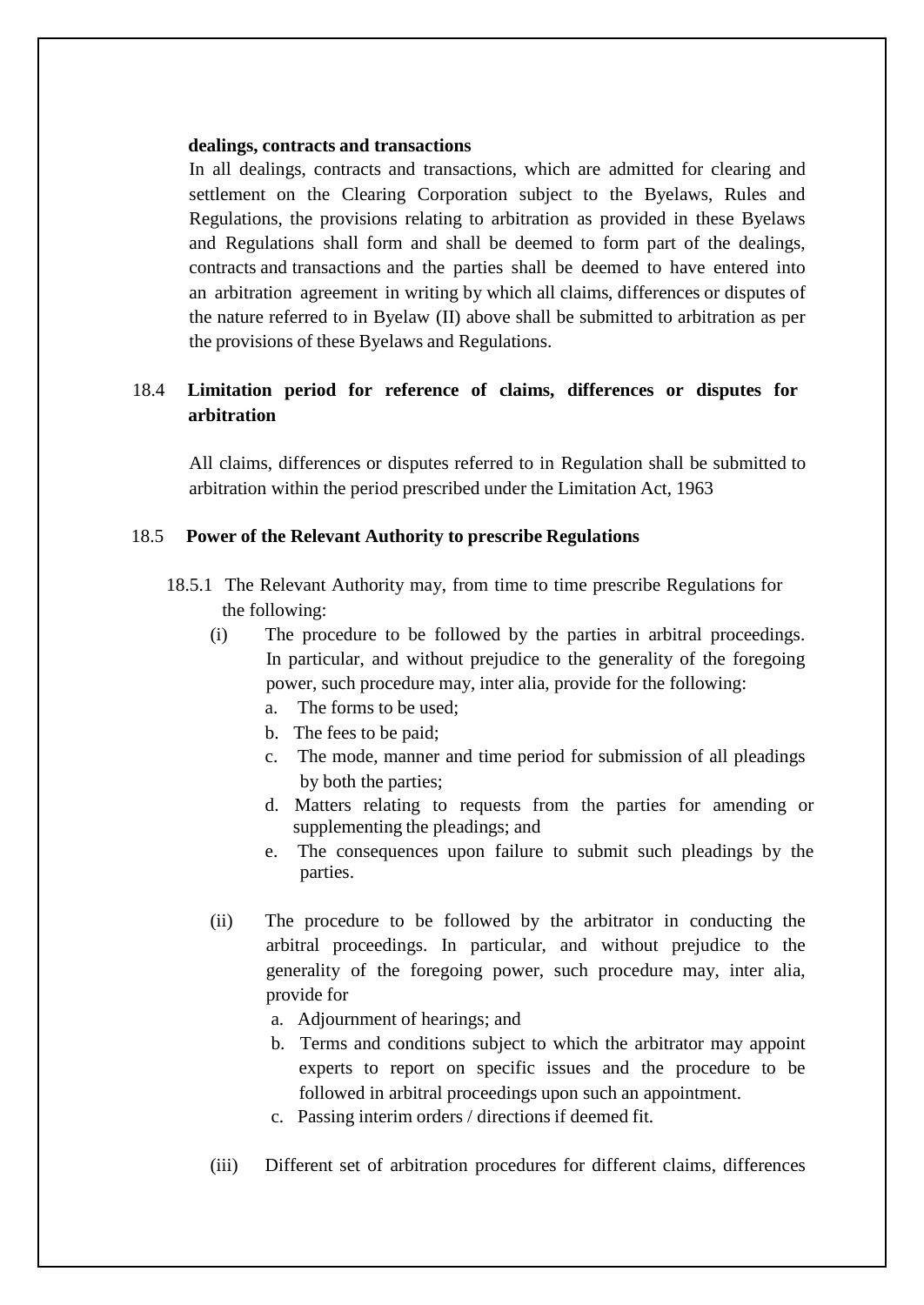or disputes after taking into consideration such circumstances and facts as the Relevant Authority may deem fit which circumstances and facts may include the value of the subject matter and the persons who are involved as parties to such claims, differences or disputes.

- (iv) Creation of seats of arbitration for different regions or prescribing geographical locations for conducting arbitrations and prescribing the courts which shall have jurisdiction for the purpose of the Act.
- (v) The claims, differences or disputes which may be referred to a sole arbitrator and the claims, differences or disputes which may be referred to a panel of arbitrators.
- (vi) The procedure for selection of persons eligible to act as arbitrators.
- (vii) The procedure for appointment of arbitrator.
- (viii) The terms, conditions and qualifications subject to which any arbitrator may be appointed.
- (ix) Determination of the number of arbitrators in the case of a panel of arbitrators.
- (x) The time period within which a substitute arbitrator has to be appointed in case the office of the arbitrator falls vacant for any reason whatsoever.
- (xi) The matters to be disclosed by any person who is approached in connection with his possible appointment as an arbitrator.
- (xii) The procedure to be adopted by the parties for challenging the appointment of an arbitrator.
- (xiii) (a) The claims, differences or disputes which, may be decided by the arbitrator without a hearing unless either party in writing requests the relevant authority for a hearing and the time period within which such a request shall be made.

(b) The claims, differences or disputes which, may be decided by the arbitrator only by hearing the parties unless both the parties jointly waive the right to such hearing and the time period within which such a waiver shall be made.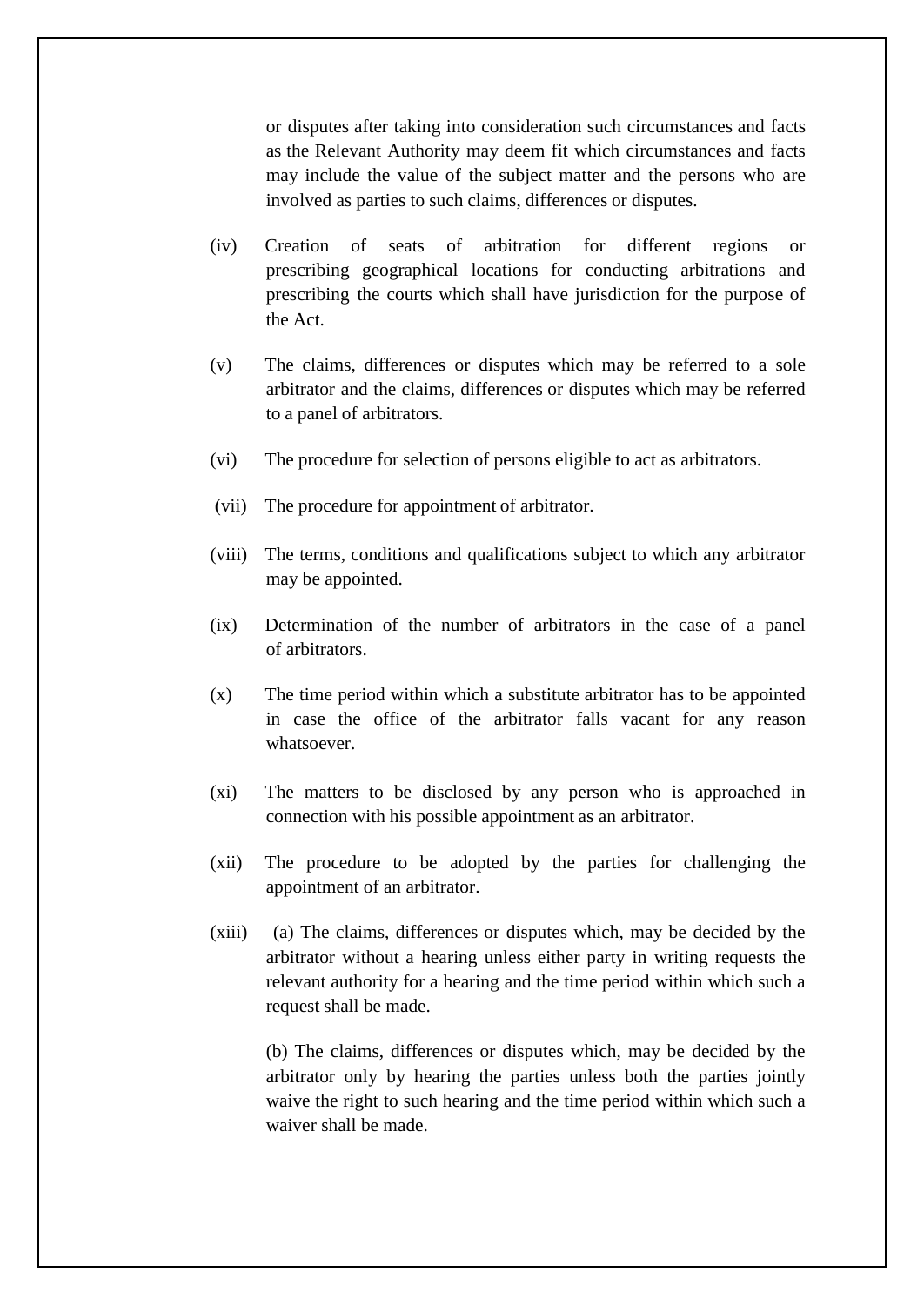- (xiv) The place of arbitration for each reference and the places where t he arbitrator can meet for consultation, for hearing witnesses, experts, or the parties, or for inspection of documents, goods or other property.
- (xv) The making of the arbitral award including the manner in which a decision is to be taken in the case of panel of arbitrators and the form and contents of the arbitral award.

The term arbitral award shall also include an arbitral award on agreed terms. Prescriptions as to the contents of the arbitral award may include provisions for costs and where the arbitral award is for the payment of money, may include interest payable on principal sum due.

- (xvi) The amount of deposit or supplementary deposit, as the case may be, as an advance for the costs which it expects will be incurred in respect of the claim, difference or dispute; provided where a counter-claim is submitted to the arbitrator, a separate amount of deposit for the counter-claim may also be specified.
- (xvii) The administrative assistance which may render in order to facilitate the conduct of arbitral proceedings.
- (xviii) All matters regarding the mode and the manner of service of notices and communications by the parties including communication addressed to arbitrator.
- (xix) any other matter which in the opinion of the Relevant Authority is required to be dealt with in the Regulations to facilitate arbitration.
- 18.5.2 The Relevant Authority from time to time may amend, modify, alter, repeal, or add to the provisions of the Regulations.

### 18.6 **Disclosure by persons to be appointed as arbitrators**

Every person who is approached in connection with his possible appointment as an arbitrator, shall disclose to the Relevant Authority in writing any circumstances likely to give rise to justifiable doubts as to his independence and impartiality. If the person discloses any circumstances which in the opinion of the Relevant Authority are likely to give rise to justifiable doubts as to his independence and impartiality, then he shall not be appointed as an arbitrator.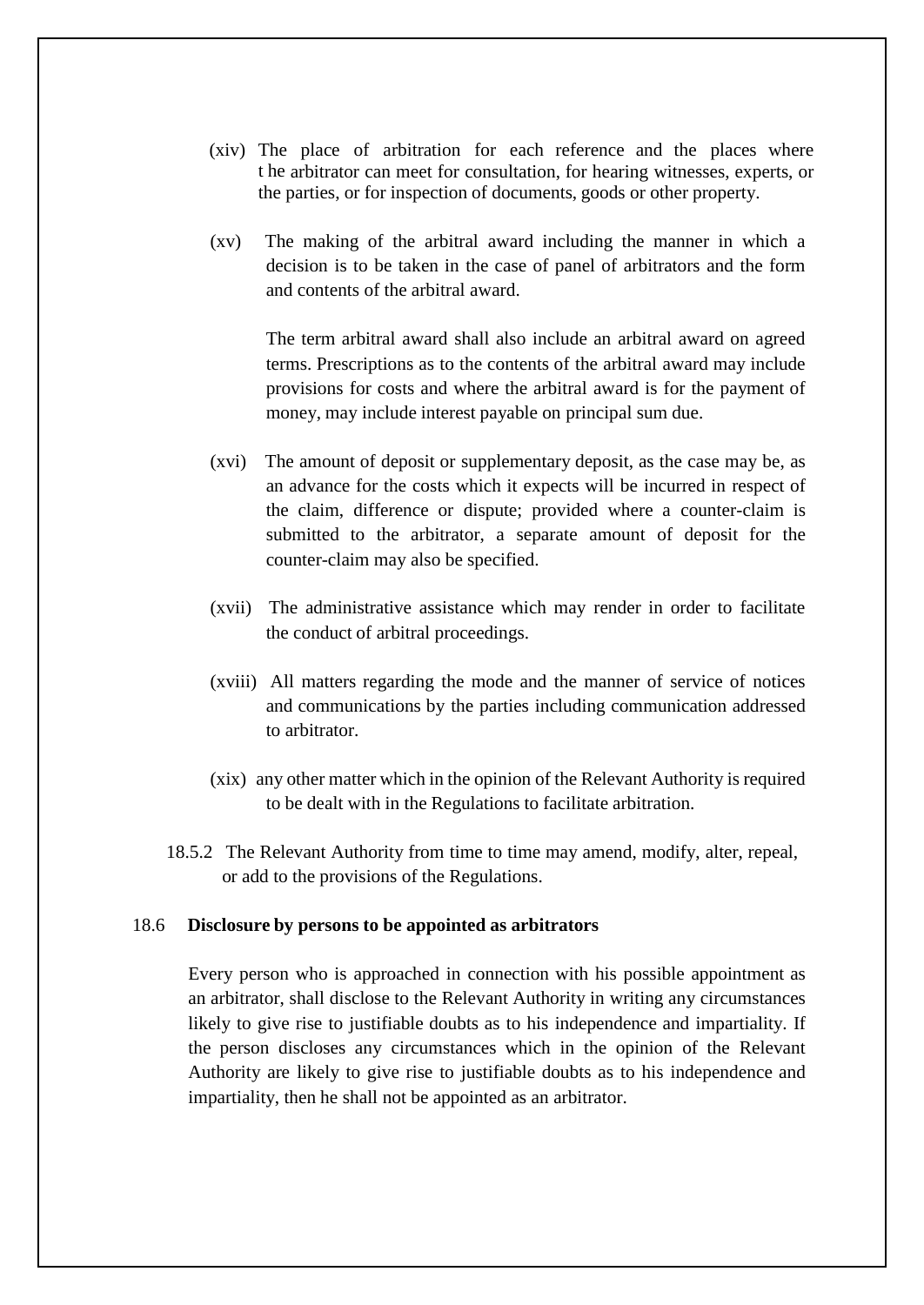### 18.7 **Disclosure by persons appointed as arbitrators**

An arbitrator, from the time of his appointment and throughout the arbitral proceedings, shall, without delay, disclose to the relevant authority in writing any circumstances referred to in Regulation 18.6 above which have come to his knowledge after his appointment as an arbitrator.

### 18.8 **Termination of mandate of the arbitrator**

The mandate of the arbitrator shall terminate if

- (a) The arbitrator withdraws from office for any reason; or
- (b) In the opinion of the Relevant Authority, the arbitrator becomes de jure or de facto unable to perform his functions or for other reasons fails to act without undue delay including failure to make the arbitral award within the time period specified by the Relevant Authority. Such a decision of the Relevant Authority shall be final and binding on the parties; or
- (c) The mandate of the arbitrator is terminated by the Relevant Authority upon receipt of written request for the termination of the mandate of the arbitrator from both the parties to arbitration; or
- (d) The arbitrator discloses any circumstances referred to in Regulation 18.6 and 18.7 which in the opinion of the Relevant Authority are likely to give rise to justifiable doubts as to his independence and impartiality; or
- (e) The arbitral proceedings are terminated as provided for herein.

#### 18.9 **Supplying of vacancy to the office of the arbitrator**

At any time before the making of the arbitral award should the office of the arbitrator fall vacant for any reason whatsoever including any vacancy due to the illness or death of the arbitrator or termination of the mandate of the arbitrator by the relevant authority or otherwise, the vacancy shall be supplied by the relevant authority by following the same procedure as specified by it for appointment of the arbitrator.

#### 18.10 **Consideration of recorded proceedings and evidence**

Unless otherwise agreed by parties, any arbitrator who has been appointed by the Relevant Authority to supply a vacancy to the office of the arbitrator may repeat any hearings previously held.

#### 18.11 **Order or ruling of previous arbitrator not invalid**

An order or ruling of the arbitrator made prior to the termination of his mandate shall not be invalid solely because his mandate has been terminated; provided that when the termination has been effected pursuant to Regulation 18.8(d), the order or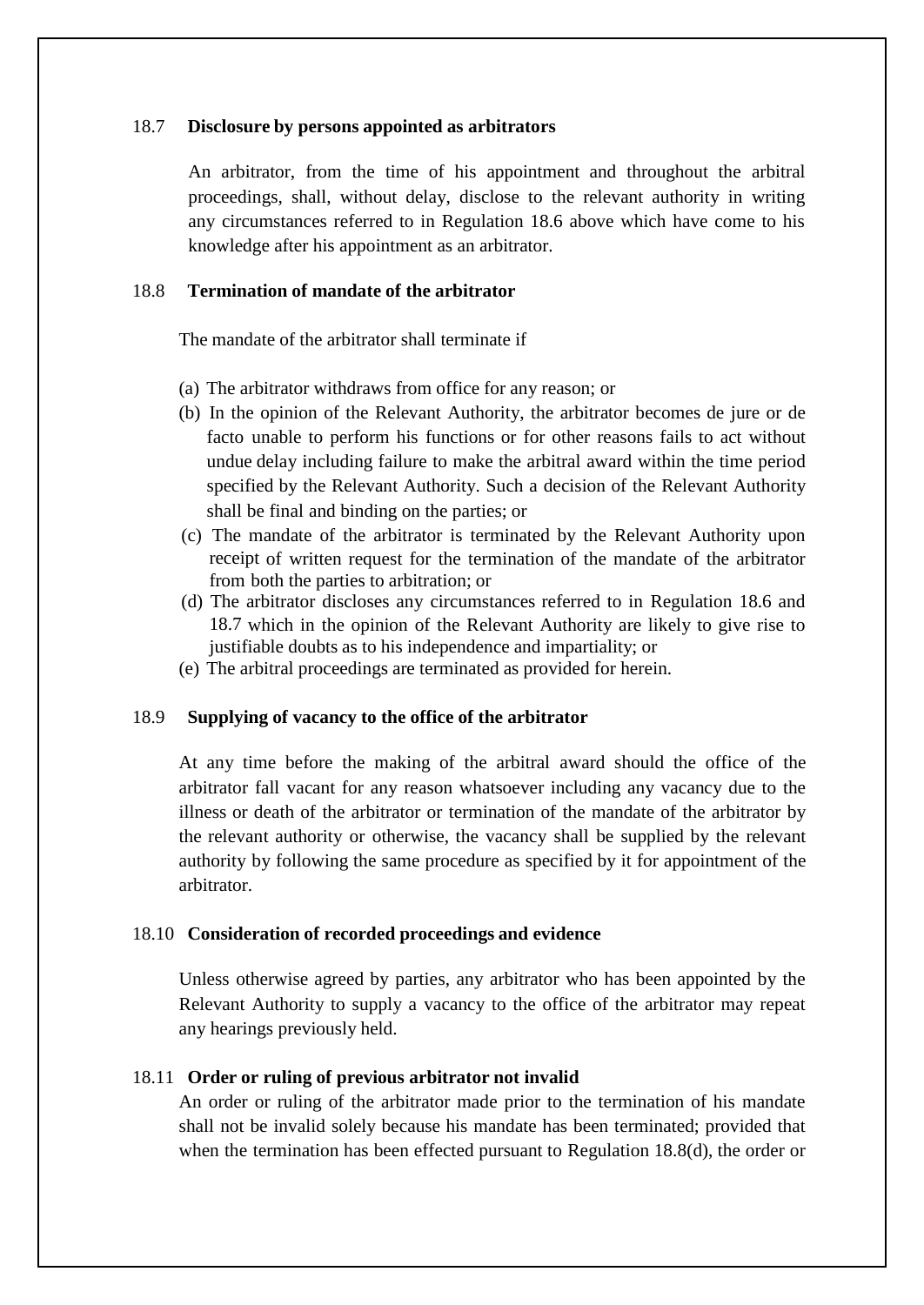ruling of the arbitrator made prior to termination of his mandate shall become invalid unless otherwise agreed upon by the parties.

# 18.12 **Interim arbitral award and interim measures ordered by the arbitrator**

The arbitrator may be empowered to make an interim arbitral award as well as to provide interim measures of protection. An arbitrator may require a party to provide appropriate security in connection with an interim measure.

# 18.13 **Appearance in arbitral proceedings by counsel, attorney or advocate**

In arbitral proceedings where both the parties are Clearing Members, the parties shall not be permitted to appear by counsel, attorney or advocate but where one of the parties is a Constituent, then the Constituent shall be permitted to appear by counsel, attorney or advocate. If the Constituent chooses to appear by counsel, attorney or advocate, then the Clearing Member shall be granted a similar privilege.

# 18.14 **Expeditious disposal of arbitration cases**

# a. Time for appointment of Arbitrator

Where an arbitration application is made, the appointment of arbitrator or panel of arbitrators, shall be completed within thirty days of receipt of the application.

# b. Adjournment

Adjournment, if any, shall be granted by the arbitrator only in exceptional cases, for bonafide reasons to be recorded in writing.

### c. Time for Completion of Arbitration

The arbitrator(s) shall conclude the arbitration reference within four months from the date of their appointment, by issuance of an arbitral award.

# d. Request for extension

The time for making an arbitral award may be extended for a total period not exceeding two months by Relevant Authority on an application by either party or the arbitrator(s), for sufficient cause to be recorded in writing.

# 18.15 **Implementation of Arbitral Award**

Notwithstanding anything contained in the Bye-laws, in cases where the arbitral award or appellate arbitral award is passed against the Clearing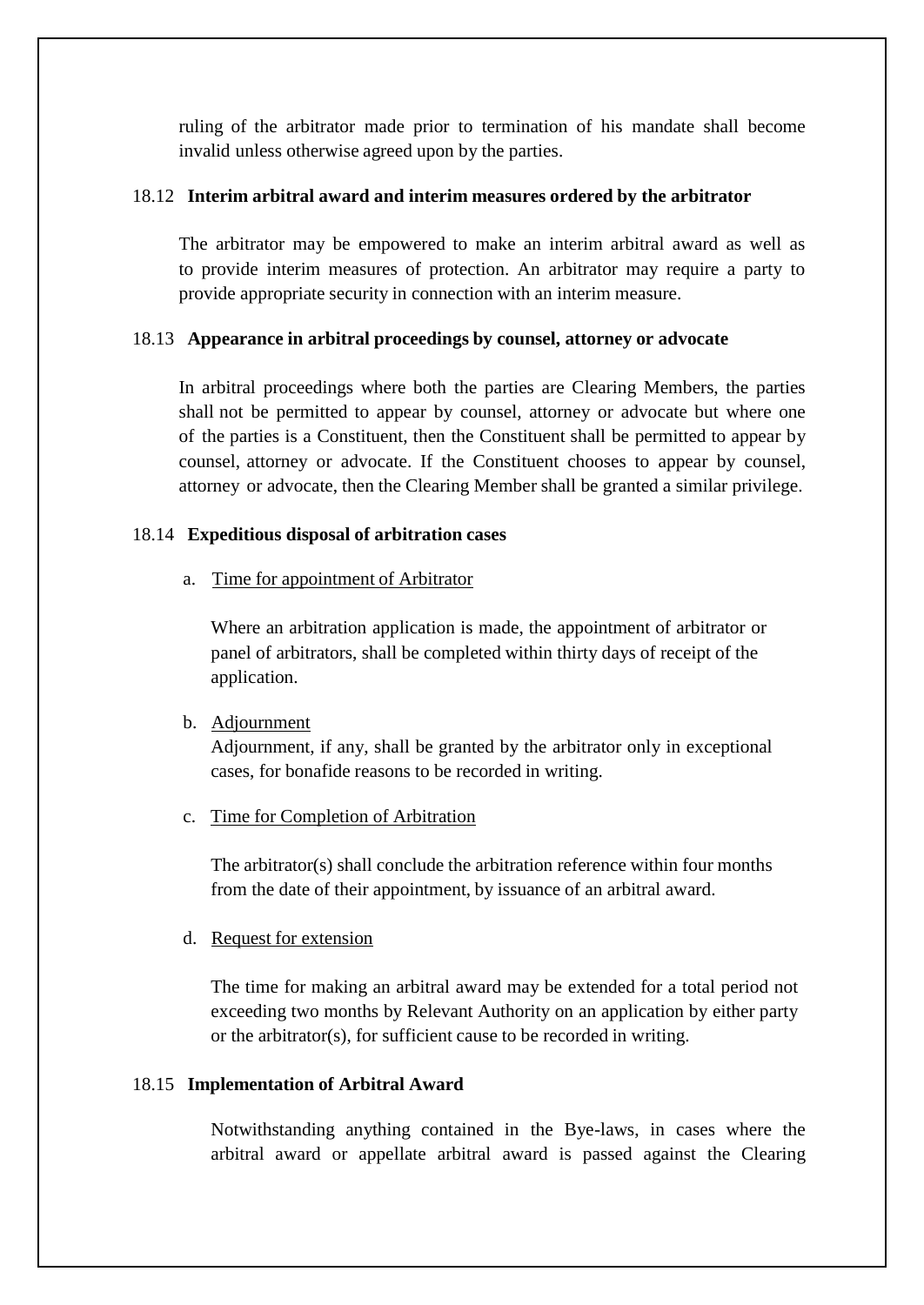Member and in favour of a Constituent, the Clearing Corporation shall debit from the deposits or other monies of the Clearing Member lying with the Clearing Corporation, the amount of award payable to the awardee together with interest payable, if any, till the date of debit after setting off the counter claim of the Clearing Member and /or its Constituent allowed under the award, if any, and keep aside the said amount in a separate account to be dealt with in such manner as mentioned in Regulation 18.16 (b) and 18.20 of this Chapter.

# 18.16 **Payment of Debited Amount**

- a. Arbitral Award:- Where the Clearing Member chose not to prefer an appeal under Regulation 18.22 within the time permissible there under, the amount debited under Regulation 18.15 shall be paid, together with the interest earned thereon, to the awardee.
- b. Appellate Arbitral Award:- Where an appeal is preferred by the Clearing Member under Regulation 18.22 and the appellate arbitral tribunal makes an appellate arbitral award against the Clearing Member the Clearing Corporation shall pay the awarded amount to the awardee from the amount debited under Regulation 18.15:
	- i. where no application is made by the Clearing Member under Section 34 of the Arbitration and Conciliation Act, 1996 to challenge such arbitral award within the limitation period for making such application, upon expiry of such limitation period;
	- ii. where such an application is made by the Clearing Member, and no stay is

granted by the court within three months from the date of receipt of appellate arbitral award by him, upon completion of such three months;

# 18.17 **Reversal of Debit in Certain Cases**

Where the arbitral award or the appellate arbitral award against the Clearing Member has been set aside or has been modified by reduction of awarded amount, and such setting aside or modification has attained finality, the Clearing Corporation may reverse the debit, in full or in part, as the case may be, and pay the reduced amount, if any, to the awardee.

### 18.18 **Arbitration proceedings subject to the provisions of the Act**

The arbitration proceedings as provided for by the provisions of these Byelaws and Regulations shall be subject to the provisions of the Act to the extent not provided for in these Byelaws or the Regulations.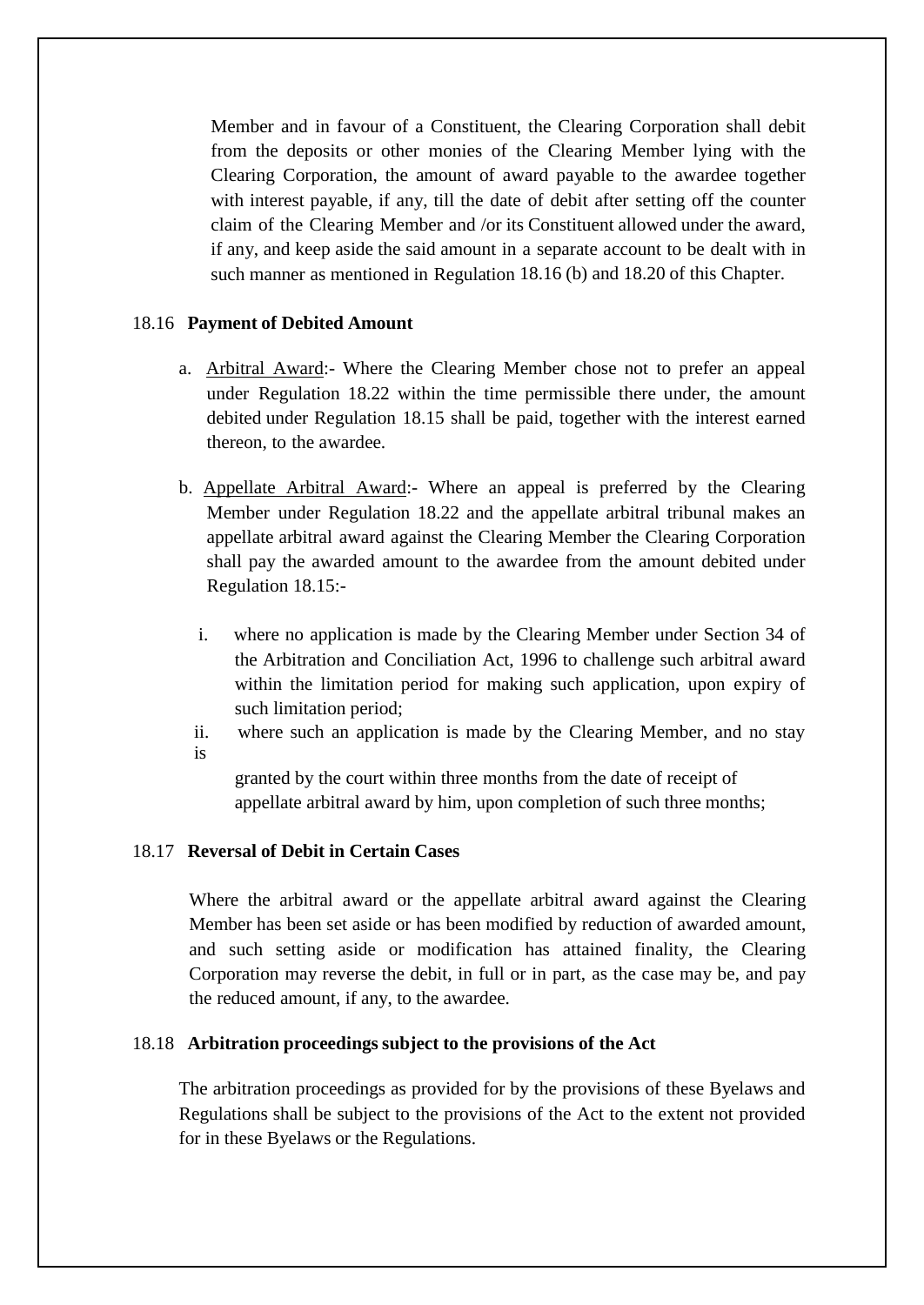#### 18.19 **Construction of references**

For the purposes of section 2(6) of the Act, in all claims, differences or disputes which are required to be submitted to arbitration as per the provisions of these Byelaws and the Regulations, wherever Part A of the Act leaves the parties free to determine a certain issue, the parties shall be deemed to have authorized the Relevant Authority to determine that issue.

#### 18.20 **Administrative assistance**

For the purpose of section 6 of the Act, in all claims, differences or disputes which are required to be submitted to arbitration as per the provisions of these Byelaws and Regulations, the parties shall be deemed to have arranged for administrative assistance of the Relevant Authority in order to facilitate the conduct of the arbitral proceedings.

### 18.21 **Jurisdiction**

All parties to a reference to arbitration under these Byelaws and Regulations and the persons, if any, claiming under them, shall be deemed to have submitted to the exclusive jurisdiction of the courts in Mumbai or any other court as may be specified by the Relevant Authority for the purpose of giving effect to the provisions of the Act.

#### 18.22 **Appellate Arbitration**

- 18.22.1 A party aggrieved by an arbitral award may appeal to the appellate panel of arbitrators of the Exchange against such award.
- 18.22.2 An appeal before the appellate panel of arbitrators may be filed within one month from the date of receipt of arbitral award.
- 18.22.3 The appellate panel shall consist of three arbitrators who shall be different from the ones who passed the arbitral award appealed against.
- 18.22.4 The appellate Arbitrators shall be appointed within 30 days from the date of receipt of application for appellate arbitration.
- 18.22.5 The appeal shall be disposed of within three months from the date of appointment of appellate panel of such appeal by way of issue of an appellate arbitral award. The Managing Director or any officer (s) authorized by the Board may for sufficient cause extend the time for issue of appellate arbitral award by not more than two months on a case to case basis after